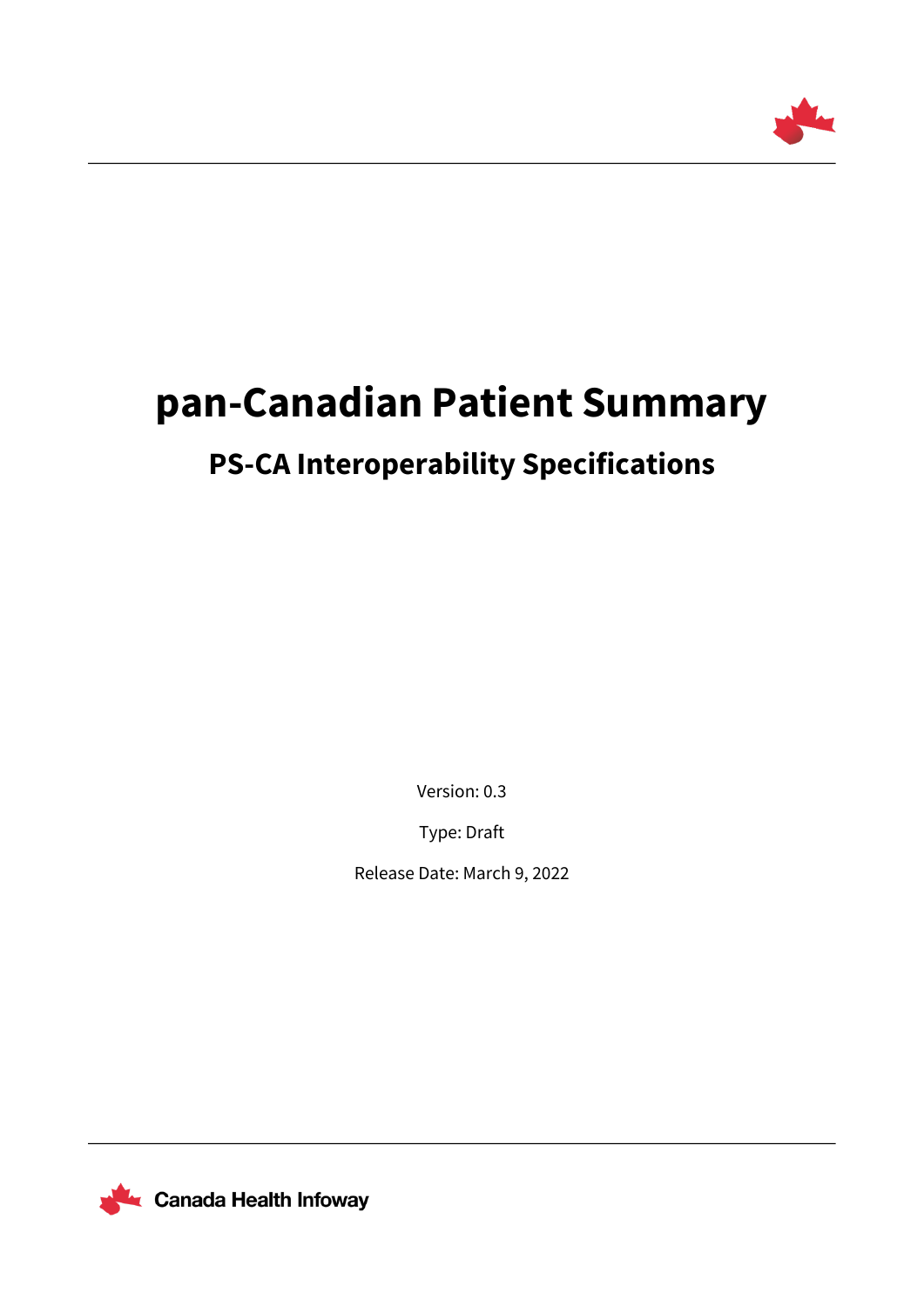# Table of Contents

| 1   |                                                                                          |
|-----|------------------------------------------------------------------------------------------|
| 2   |                                                                                          |
| 3   |                                                                                          |
| 4   |                                                                                          |
| 5   |                                                                                          |
| 5.1 |                                                                                          |
| 5.2 |                                                                                          |
| 5.3 |                                                                                          |
| 5.4 |                                                                                          |
| 5.5 |                                                                                          |
| 5.6 |                                                                                          |
|     |                                                                                          |
| 5.7 |                                                                                          |
| 5.8 |                                                                                          |
| 5.9 |                                                                                          |
|     |                                                                                          |
|     |                                                                                          |
| 6   |                                                                                          |
| 6.1 |                                                                                          |
|     |                                                                                          |
|     |                                                                                          |
|     |                                                                                          |
| 6.5 |                                                                                          |
| 7   |                                                                                          |
| 7.1 |                                                                                          |
| 7.2 | Table 1.1 Interoperability Conformance Requirements for Use Case 1: HCP Creates PS-CA.28 |
| 7.3 | Table 1.2 Interoperability Conformance Requirements for Use Case 1: HCP Creates PS-CA.29 |

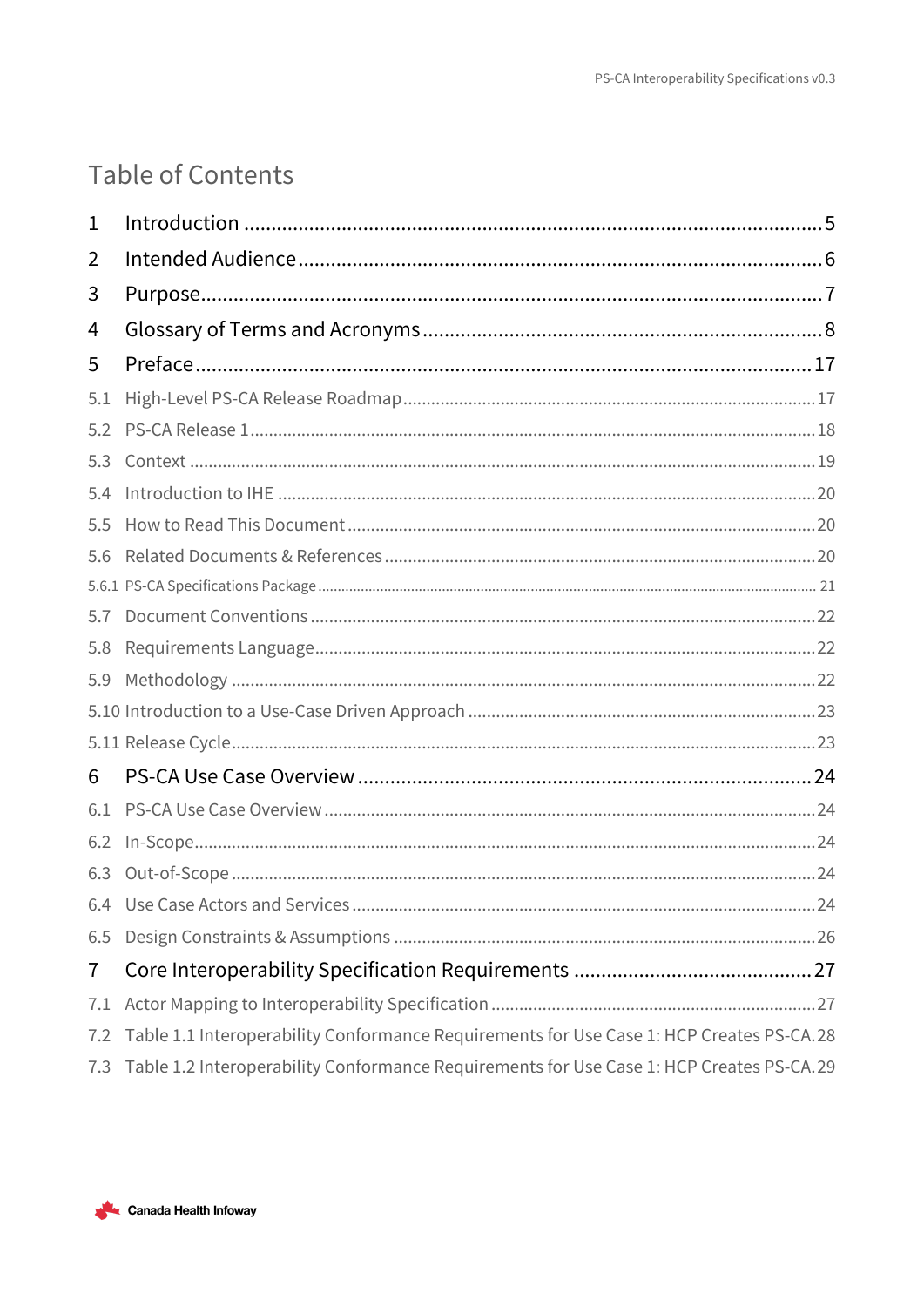|     | 7.4 Table 2.1 Interoperability Conformance Requirements for Use Case 2: HCP Views/                                |  |
|-----|-------------------------------------------------------------------------------------------------------------------|--|
| 7.5 | Table 2.2 Interoperability Conformance Requirements for Use Case 2: HCP Views/                                    |  |
| 7.6 | Table 3.1 Interoperability Conformance Requirements for Use Case 3: Patient Views/                                |  |
| 7.7 | Table 3.2 Interoperability Conformance Requirements for Use Case 3: Patient Views/                                |  |
| 8   |                                                                                                                   |  |
| 8.1 |                                                                                                                   |  |
| 8.2 | Constraints on PS-CA Use Case Actors Using Two Implementation Patterns 42                                         |  |
| 8.3 | Option 1 - Document Repository/Registry Pattern Using MHD Profile 43                                              |  |
|     | 8.3.1 Constraints on PS-CA Use Case Actors: Option 1 - Document Repository/Registry Pattern Using MHD Profile. 43 |  |
|     |                                                                                                                   |  |
|     |                                                                                                                   |  |
|     | 8.4 Option 2 - FHIR Health Information Exchange (HIE) Pattern Using CA:FeX 50                                     |  |
|     | 8.4.1 Constraints on PS-CA Use Case Actors: Option 2 - FHIR Health Information Exchange (HIE) Pattern Using       |  |
| 9   |                                                                                                                   |  |
| 9.1 |                                                                                                                   |  |
| 9.2 |                                                                                                                   |  |
| 10  |                                                                                                                   |  |
| 11  |                                                                                                                   |  |
|     |                                                                                                                   |  |
|     |                                                                                                                   |  |
|     |                                                                                                                   |  |
|     |                                                                                                                   |  |
|     |                                                                                                                   |  |
|     |                                                                                                                   |  |
|     |                                                                                                                   |  |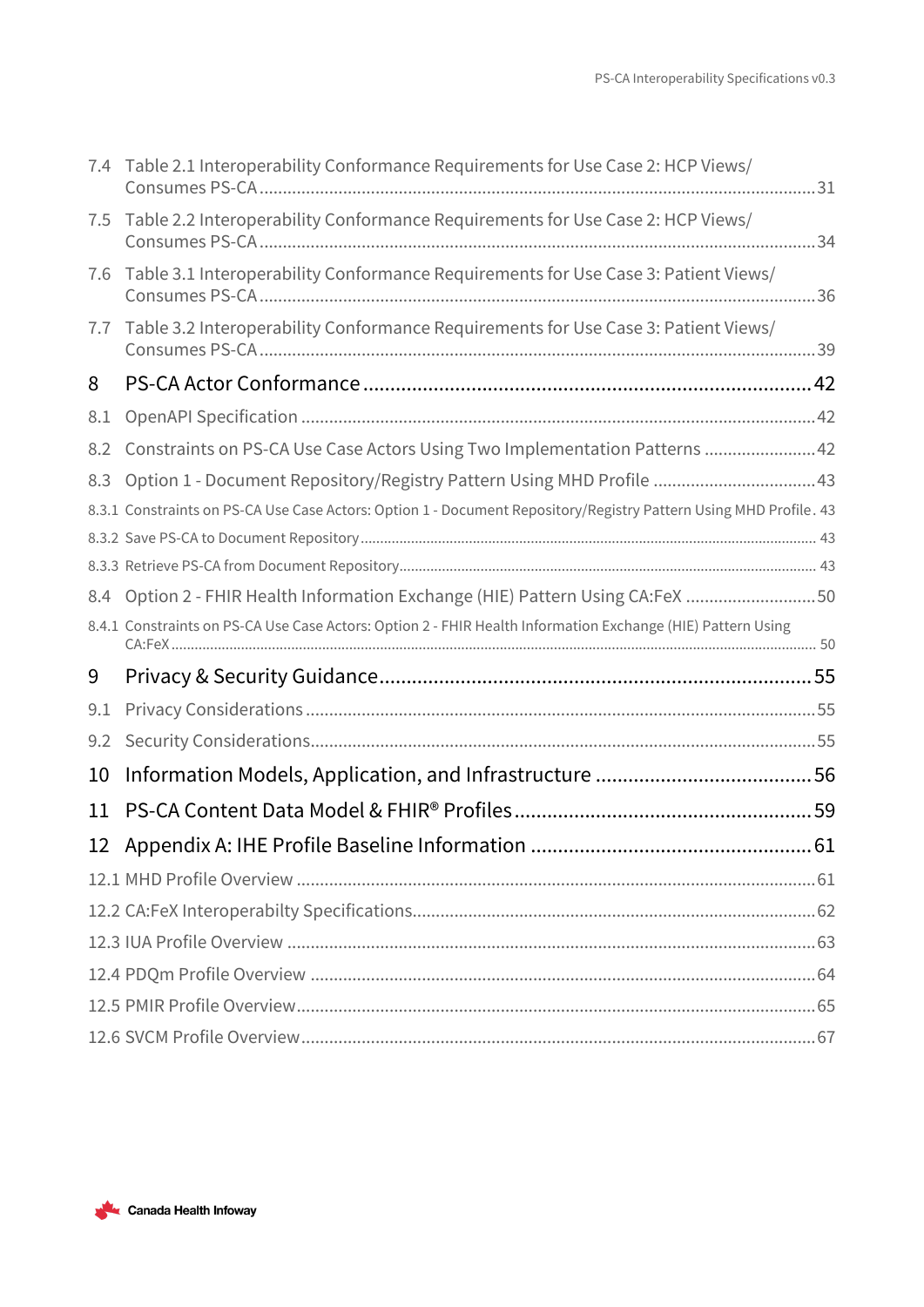**∞ Viewing large images in this file:**

**The PS-CA Specifications contain several large tables and diagrams (e.g., use cases diagrams, reference architecture sequence diagrams, etc.). In some cases, for optimal viewing, it is recommend to view these in the online specifications available** [here](https://infoscribe.infoway-inforoute.ca/display/PCI/PS-CA+Release+Information) **under Published Content.**

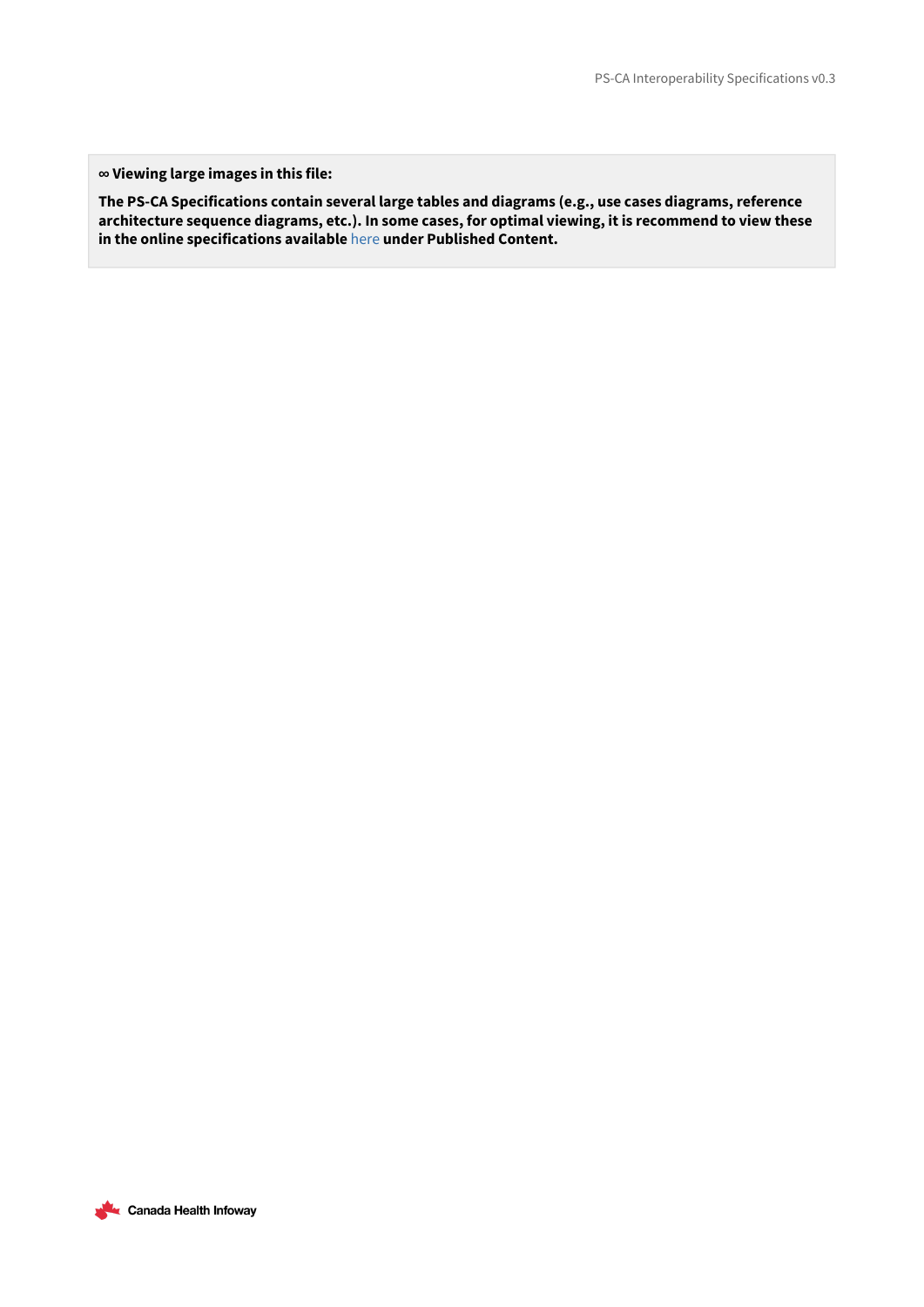# <span id="page-4-0"></span>1 Introduction

The *pan-Canadian Patient Summary Interoperability Specification* is an implementable, testable specification, based on the IHE International Patient Summary (IPS) specification and the HL7 IPS Implementation Guide. It defines building blocks to create and share condition-independent and specialty-agnostic patient summaries, irrespective of the condition of the patient or the treatment sought or specialty of the provider delivering care. PS-CA building blocks are configurable to address necessary Canadian jurisdictional variances. A patient summary is a health record extract, at a point in time, comprised of a standardized collection of clinical and contextual information (retrospective, concurrent, prospective), including the minimum necessary and sufficient data to inform a patient's treatment at the point of care.

The PS-CA specifications, written in line with international best practices, contain the information necessary for an implementer to consume and develop the components necessary for creating, consuming and sharing a Patient Summary and may be applied to existing and new information systems.

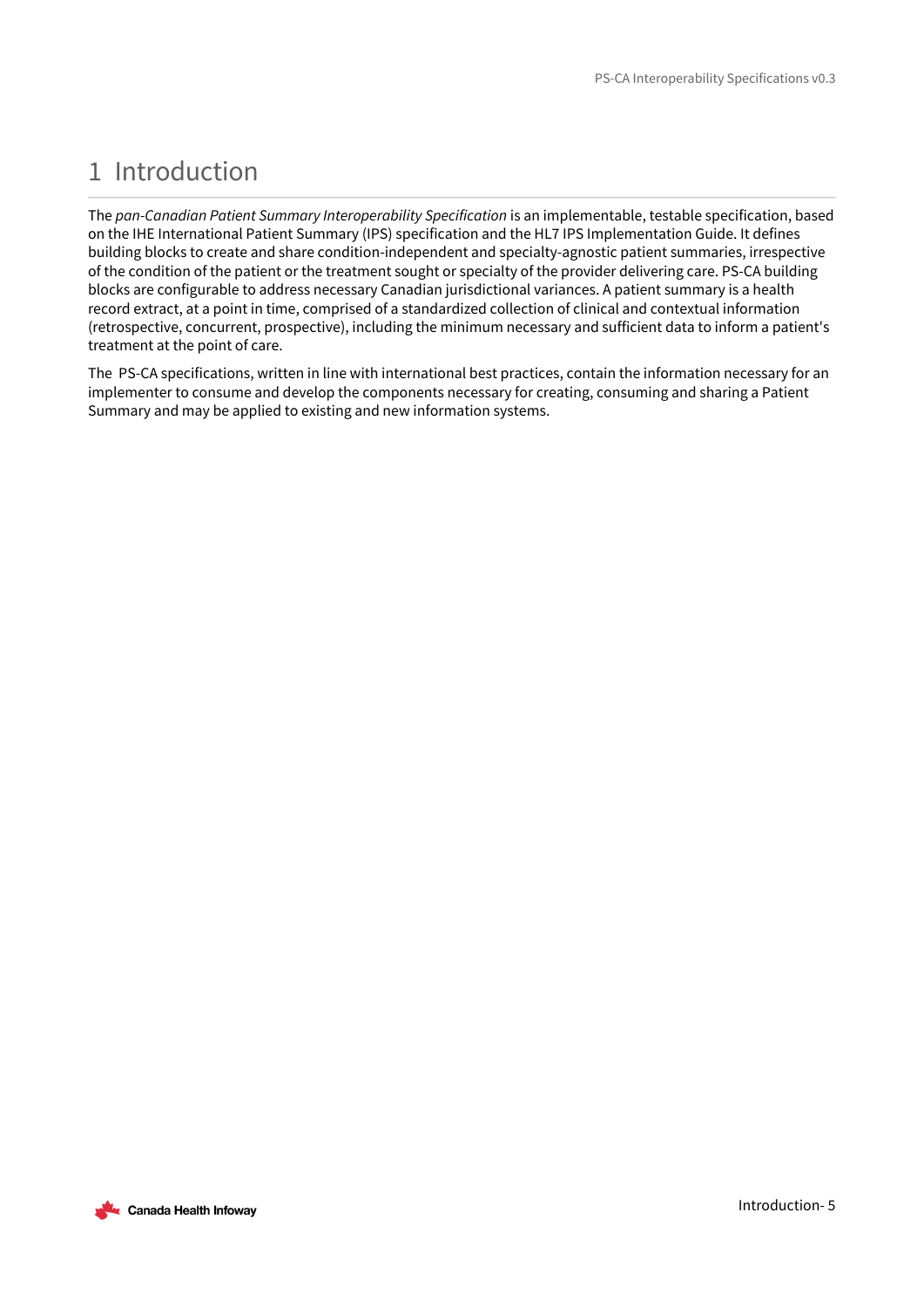# <span id="page-5-0"></span>2 Intended Audience

The intended audience of this document includes but is not limited to:

- Those interested in integrating healthcare information systems and workflows
- IT departments of healthcare institutions
- Technical staff of vendors participating in the IHE initiative
- Experts involved in standards development
- Software developers

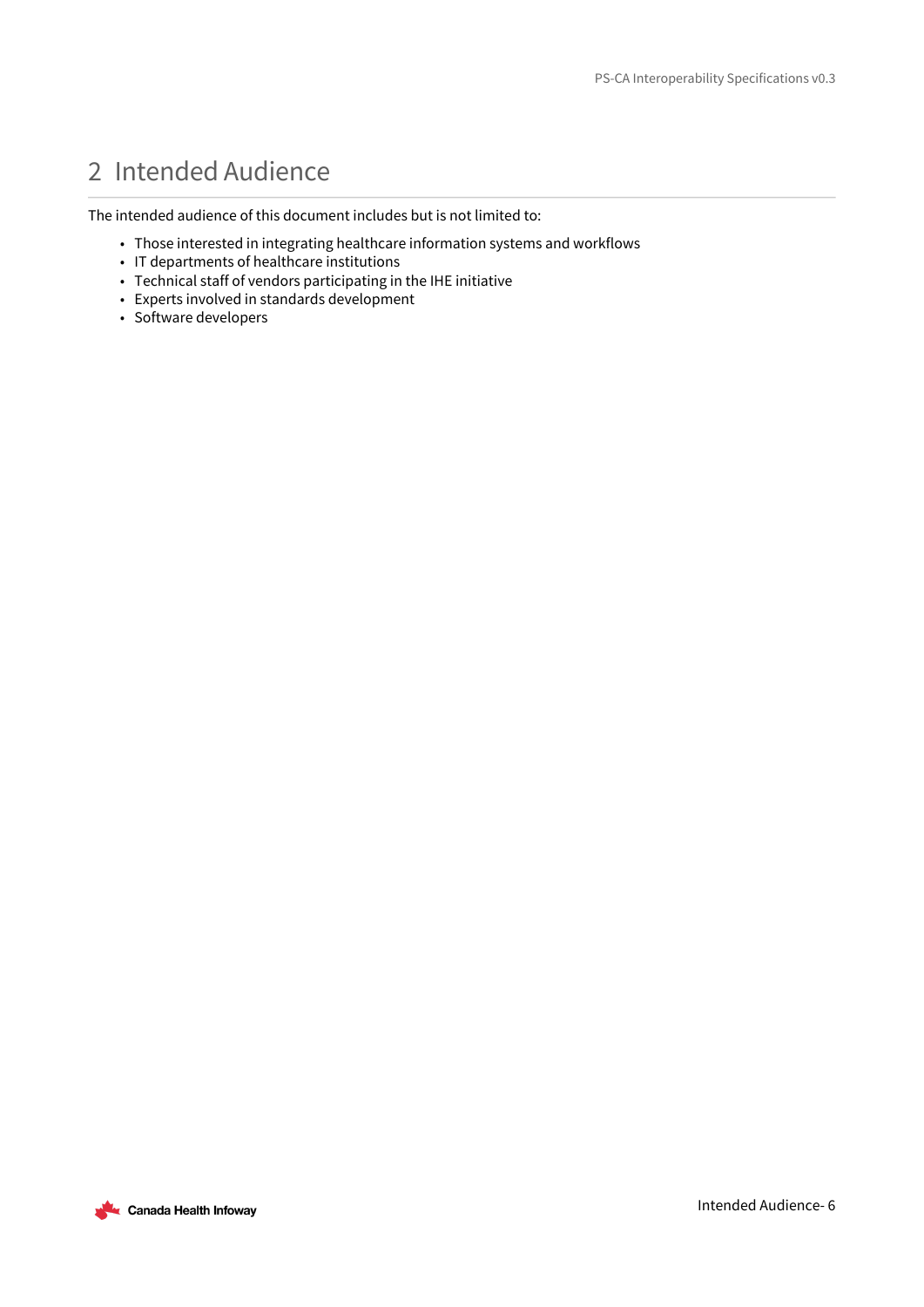## <span id="page-6-0"></span>3 Purpose

The purpose of this document is to address the following functionality for release 1:

- Address three PS-CA use cases,
- Provide a detailed set of requirements (including Actors, Transactions and References to specific profiles and standards),
- Describe the implementation patterns that enable the exchange of the PS-CA, and
- Describe the set of requirements that complement the set of IHE Profiles, pan-Canadian Interoperability Specifications (e.g. CA:FeX), and HL7 FHIR® Profiles required by the PS-CA specifications with Canadianspecific constraints.

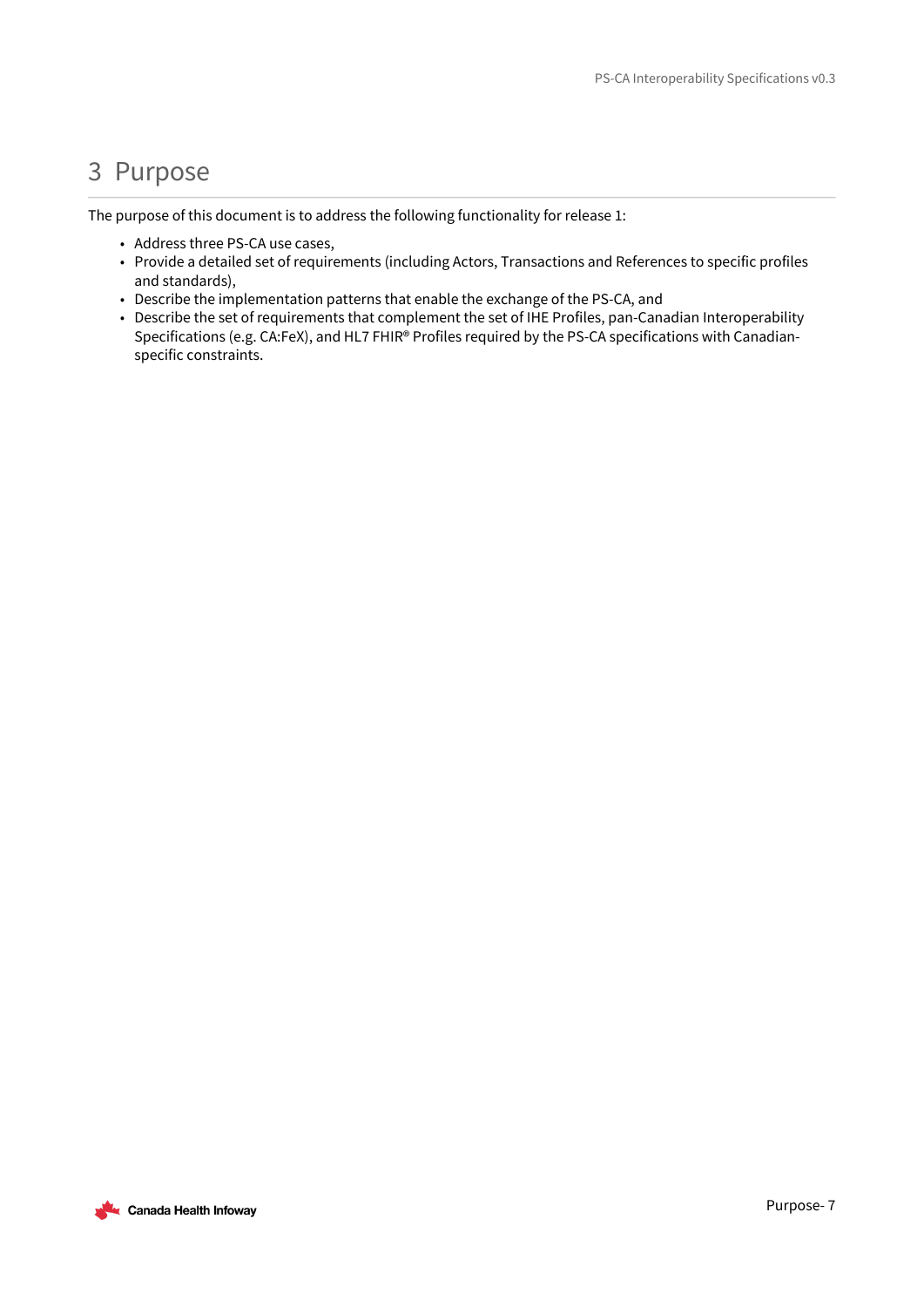# <span id="page-7-0"></span>4 Glossary of Terms and Acronyms

The following table provides a list of terms and acronyms that you may encounter throughout the pan-Canadian interoperability specifications (e.g. PS-CA, CA:FeX) and/or in the prototyping and validation information.

| Term / Acronym                                     | <b>Meaning</b>                                                                                                                                                                                                                                                                                                                                                                                                                                                               |
|----------------------------------------------------|------------------------------------------------------------------------------------------------------------------------------------------------------------------------------------------------------------------------------------------------------------------------------------------------------------------------------------------------------------------------------------------------------------------------------------------------------------------------------|
| <b>ATNA</b>                                        | The Audit Trail and Node Authentication (ATNA) Profile specifies the foundational<br>elements needed by all forms of secure systems: node authentication, user<br>authentication, event logging (audit), and telecommunications encryption. It is also<br>used to indicate that other internal security properties such as access control,<br>configuration control, and privilege restrictions are provided.<br>(Source: https://profiles.ihe.net/ITI/TF/Volume1/ch-9.html) |
| Author (e.g., PS-CA<br>Author)                     | A health care provider who authors and/or curates clinical data (e.g. Patient Summary).                                                                                                                                                                                                                                                                                                                                                                                      |
| Business/Legal<br>Interoperability<br>Requirements | Requirements that enable independent organizations to execute a collaborative<br>process or service.                                                                                                                                                                                                                                                                                                                                                                         |
| <b>Business</b><br>Requirements: Non-<br>Testable  | Business requirements that are not directly traceable to an IHE profile in the PS-CA<br>specifications (e.g., provided for consideration and to support and provide guidance to<br>implementers of the PS-CA).                                                                                                                                                                                                                                                               |
| <b>Business</b><br>Requirements:<br>Testable       | Business requirements that are directly traceable to an IHE profile in the PS-CA<br>specifications.                                                                                                                                                                                                                                                                                                                                                                          |
| CA:FeX                                             | The CA:FeX Interoperability Specifications (Canadian FHIR Exchange (CA:FeX)) seek to<br>promote FHIR RESTful exchange patterns, developed by industry-leading FHIR<br>standards that can be applied on top of an existing non-FHIR infrastructure just as easily<br>as it can be applied on top of FHIR servers.                                                                                                                                                             |
| <b>CCDD</b>                                        | The Canadian Clinical Drug Data Set (CCDD) is the drug terminology for use in<br>digital health solutions such as electronic prescribing in Canada.                                                                                                                                                                                                                                                                                                                          |
| Central<br>Infrastructure                          | A Central Infrastructure collects health information from participating organizations<br>and stores the information in a centralized place. The Infrastructure also provides<br>access control. Typically, the central infrastructure is under jurisdictional control.                                                                                                                                                                                                       |

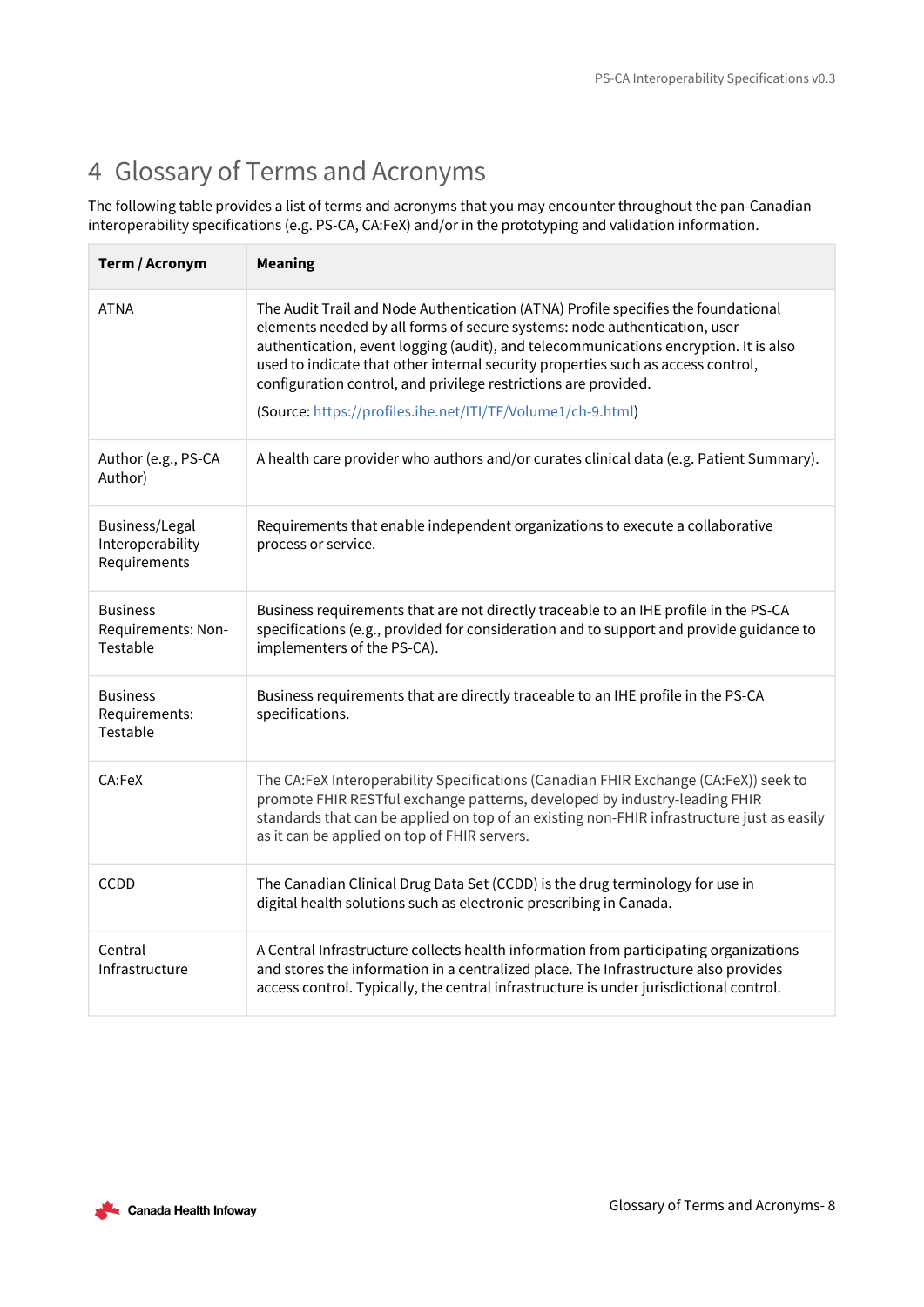| Term / Acronym                         | <b>Meaning</b>                                                                                                                                                                                                                                                                                                                                                        |
|----------------------------------------|-----------------------------------------------------------------------------------------------------------------------------------------------------------------------------------------------------------------------------------------------------------------------------------------------------------------------------------------------------------------------|
| <b>Clinical Data</b><br>eXchange (CDX) | CDX is a clinical distribution service developed by Interior Health. Northern Health (NH)<br>and Interior Health (IH) have collaborated to facilitate the sharing of Health Authority<br>clinical information to participating provider EMR systems using this service.                                                                                               |
|                                        | (Sources: https://infocentral.infoway-inforoute.ca/en/resources/docs/coordofcare/<br>1406-clinical-document-exchange-bc-cdx-technical-overview-coc-sep27-16                                                                                                                                                                                                           |
|                                        | https://www.intrahealth.com/sites/default/files/docs/Clinical-Data-eXchange-<br>communication-from-Intrahealth-and-CDX-Team.pdf)                                                                                                                                                                                                                                      |
| <b>Clinical Data</b><br>Repository     | A clinical data repository is built around the HL7 FHIR standard used for storing clinical<br>data.                                                                                                                                                                                                                                                                   |
| <b>Clinical Solution</b>               | Any combination of health information technology assets and processes that enables<br>clinical data to be communicated, managed and dispositioned between a Producer and<br>a Consumer. Clinical Solutions can be comprised of various Producer and Consumer<br>systems including: EMR, HIS, CIS, PHR, EHR or any combination of these systems.                       |
| Conformance<br>Testing                 | Conformance testing is a formal process of assessment focused on ensuring clinical<br>solutions and systems accurately implement a particular specification (e.g. PS-CA<br>Specifications) by ensuring there is conformance to the stated parameters that are<br>being claimed in the standard.                                                                       |
| Consumer (e.g., PS-<br>CA Consumer)    | A health records system (e.g., EMR, HIS, CIS, PHR, Patient Portal or EHR) that enables<br>access to or receipt of a clinical document (e.g. Patient Summary-CA) by an authorized<br>health care provider or the subject of care/patient.                                                                                                                              |
| Cross Border,<br><b>Scheduled Care</b> | Scheduled care of a resident of Canada that is delivered in/by another country.                                                                                                                                                                                                                                                                                       |
| Cross Border,<br>Unscheduled Care      | Unscheduled care of a resident of Canada that is delivered in/by another country.                                                                                                                                                                                                                                                                                     |
| <b>CT</b>                              | The Consistent Time Integration Profile (CT) provides a means to ensure that the system<br>clocks and time stamps of the many computers in a network are well synchronized. This<br>profile specifies synchronization with a median error less than 1 second. This is<br>sufficient for most purposes.<br>(Source: https://profiles.ihe.net/ITI/TF/Volume1/ch-7.html) |
| <b>DIN</b>                             | A Drug Identification Number (DIN) is a computer-generated eight digit number<br>assigned by Health Canada to a drug product prior to being marketed in Canada.                                                                                                                                                                                                       |

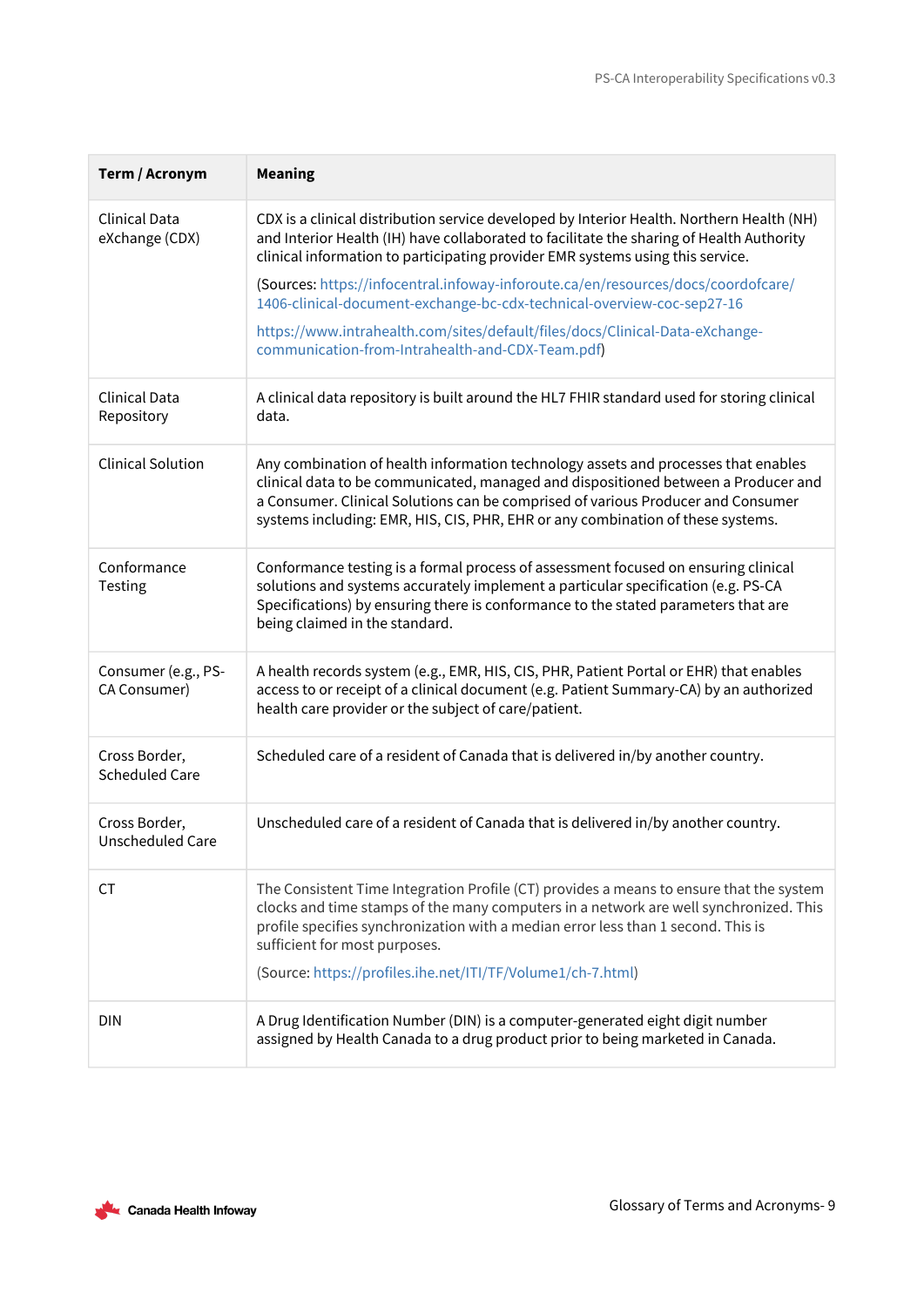| Term / Acronym                               | <b>Meaning</b>                                                                                                                                                                                                                                                                                                                                                                                                                                                                                                                                                                                                                                                                                                                                                                                                                                                   |
|----------------------------------------------|------------------------------------------------------------------------------------------------------------------------------------------------------------------------------------------------------------------------------------------------------------------------------------------------------------------------------------------------------------------------------------------------------------------------------------------------------------------------------------------------------------------------------------------------------------------------------------------------------------------------------------------------------------------------------------------------------------------------------------------------------------------------------------------------------------------------------------------------------------------|
| Document<br>Repository (Local or<br>Central) | A document repository is a shared storage space for clinical documents (Patient<br>Summaries) that can be hosted locally (i.e., at the document producer) or at the HIE<br>Central Infrastructure and can be accessed by authorized users.                                                                                                                                                                                                                                                                                                                                                                                                                                                                                                                                                                                                                       |
| <b>DPD</b>                                   | The Drug Product Database (DPD) is used to find drugs authorized for sale by Health<br>Canada. The DPD is updated nightly and includes: availability of the drug in Canada.                                                                                                                                                                                                                                                                                                                                                                                                                                                                                                                                                                                                                                                                                      |
| Electronic Health<br>Record (EHR)            | The EHR represents the Clinical Solution that contains a secure and private collection of<br>a patient's health information in a digital format, which is shareable across different<br>health care settings / clinical solutions that are integrated. The EHR facilitates better<br>sharing and interpretation of health information among the health care professionals<br>involved in the care of the patient. For example:<br>• CareConnect is British Columbia's secure, view-only EHR solution. It offers                                                                                                                                                                                                                                                                                                                                                  |
|                                              | healthcare providers access to an integrated, provincial view of patient-centric<br>information available 24/7 to support the delivery of patient care.<br>• HEALTHe NL is the Newfoundland & Labrador provincial EHR. HEALTHe NL will<br>provide more accurate and reliable data to support improved health care delivery,<br>decision-making and policy and create improved accountability, stability and<br>efficiency in the provincial health care system.<br>• Netcare is Alberta's name for all the projects related to the provincial EHR - a secure<br>and confidential electronic system of Alberta patients' health information: a single,<br>comprehensive, and integrated patient record.<br>Other clinical systems: In some health authorities, other clinical systems may act as<br>$\bullet$<br>an EHR, holding the patient summary information. |
| Extensible PS-CA<br>Dataset                  | Extensible PS-CA Dataset: PS-CA content that can be extended for use in a PS-CA use<br>case scenario that complements the primary PS-CA use cases.<br>*Note: Extensible PS-CA Dataset refers to the addition of data domains such as Family<br>History.                                                                                                                                                                                                                                                                                                                                                                                                                                                                                                                                                                                                          |
| <b>FHIR©®</b>                                | HL7 Fast Healthcare Interoperability Resources (FHIR), is expected to be a next<br>generation standards framework created by HL7. FHIR combines the best features of<br>HL7's Version 2, Version 3 and product lines while leveraging the latest web standards<br>and applying a tight focus on implementability.<br>(Source: http://www.hl7.org/implement/standards/fhir/)                                                                                                                                                                                                                                                                                                                                                                                                                                                                                      |
| <b>FHIR Repository</b>                       | A FHIR repository is a clinical data repository built around the HL7 FHIR standard used<br>for storing clinical data.                                                                                                                                                                                                                                                                                                                                                                                                                                                                                                                                                                                                                                                                                                                                            |

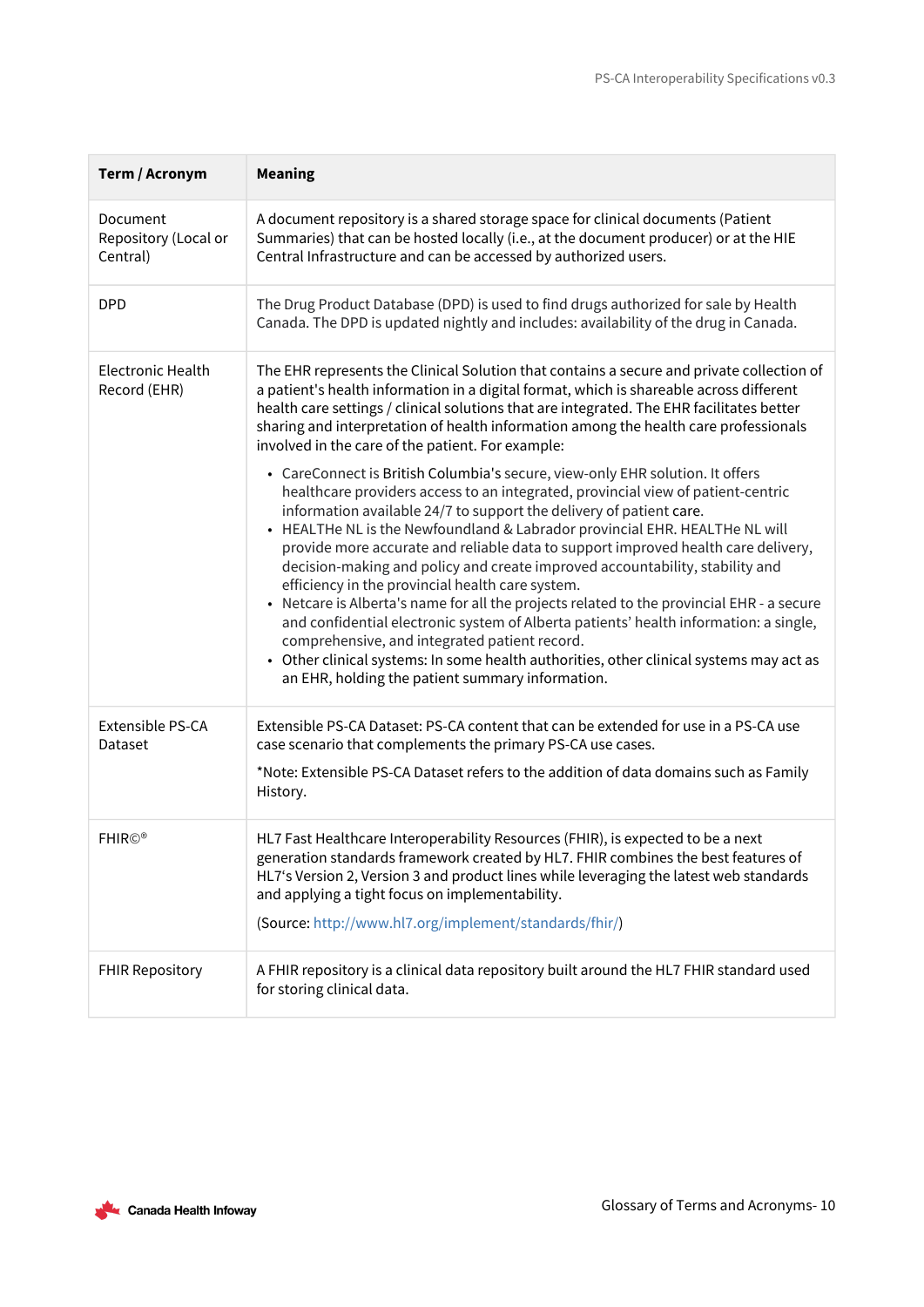| Term / Acronym                                   | <b>Meaning</b>                                                                                                                                                                                                                                                                                                                                                                                                                                                                              |  |  |
|--------------------------------------------------|---------------------------------------------------------------------------------------------------------------------------------------------------------------------------------------------------------------------------------------------------------------------------------------------------------------------------------------------------------------------------------------------------------------------------------------------------------------------------------------------|--|--|
| Gazelle                                          | Gazelle is a suite of virtual tools, developed by IHE Europe used to support<br>interoperability testing. Gazelle will allow jurisdictions and vendors an opportunity to<br>validate the role they will be playing in an ecosystem and ensure they are able to satisfy<br>the interoperability requirements. Gazelle offers several self-serve, self-test and<br>innovation opportunities for jurisdictions and vendors to test their alignment to the<br>represented integration profiles. |  |  |
| <b>HCP</b>                                       | <b>Health Care Provider</b>                                                                                                                                                                                                                                                                                                                                                                                                                                                                 |  |  |
| <b>Health Information</b><br>Access Layer (HIAL) | An interface specification for the EHR infostructure that defines service components,<br>service roles, information model and messaging standards required for the exchange of<br>EHR data and execution of interoperability profiles between EHR services.                                                                                                                                                                                                                                 |  |  |
|                                                  | (Source:https://www.infoway-inforoute.ca/en/component/edocman/resources/<br>technical-documents/391-ehrs-blueprint-v2-full; Page.340)                                                                                                                                                                                                                                                                                                                                                       |  |  |
| <b>Health Information</b><br>Exchange (HIE)      | Electronic health information exchange (HIE) allows doctors, nurses, pharmacists, other<br>health care providers and patients to appropriately access and securely share a<br>patient's vital medical information electronically—improving the speed, quality, safety<br>and cost of patient care.                                                                                                                                                                                          |  |  |
|                                                  | While electronic health information exchange cannot replace provider-patient<br>communication, it can greatly improve the completeness of patients' records, (which<br>can have a big effect on care), as past history, current medications and other<br>information is jointly reviewed during visits.                                                                                                                                                                                     |  |  |
|                                                  | Appropriate, timely sharing of vital patient information can better inform decision<br>making at the point of care and allow providers to avoid readmissions, avoid<br>medication errors, improve diagnoses and decrease duplicate testing.                                                                                                                                                                                                                                                 |  |  |
|                                                  | (Source: https://www.healthit.gov/topic/health-it-and-health-information-exchange-<br>basics/what-hie)                                                                                                                                                                                                                                                                                                                                                                                      |  |  |
| <b>Health Records</b><br>System                  | A health records system may include an electronic medical records system, a hospital<br>information system, a clinical information system, an electronic health records system<br>or a personal health records system. The term is broadly used to describe system actors<br>that may produce and/or consume a PS-CA. Jurisdictional implementation patterns will<br>determine which systems are used to create, access, consume and manage patient<br>summaries.                           |  |  |
| <b>HIS</b>                                       | Health Information System                                                                                                                                                                                                                                                                                                                                                                                                                                                                   |  |  |
| Health Level 7 (HL7)                             | Founded in 1987, HL7 is a not-for-profit standards developing organization dedicated to<br>providing a comprehensive framework and related standards for the exchange,<br>integration, sharing, and retrieval of electronic health information that supports clinical<br>practice and the management, delivery and evaluation of health services.<br>(Source: http://www.hl7.org/about/index.cfm?ref=nav)                                                                                   |  |  |

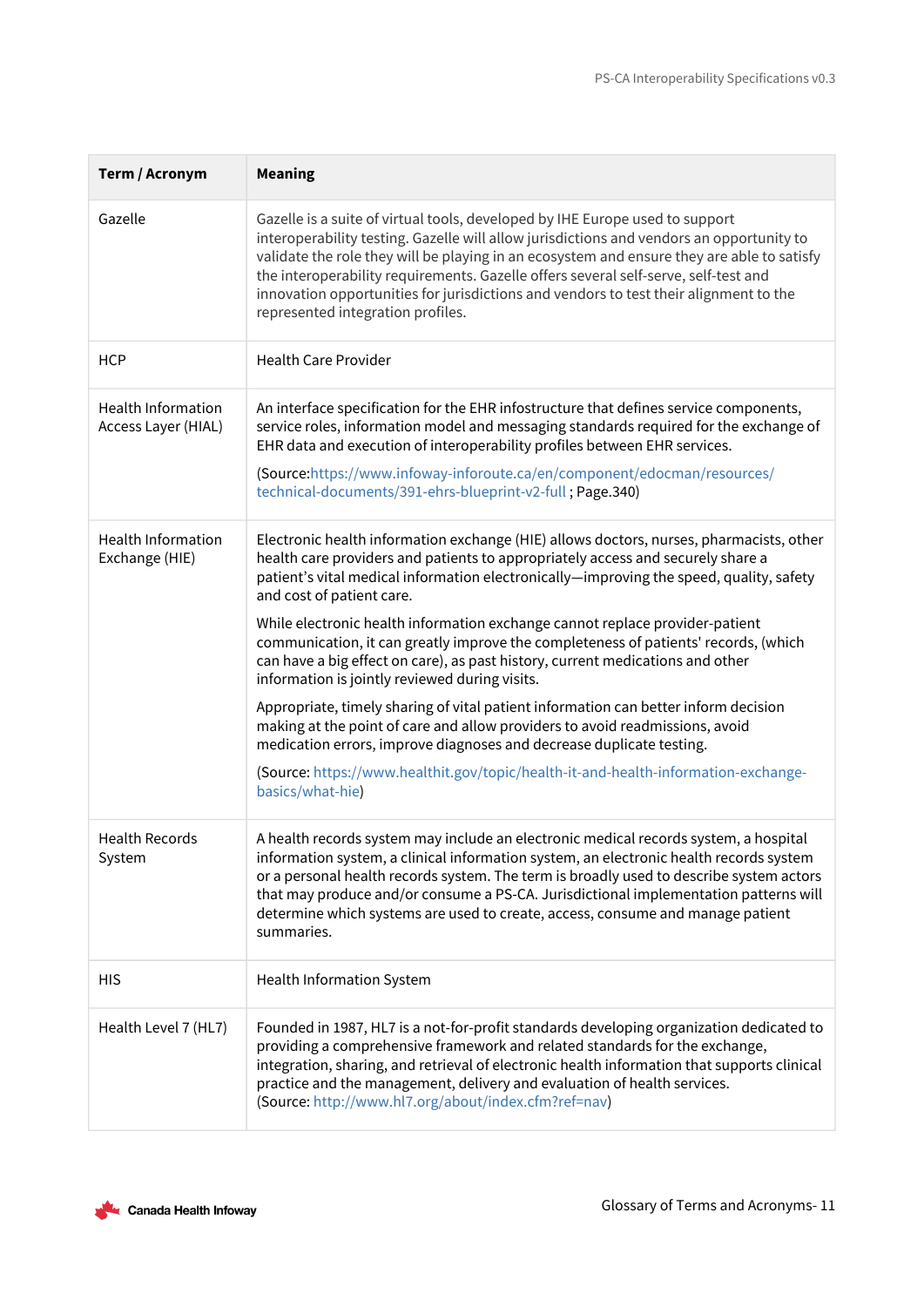| Term / Acronym                                                     | <b>Meaning</b>                                                                                                                                                                                                                                                                                                                                                                                                                                                                                                   |
|--------------------------------------------------------------------|------------------------------------------------------------------------------------------------------------------------------------------------------------------------------------------------------------------------------------------------------------------------------------------------------------------------------------------------------------------------------------------------------------------------------------------------------------------------------------------------------------------|
| <b>HL7 Fast Healthcare</b><br>Interoperability<br>Resources (FHIR) | Expected to be a next generation standards framework created by HL7. FHIR combines<br>the best features of HL7's Version 2, Version 3 and product lines while leveraging the<br>latest web standards and applying a tight focus on implementability.                                                                                                                                                                                                                                                             |
|                                                                    | (Source: http://www.hl7.org/implement/standards/fhir/)                                                                                                                                                                                                                                                                                                                                                                                                                                                           |
| <b>Health Records</b><br>System                                    | A health records system may include an electronic medical records system, a hospital<br>information system, a clinical information system, an electronic health records system<br>or a personal health records system. The term is broadly used to describe system actors<br>that may produce and/or consume a PS-CA. Jurisdictional implementation patterns will<br>determine which systems are used to create, access, consume and manage patient<br>summaries.                                                |
| Information/<br>Semantic<br>Interoperability<br>Requirements       | Requirements for syntax and semantics such that data exchanged between health<br>record systems can be interpreted and the meaning of the data ascertained.                                                                                                                                                                                                                                                                                                                                                      |
| Integrating the<br>Healthcare<br>Enterprise (IHE)                  | IHE is an initiative by healthcare professionals and industry to improve the way<br>computer systems in healthcare share information. IHE promotes the coordinated use<br>of established standards such as DICOM and HL7 to address specific clinical needs in<br>support of optimal patient care. Systems developed in accordance with IHE<br>communicate with one another better, are easier to implement, and enable care<br>providers to use information more effectively.<br>(Source: https://www.ihe.net/) |
| <b>IHE Actor</b>                                                   | IHE Actors are responsible for producing, managing and/or acting on information in the<br>context of an IHE Profile (e.g., Primary Care Provider, EMR, EHR, etc.).<br>(Source: https://wiki.ihe.net/index.php/Actors)                                                                                                                                                                                                                                                                                            |
| <b>IHE Domain</b>                                                  | IHE Domains are responsible for the development and maintenance of the IHE<br>Technical Frameworks that document the Integration Profiles. Each Domain manages<br>Integration Profiles in a particular part of healthcare (e.g., Virtual Care).<br>(Source: https://wiki.ihe.net/index.php/Domains)                                                                                                                                                                                                              |
| <b>IHE Profiles</b>                                                | IHE Profiles describe specific solutions to interoperability problems. Profiles specify<br>how "Actors" use standards to address a specific healthcare use case (e.g., Medication,<br>Allergy Intolerance, etc.).<br>(Source: https://wiki.ihe.net/index.php/Profiles)                                                                                                                                                                                                                                           |

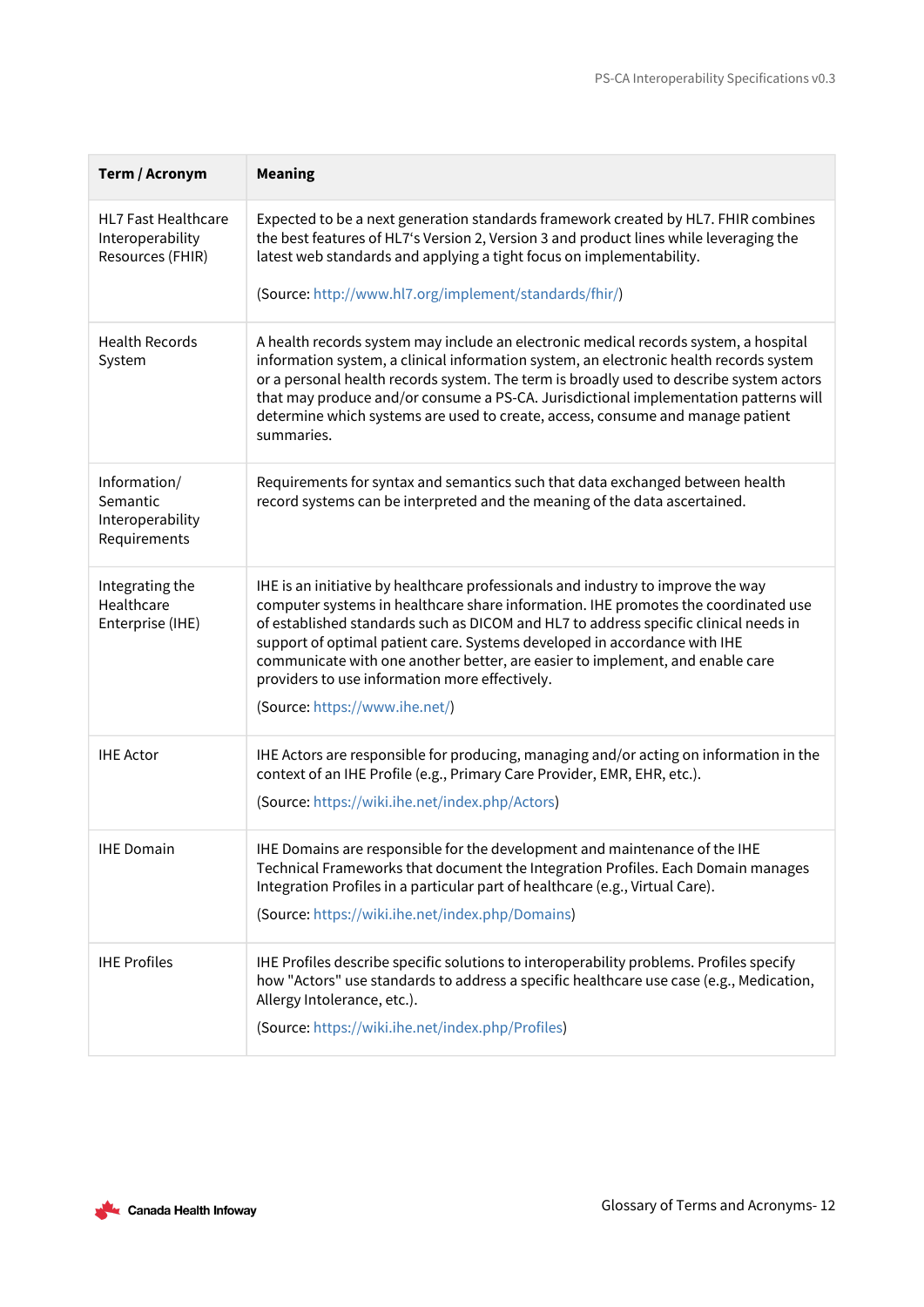| Term / Acronym                                     | <b>Meaning</b>                                                                                                                                                                                                                                                                                                                                                                                                                                                                                                                                                                                                                                                                                                                                                                                                                                                                                                                                                                     |
|----------------------------------------------------|------------------------------------------------------------------------------------------------------------------------------------------------------------------------------------------------------------------------------------------------------------------------------------------------------------------------------------------------------------------------------------------------------------------------------------------------------------------------------------------------------------------------------------------------------------------------------------------------------------------------------------------------------------------------------------------------------------------------------------------------------------------------------------------------------------------------------------------------------------------------------------------------------------------------------------------------------------------------------------|
| <b>IHE Transactions</b>                            | IHE Transactions are interactions between actors that communicate the required<br>information through standards-based messages (e.g., patient look-up query, send<br>patient summary information, etc.).<br>(Source: https://wiki.ihe.net/index.php/PCC_TF-1/About)                                                                                                                                                                                                                                                                                                                                                                                                                                                                                                                                                                                                                                                                                                                |
| <b>International Patient</b><br>Summary (IPS)      | The IPS is a a minimal, non-exhaustive set of data elements defined by ISO/EN 17269<br>and realized by HL7 in both CDA and FHIR. The IPS is a snapshot clinical document that<br>can be used for planned or unplanned care of a person locally or across borders. It<br>emphasizes the data required and the necessary conformance of the use cases for an<br>international patient summary.<br>(Source: https://wiki.ihe.net/index.php/International_Patient_Summary_(IPS))                                                                                                                                                                                                                                                                                                                                                                                                                                                                                                       |
| Interoperability                                   | Interoperability enables information to flow seamlessly between different solutions and<br>devices. When different parts of the health system are interoperable with each other,<br>they can "speak the same language." Interoperability improves continuity of care,<br>collaboration between health providers and patient access to their health information.<br>By breaking down data silos, it also reduces inefficiencies and redundancies within the<br>health system.<br>Connection, collaboration and communication have never been more important for the<br>health system. Increased use of virtual care has highlighted the need for safe and<br>efficient electronic sharing of information across the circle of care. Continuing to<br>improve Canadian health care will necessitate work in interoperability - connected<br>systems are healthier systems.<br>For more information about interoperability, please visit Canada Health Infoway -<br>Interoperability. |
| <b>IUA</b>                                         | The Internet User Authorization (IUA) Profile provides support for authorizing network<br>transactions when using HTTP RESTful transports. IHE has authorization profiles for the<br>Web Services and SOAP based transactions, and this profile provides an authorization<br>profile for the HTTP RESTful transactions.<br>(Source: https://profiles.ihe.net/ITI/TF/Volume1/ch-34.html)                                                                                                                                                                                                                                                                                                                                                                                                                                                                                                                                                                                            |
| Local, Scheduled<br>Care                           | Scheduled care of a resident of Canada that is delivered in/by the Canadian health care<br>system. This includes care provided in federal, provincial and territorial jurisdictions, as<br>well as cross-jurisdictional care.                                                                                                                                                                                                                                                                                                                                                                                                                                                                                                                                                                                                                                                                                                                                                      |
| Local, Unscheduled<br>Care                         | Unscheduled care of a resident of Canada that is delivered in/by the Canadian health<br>care system. This includes care provided in federal, provincial and territorial<br>jurisdictions, as well as cross-jurisdictional care.                                                                                                                                                                                                                                                                                                                                                                                                                                                                                                                                                                                                                                                                                                                                                    |
| Longitudinal<br><b>Electronic Health</b><br>Record | A longitudinal electronic health record is a single comprehensive patient record<br>comprised of data from numerous data sources across the healthcare continuum.                                                                                                                                                                                                                                                                                                                                                                                                                                                                                                                                                                                                                                                                                                                                                                                                                  |

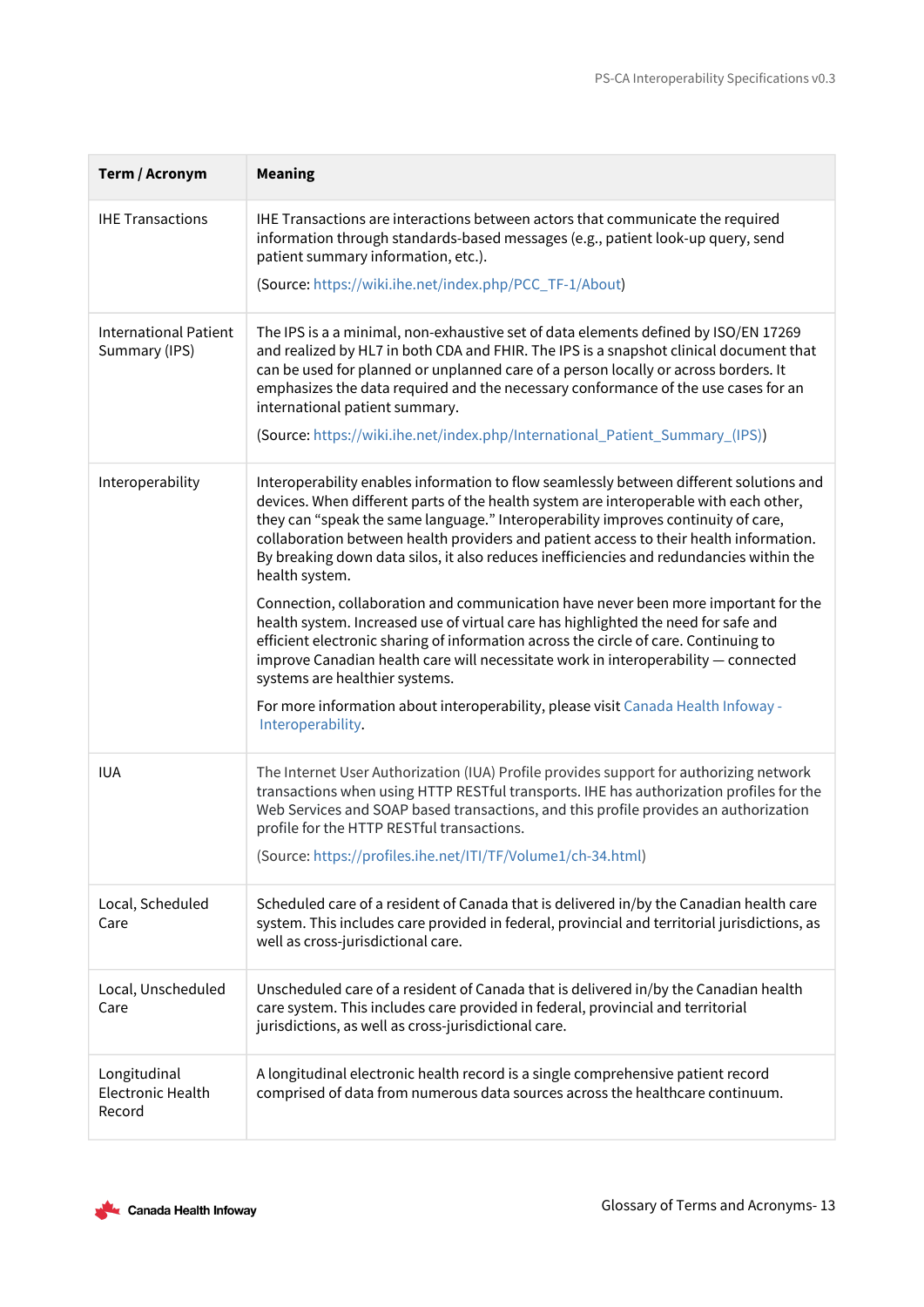| Term / Acronym                  | <b>Meaning</b>                                                                                                                                                                                                                                                                                                                                                                                                                                                                                                                                                                                                                                                        |
|---------------------------------|-----------------------------------------------------------------------------------------------------------------------------------------------------------------------------------------------------------------------------------------------------------------------------------------------------------------------------------------------------------------------------------------------------------------------------------------------------------------------------------------------------------------------------------------------------------------------------------------------------------------------------------------------------------------------|
| MHD                             | The Mobile access to Health Documents (MHD) Profile defines one standardized<br>interface to health document sharing (a.k.a. an Application Programming Interface<br>(API)) for use by mobile devices so that deployment of mobile applications is more<br>consistent and reusable.<br>(Source: https://profiles.ihe.net/ITI/MHD/index.html)                                                                                                                                                                                                                                                                                                                          |
|                                 |                                                                                                                                                                                                                                                                                                                                                                                                                                                                                                                                                                                                                                                                       |
| Netcare                         | Alberta Netcare is the name for all the projects related to the provincial Electronic<br>Health Record (EHR) - a secure and confidential electronic system of Alberta patients'<br>health information: a single, comprehensive, and integrated patient record.                                                                                                                                                                                                                                                                                                                                                                                                        |
|                                 | The EHR stores information about:<br>• laboratory tests,<br>· dispenses of pharmaceuticals (drugs),<br>• hospital discharge reports, and<br>· diagnostic imaging                                                                                                                                                                                                                                                                                                                                                                                                                                                                                                      |
| <b>Patient Portal</b>           | A patient portal is a web-based access point that enables secure patient access to<br>personal health information and other self-serve health IT services. For example, a<br>patient portal can be hosted on an EMR solution.                                                                                                                                                                                                                                                                                                                                                                                                                                         |
| <b>Patient Proxy</b>            | An individual or entity that has the authority to act on behalf of a subject of care/<br>patient. Proxies can include parents of dependent children, parents of dependent<br>adults, powers of attorney etc.                                                                                                                                                                                                                                                                                                                                                                                                                                                          |
| Patient Summary-CA<br>$(PS-CA)$ | An electronic patient summary for use at the point of care comprised of, at minimum,<br>the required elements of the Patient Summary-CA data set and specifications. The PS-<br>CA is a health record extract, at a snapshot in time, comprised of a standardized<br>collection of clinical and contextual information (retrospective, concurrent,<br>prospective), including the minimum necessary and sufficient data to inform a patient's<br>treatment at the point of care. The PS-CA is condition-independent and specialty-<br>agnostic, irrespective of the condition of the patient or the treatment sought or<br>specialty of the provider delivering care. |
| PDQm                            | The Patient Demographics Query for Mobile (PDQm) Profile defines a lightweight<br>RESTful interface to a patient demographics supplier leveraging technologies readily<br>available to mobile applications and lightweight browser based applications.                                                                                                                                                                                                                                                                                                                                                                                                                |
|                                 | (Source: https://profiles.ihe.net/ITI/TF/Volume1/ch-38.html)                                                                                                                                                                                                                                                                                                                                                                                                                                                                                                                                                                                                          |
| PIXm                            | The Patient Identifier Cross-reference for Mobile (PIXm) Profile provides RESTful<br>transactions for mobile and lightweight browser-based applications to create, update<br>and delete patient records in a Patient Identifier Cross-reference Manager and to query<br>the Patient Identifier Cross-reference Manager for a patient's cross-domain identifiers.<br>(Source: https://profiles.ihe.net/ITI/TF/Volume1/ch-41.html)                                                                                                                                                                                                                                      |

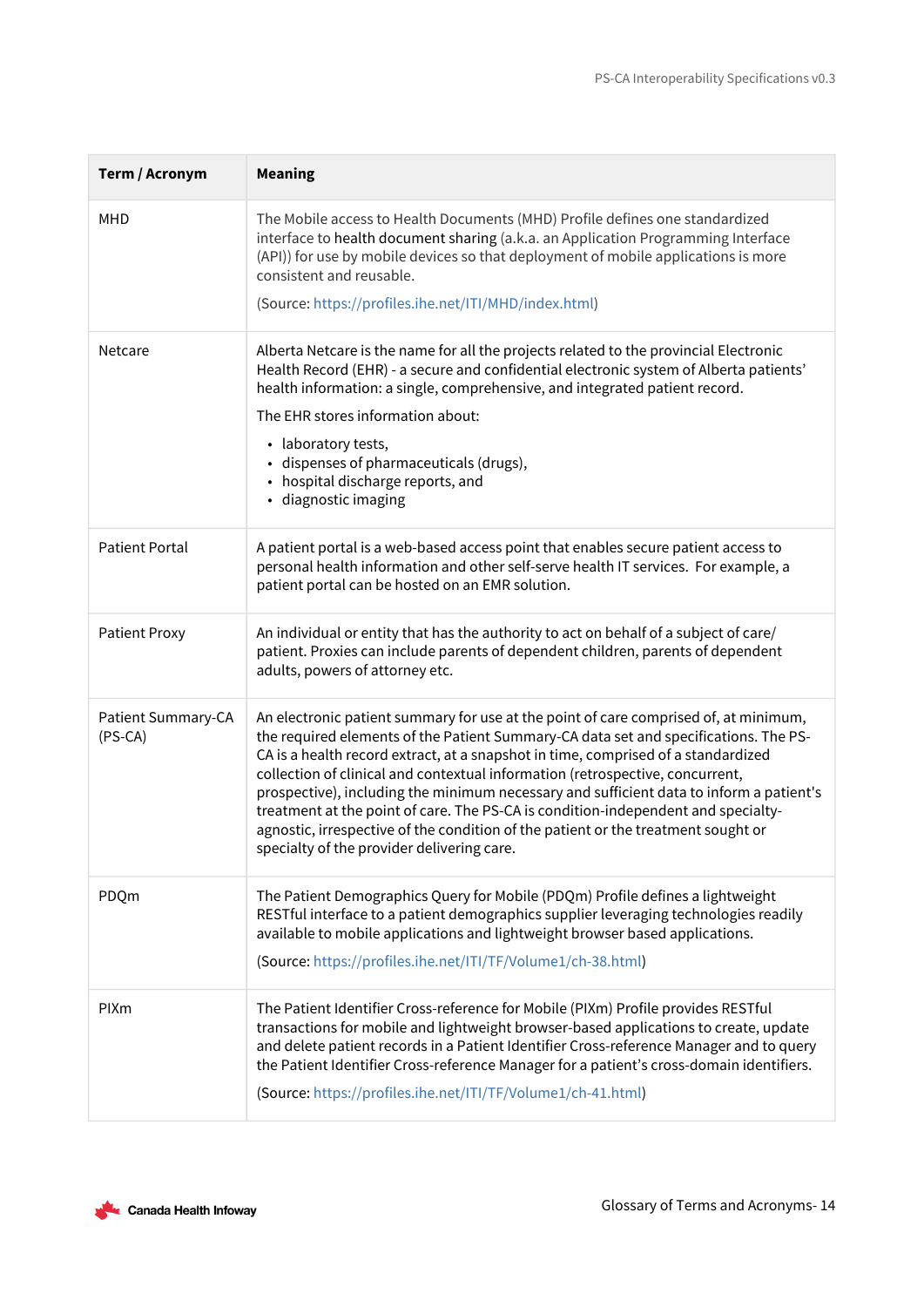| Term / Acronym                                | <b>Meaning</b>                                                                                                                                                                                                                                                                                                                                                                                                                                                                             |
|-----------------------------------------------|--------------------------------------------------------------------------------------------------------------------------------------------------------------------------------------------------------------------------------------------------------------------------------------------------------------------------------------------------------------------------------------------------------------------------------------------------------------------------------------------|
| <b>PMIR</b>                                   | The Patient Master Identity Registry (PMIR) Profile supports the creating, updating and<br>deprecating of patient master identity information about a subject of care, as well as<br>subscribing to changes to the patient master identity, using the HL7 FHIR standard<br>resources and RESTful transactions.<br>(Source: https://www.ihe.net/uploadedFiles/Documents/ITI/IHE_ITI_Suppl_PMIR.pdf)                                                                                         |
|                                               |                                                                                                                                                                                                                                                                                                                                                                                                                                                                                            |
| Producer (e.g., PS-CA<br>Producer)            | A health records system (e.g., EMR, HIS, CIS, PHR, or EHR) that creates/produces a<br>clinical document (e.g. Patient Summary) in response to a request from an authorized<br>health care provider, the subject of care or another authorized health records system.                                                                                                                                                                                                                       |
| Projectathon                                  | A Projectathon is an important step and a best-practice approach in testing and<br>validation of a specification package, where implementers collaborate to test their<br>solutions using methodology and tools that accelerate interoperability. A Projectathon<br>provides an opportunity for participants to test their systems among themselves and<br>against a reference environment. It is also an opportunity to collaborate among peers to<br>enable hands-on knowledge exchange. |
| <b>PS-CA Solution</b>                         | Any combination of health information technology assets and processes that enables a<br>Patient Summary-CA to be created, communicated, managed and dispositioned<br>between a PS-CA Producer and a PS-CA Consumer. Patient Summary-CA Solutions can<br>be comprised of various Producer and Consumer systems including: EMR, HIS, CIS, PHR,<br>EHR or any combination of these systems.                                                                                                   |
| <b>PS-CA Specifications</b>                   | pan-Canadian Patient Summary Interoperability Specifications: The pan-Canadian<br>Patient Summary Interoperability Specification is an implementable, testable<br>specification, based on the IHE International Patient Summary specification and the<br>HL7 IPS Implementation Guide. For more information on the PS-CA Specifications,<br>please go here.                                                                                                                                |
| PT                                            | <b>Provinces and Territories</b>                                                                                                                                                                                                                                                                                                                                                                                                                                                           |
| <b>SUT</b>                                    | System Under Test                                                                                                                                                                                                                                                                                                                                                                                                                                                                          |
| Technical<br>Interoperability<br>Requirements | Requirements for one health record system to send data to another health record<br>system and for the receiving system to acknowledge receipt of the data payload.                                                                                                                                                                                                                                                                                                                         |
| Terminology                                   | Collection of uniquely identifiable concepts with associated representations,<br>designations, associations and meanings.                                                                                                                                                                                                                                                                                                                                                                  |

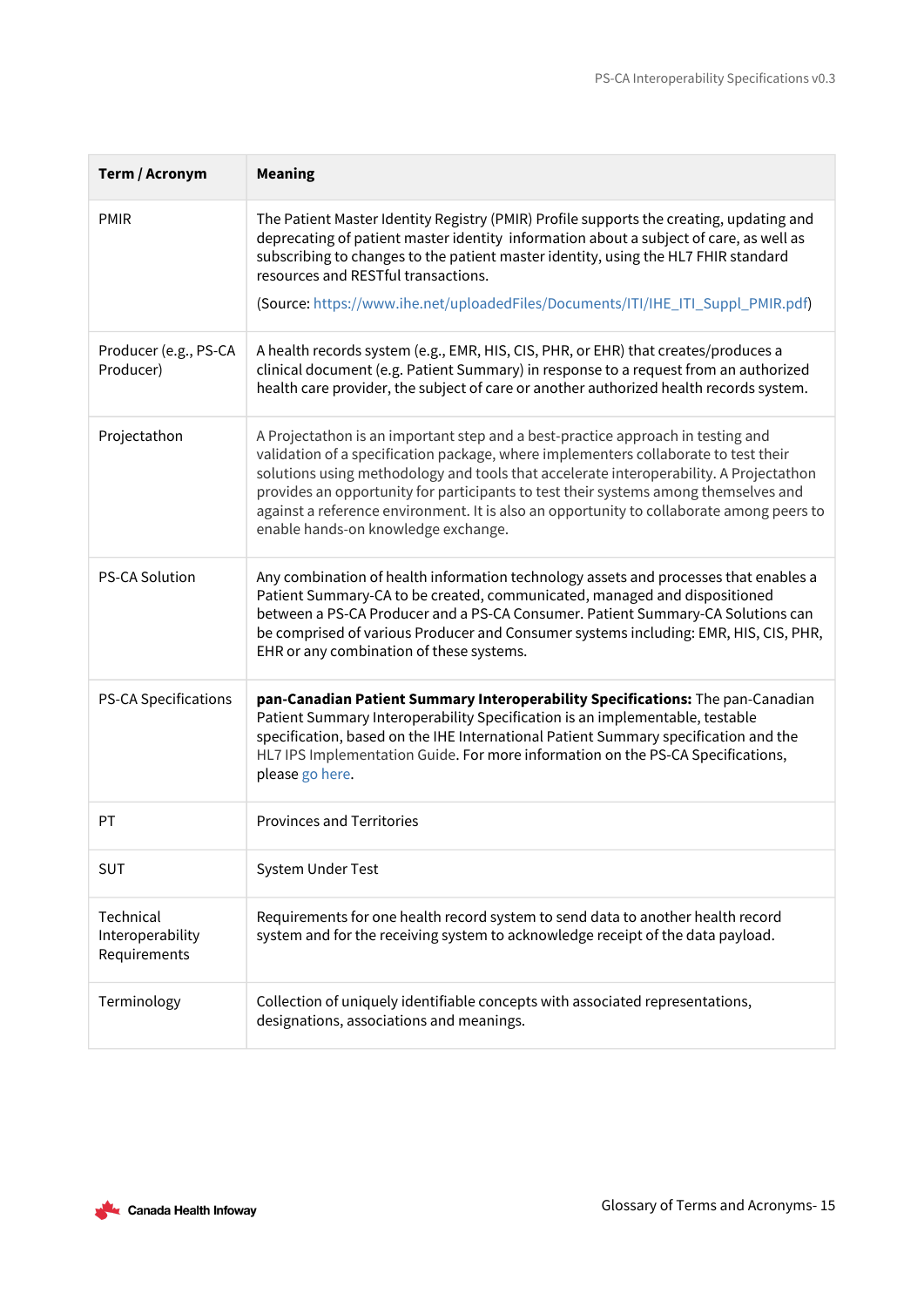| Term / Acronym | <b>Meaning</b>                                                                                                                                                                                                                                                                                                                                                                                                                                                                             |
|----------------|--------------------------------------------------------------------------------------------------------------------------------------------------------------------------------------------------------------------------------------------------------------------------------------------------------------------------------------------------------------------------------------------------------------------------------------------------------------------------------------------|
| <b>XDM</b>     | Cross-Enterprise Document Media Interchange (XDM) provides document interchange<br>using a common file and directory structure over several standard media types. This<br>permits the patient to use physical media to carry medical documents. This also<br>permits the use of person-to-person email to convey medical documents. XDM supports<br>the transfer of data about multiple patients within one data exchange.<br>(Source: https://profiles.ihe.net/ITI/TF/Volume1/ch-16.html) |
| <b>XDS</b>     | The Cross-Enterprise Document Sharing (XDS) IHE Integration Profile facilitates the<br>registration, distribution and access across health enterprises of patient electronic<br>health records.<br>(Source: https://profiles.ihe.net/ITI/TF/Volume1/ch-10.html)                                                                                                                                                                                                                            |

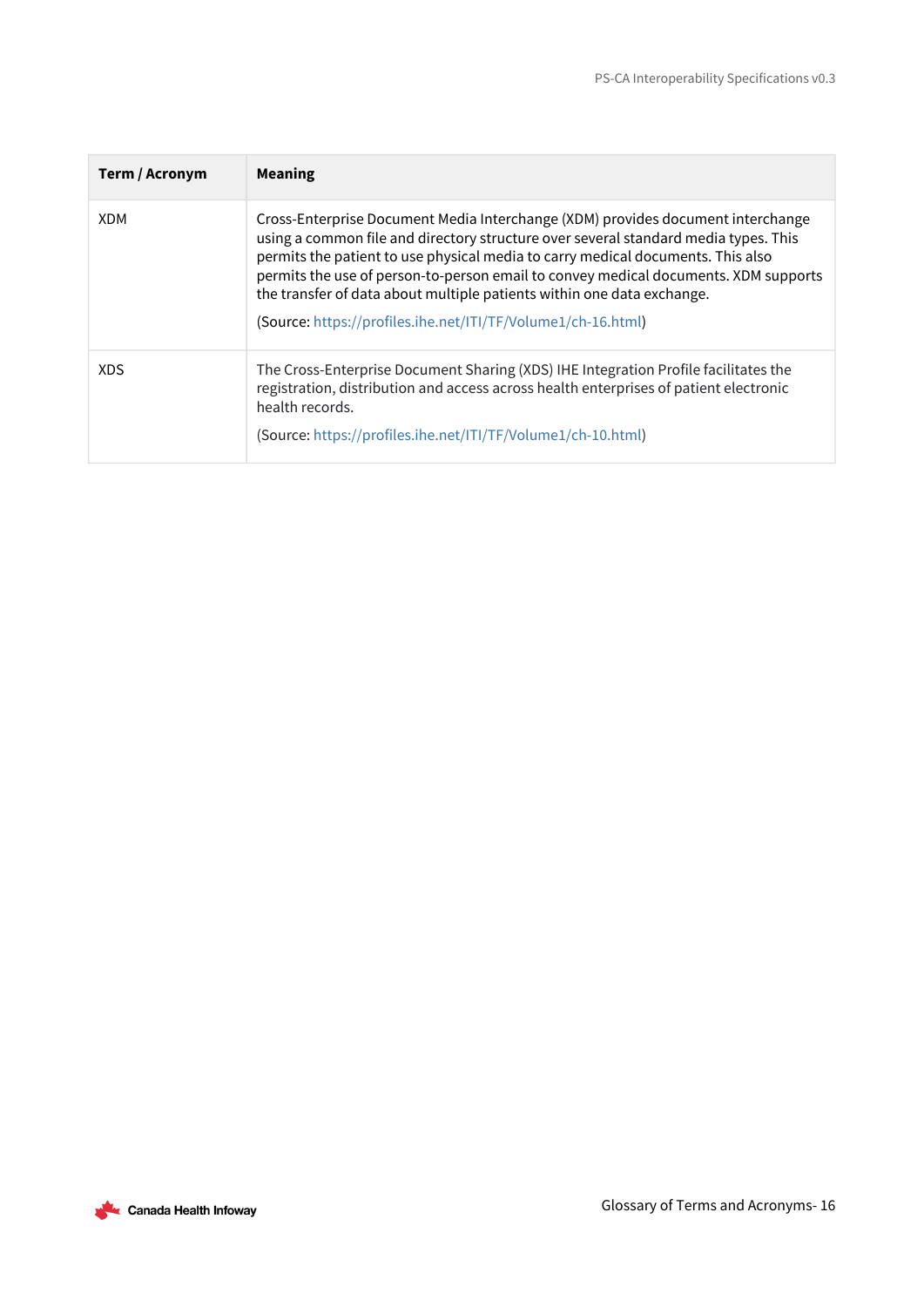# <span id="page-16-0"></span>5 Preface

In support of the provinces and territories, Canada Health Infoway is facilitating a national collaborative effort to advance interoperability. While there are many interoperability-related challenges, these specifications address sharing of Patient Summaries.

Canada is not alone in trying to solve for this challenge. The International Patient Summary (IPS) project started in Europe several years ago and has been adopted by ISO, IHE and HL7 International. In addition, there is an active working group led by the Office of the National Coordinator (ONC) in the United States called the Global Digital Health Partnership (GDHP) actively working with its members on solutions for Patient Summary exchanges at an international scale. Canada is an active participant in this partnership. At the G7 meeting in June 2021, Canada committed to work with jurisdictions, vendors, and participating organizations to collaborate on a pan-Canadian implementable specifications that align to the IPS and reflect Canada's jurisdictional realities. The overarching principle adopted for the Patient Summary-CA (PS-CA) project is to align as closely as possible to the IPS profiles while creating the instruments to allow jurisdictions to properly represent their desired clinical workflows and vendor systems to undergo necessary change management associated with adoption activities making it worth an investment.

A Patient Summary (PS) is a health record extract comprising a standardized collection of clinical and contextual information (retrospective, concurrent, prospective) that provides a snapshot in time of a subject of care's health information and healthcare, while a longitudinal health record is a single comprehensive patient record comprised of data from numerous data sources across the healthcare continuum.

## <span id="page-16-1"></span>5.1 High-Level PS-CA Release Roadmap

The PS-CA Release Roadmap, as outlined in the table below, provides the current focus for the PS-CA, starting with supports for sharing Patient Summaries for local care with information from a single source. As the PS-CA journey unfolds, additional content will be added throughout the life of the PS-CA Roadmap to accommodate the requirements of Canada's implementers, such as the ability to consolidate Patient Summary information from multiple sources to create a single Patient Summary to International exchange with target nations.

| Jurisdicti<br>on | <b>Expected User Scenarios</b>                                                                                                                                      | <b>Expected Implementation</b>                                                                                                                | <b>High-Level</b><br>Roadmap                                   |
|------------------|---------------------------------------------------------------------------------------------------------------------------------------------------------------------|-----------------------------------------------------------------------------------------------------------------------------------------------|----------------------------------------------------------------|
| Local            | • Patient Summary (PS) available<br>for local care transitions<br>(provider to provider)<br>• Provider contributes summary<br>data to provincial repository         | • Sharing between providers' systems<br>• EMR/HIS input to provincial PS<br>repositories<br>• Multiple data sources not<br>reconciled/curated | Current<br>Focus /<br>Release 1<br>(AB, BC, MB,<br>NL, ON, SK) |
| Provincia        | • Patient/Provider consults a<br>provincial summary<br>• Provider updates local record<br>from provincial summary<br>• Patient contributes to Provincial<br>summary | • Provincial repository consolidates<br>and reconciles multiple sources of<br>data to create a single Patient<br>Summary                      | <b>Future Focus</b><br>(Subject to<br>Change)                  |

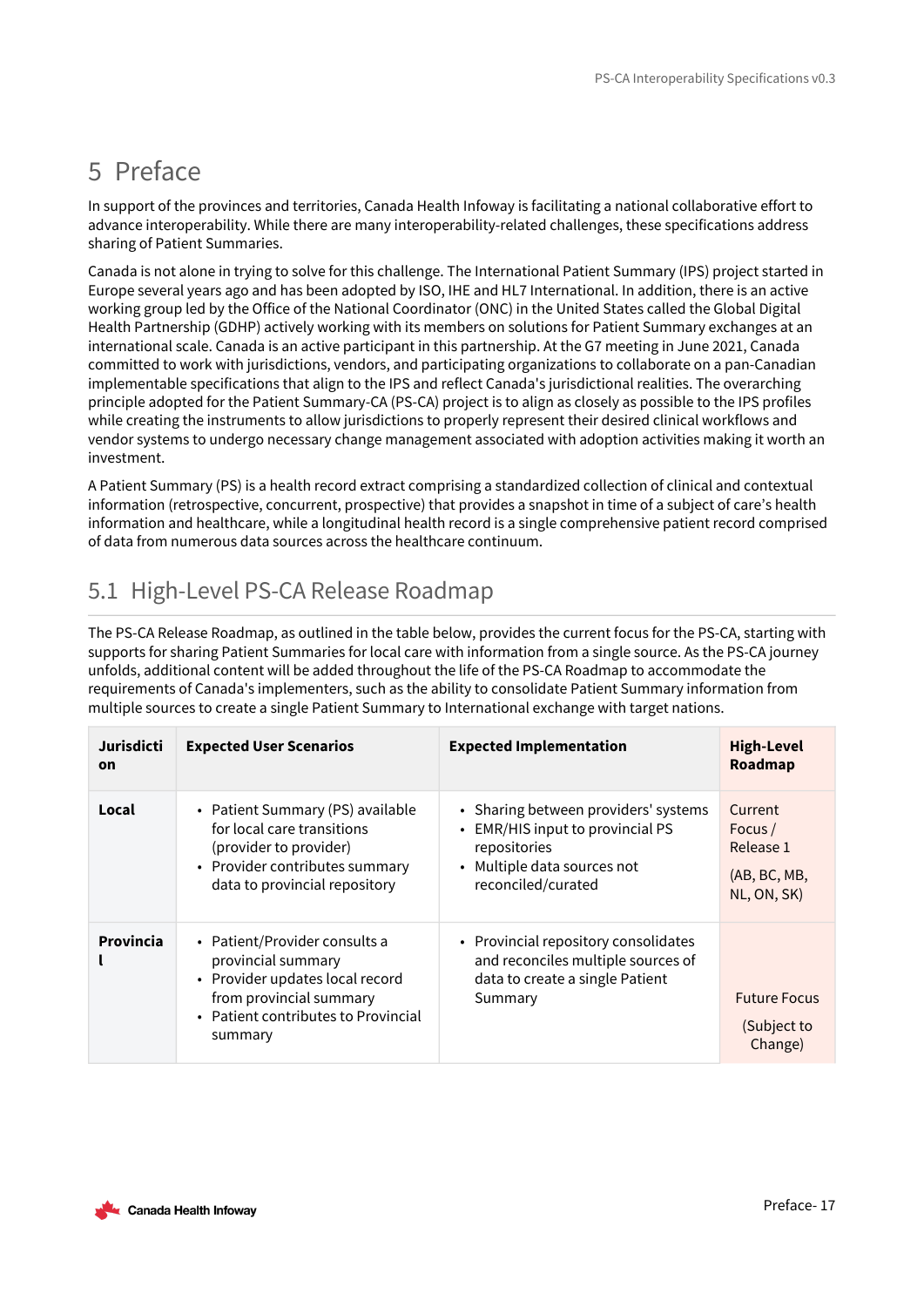| Jurisdicti<br>on         | <b>Expected User Scenarios</b>                                                                                                                                                                        | <b>Expected Implementation</b>                                                                                                                                        | <b>High-Level</b><br>Roadmap |
|--------------------------|-------------------------------------------------------------------------------------------------------------------------------------------------------------------------------------------------------|-----------------------------------------------------------------------------------------------------------------------------------------------------------------------|------------------------------|
| <b>X-</b><br>Provincia   | • Patient/Provider able to consult<br>a harmonized summary across<br>provincial borders<br>• Provider updates local record<br>from cross-provincial summary                                           | • Harmonized Patient Summary and<br>data sets across provinces/<br>territories. Likely starting with a<br>general subset evolving to support<br>relevant specialties. |                              |
| <b>Internati</b><br>onal | • Patient able to access Patient<br>Summary to get care abroad<br>• Foreign provider shares/consults<br>summary for cross-national care,<br>e.g., armed forces, extended stay<br>outside Canada, etc. | • Patient Summary fully harmonized<br>to support International exchange<br>with target nations.                                                                       |                              |

## <span id="page-17-0"></span>5.2 **PS-CA Release 1**

The first release will include supports for sharing Patient Summaries for scheduled or unscheduled local care with information from a single source.

The PS-CA specifications implementation approach for alignment with the IPS will span a number of releases on a shared pan-Canadian interoperability roadmap. Release 1 will focus on three use cases that have been identified as priority for Canadian jurisdictions (i.e., Alberta (AB), British Columbia (BC), Ontario (ON), Saskatchewan (SK) and Newfoundland & Labrador (NL)) and their supporting business requirements, actors and transactions, terminology and FHIR® profiles. The following figure represents the alignment of the PS-CA to the IPS, data domains of interest by Canadian jurisdictions (including Manitoba (MB)) and the PS-CA Release 1 and 2 plans. Release 1 will include all of the data domains highlighted in the Release 1 column and Release 2+ will continue to build on the Release 1 data domains as well as add the additional data domains.

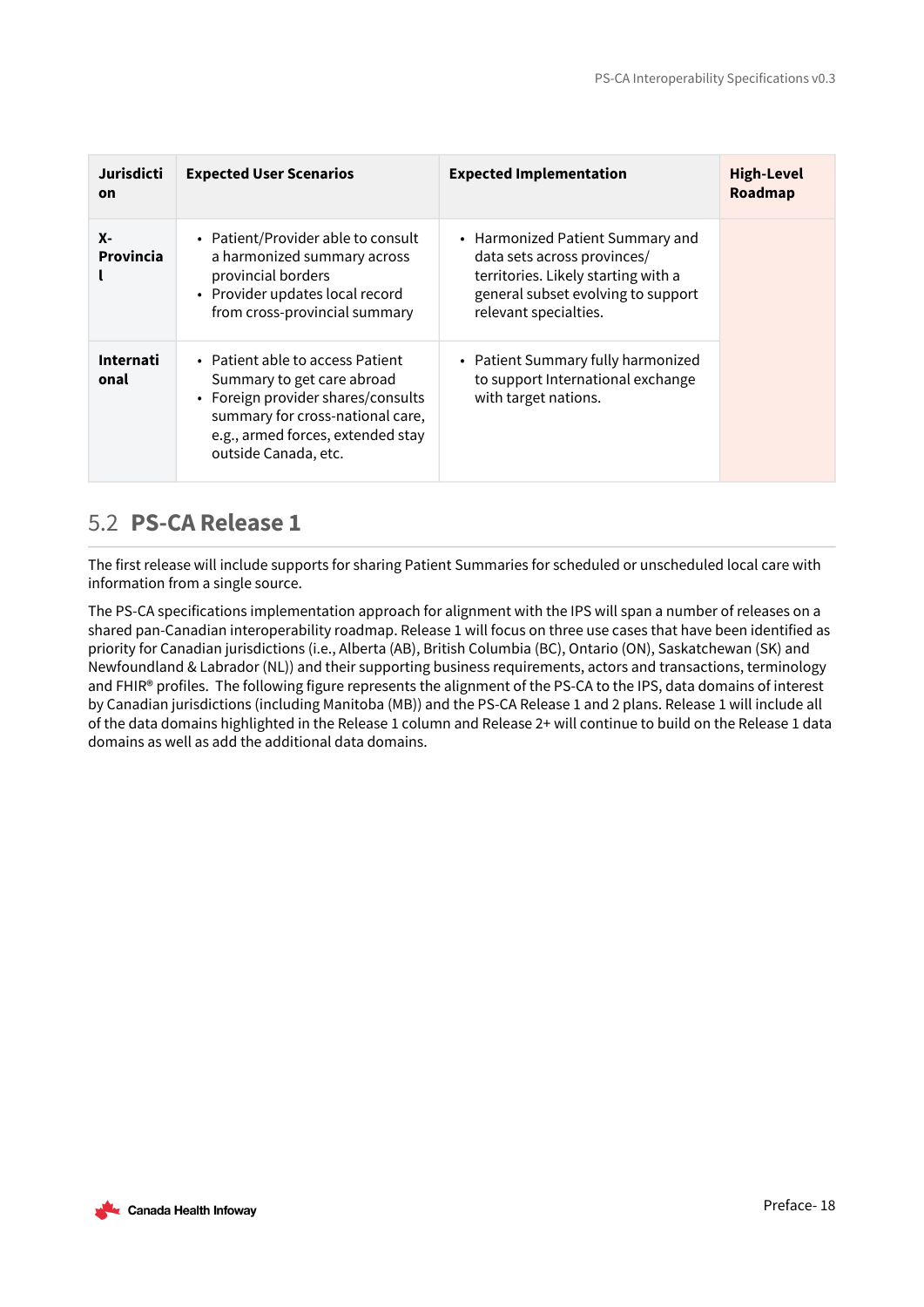|             | <b>IPS-UV</b>                     |             | PS-CA                             | AB | <b>BC</b> | <b>MB</b> | <b>NL</b> | ON | <b>SK</b> | <b>Release 1</b> | Release 2+ |
|-------------|-----------------------------------|-------------|-----------------------------------|----|-----------|-----------|-----------|----|-----------|------------------|------------|
|             | Subject                           |             | Subject                           |    |           |           |           |    |           |                  | $\ddot{}$  |
|             | Author                            |             | Author                            |    |           |           |           |    |           |                  | $+$        |
|             | Attester                          |             | Attester                          |    |           |           |           |    |           |                  | $+$        |
|             | Custodian                         |             | Custodian                         |    |           |           |           |    |           |                  | $+$        |
|             | <b>Medication Summary</b>         |             | <b>Medication Summary</b>         |    |           |           |           |    |           |                  | $\ddot{}$  |
| Required    | <b>Allergies and Intolerances</b> |             | <b>Allergies and Intolerances</b> |    |           |           |           |    |           |                  | $+$        |
|             | <b>Problem List</b>               |             | <b>Problem List</b>               |    |           |           |           |    |           |                  | $+$        |
|             | <b>Immunizations</b>              | Recommended | <b>Immunizations</b>              |    |           |           |           |    |           |                  | $\ddot{}$  |
|             | <b>History of Procedures</b>      |             | <b>History of Procedures</b>      |    |           |           |           |    |           |                  | $+$        |
| Recommended | <b>Medical Devices</b>            |             | <b>Medical Devices</b>            |    |           |           |           |    |           |                  |            |
|             | <b>Diagnostic Results</b>         |             | <b>Diagnostic Results</b>         |    |           |           |           |    |           |                  |            |
|             | <b>Vital Signs</b>                |             | <b>Vital Signs</b>                |    |           |           |           |    |           |                  | $+$        |
|             | <b>Past history of Illness</b>    |             | <b>Past History of Illness</b>    |    |           |           |           |    |           |                  | $+$        |
|             | <b>Social History</b>             |             | <b>Social History</b>             |    |           |           |           |    |           |                  | $\ddot{}$  |
| Optional    | <b>Advance Directives</b>         | Optional    | <b>Advance Directives</b>         |    |           |           |           |    |           |                  |            |
|             | Pregnancy                         |             | Pregnancy                         |    |           |           |           |    |           |                  |            |
|             | <b>Functional Status</b>          |             | <b>Functional Status</b>          |    |           |           |           |    |           |                  |            |
|             | <b>Plan of Care</b>               |             | <b>Plan of Care</b>               |    |           |           |           |    |           |                  |            |
|             |                                   | 볾           | Extension(s)                      |    |           |           |           |    |           |                  |            |
|             |                                   |             | <b>Family History</b>             |    |           |           |           |    |           |                  |            |

### Patient Summary-CA: Data Domains of Interest by Canadian Jurisdiction and Release

## **Legend**

- Blue: Header domains
- Red: Required domains
- Orange: Recommended domains
- Green: Optional domains
- Grey: Domains of interest by jurisdiction

## <span id="page-18-0"></span>5.3 Context

The PS-CA specifications are published to a public space within Canada Health Infoway's InfoScribe and are also available in downloadable PDF format. InfoScribe is a web-based tool developed for jurisdictions and vendors to create, publish, and collaborate on clinical requirements and specifications for interoperability solutions. Teams can document, share, and discuss content, files, ideas, specs, mock-ups, diagrams, and projects. A link to the online published content and the downloadable documentation will be published with each release of the PS-CA.

Release information for each release is contained in the corresponding [PS-CA Release page.](https://infoscribe.infoway-inforoute.ca/x/cQHkC)

New content will be added throughout the life of the PS-CA Roadmap to accommodate the requirements of Canada's implementers.

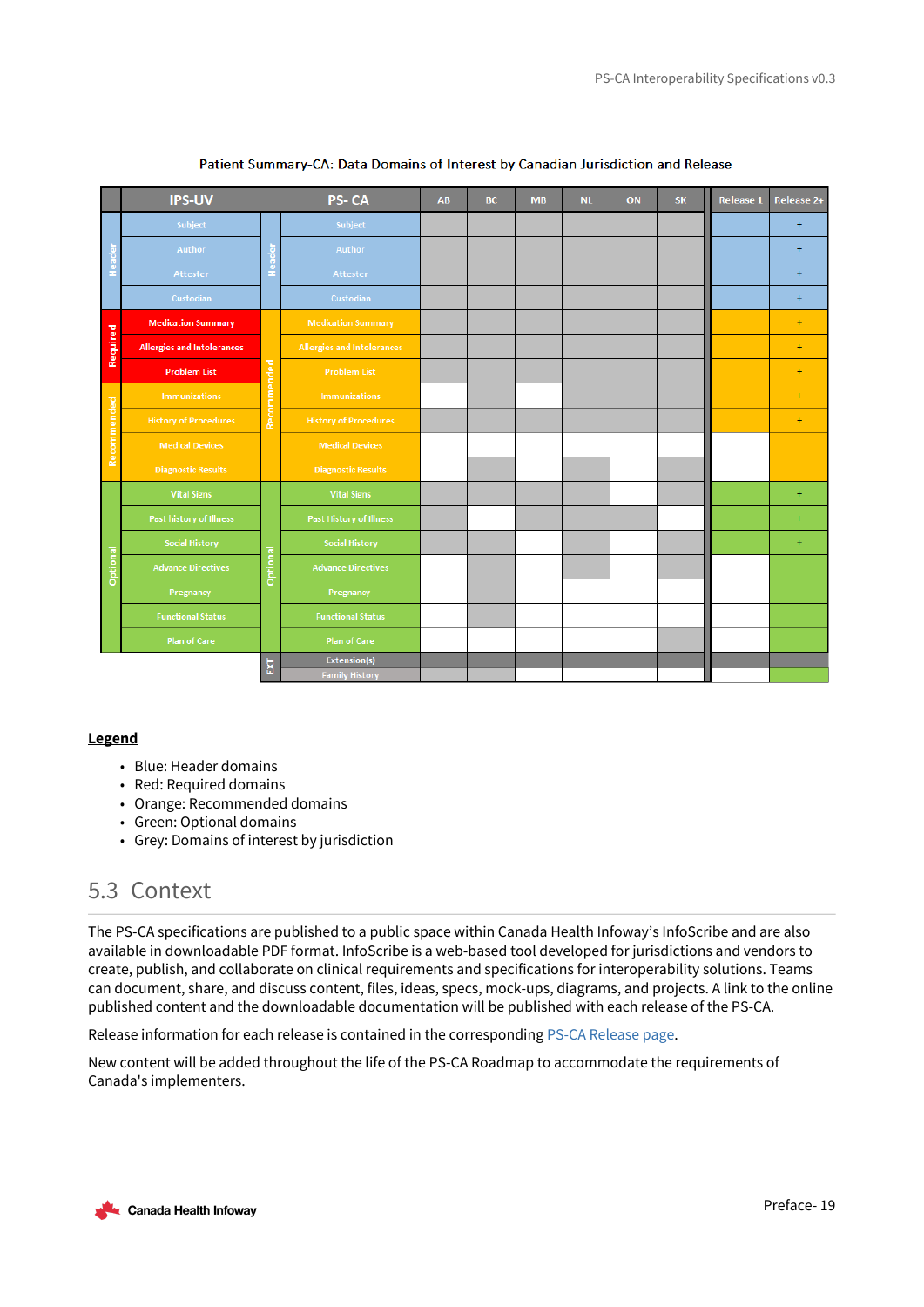## <span id="page-19-0"></span>5.4 Introduction to IHE

Integrating the Healthcare Enterprise (IHE) is an international initiative to promote the use of standards to achieve interoperability among health information technology (HIT) systems, and the effective use of electronic health records (EHRs). IHE provides a forum for care providers, HIT experts and other stakeholders in several clinical and operational domains to reach consensus on standards-based solutions to critical interoperability issues.

The primary output of IHE is system implementation guides, called IHE profiles. IHE publishes each profile through a well-defined process of public review and Trial Implementation, and gathers profiles that have reached Final Text status into an IHE Technical Framework. These profiles are referenced in the Appendices of this document.

## **Preference for Modern HL7 FHIR interfaces**

New implementation of IHE profiles based on the PS-CA should avoid legacy interfaces. IHE profiles that are HL7 FHIR based are preferred when available; however, the Reference Architecture will account for legacy systems that do not support FHIR. Canada Health Infoway will encourage the adoption of modern exchange protocols but will also provide the runway and opportunity for the jurisdictions to improve their interoperability capabilities.

For implementation patterns pertaining to HL7 FHIR Health Information Exchange (HIE) patterns, a new pan-Canadian Interoperability Specifications document has been developed (i.e., CA:FeX). More information about CA:FeX can be found in the Appendix and the Companion Guide: Reference Architecture of the PS-CA specifications and also in the pan-Canadian Interoperability CA:FeX pages [here](https://infoscribe.infoway-inforoute.ca/pages/viewpage.action?pageId=160432336).

## <span id="page-19-1"></span>5.5 How to Read This Document

This document contains the following content, as well as informative appendices for your convenience.

- **Preface:** Contains an introduction to the pan-Canadian Patient Summary Interoperability Specifications v1 Trial Implementation. This section contains a summary of the context, document purpose and scope, as well as other content to help orient the first-time reader to the topic of these specifications and how they relate to other specifications in the digital health ecosystem in Canada.
- **PS-CA Use Case Overview:** Describes the Use Cases, including design constraints and assumptions and the flows of information that will be specified in the PS-CA specifications. This section also introduces scenarios that describe how the specified flows may be used in the Canadian context.
- **Core Interoperability Specifications:** Establishes the Core Interoperability Requirements for the pan-Canadian Patient Summary Interoperability Specifications v1 Trial Implementation for two implementation options:
	- Document Repository/Registry Pattern (i.e., MHD IHE Profile); and
	- FHIR Health Information Exchange (HIE) Pattern (i.e., CA:FeX).
- **PS-CA Actor Conformance:** Establishes the Conformance Requirements for the PS-CA specifications for the two implementation patterns identified above.
- **Data Protection, Privacy & Security:** Provides key considerations around Data Protection, Privacy and Security for the PS-CA specifications.
- **Information Models, Applications and Infrastructure:** Provides key implementation guidance around Information Models, Applications and Infrastructure for the PS-CA specifications.
- **PS-CA Content Data Model & FHIR® Profiles:** Describes the PS-CA Content Data Model & FHIR® Profiles required for the pan-Canadian Patient Summary Interoperability Specifications v1 Trial Implementation.
- **Appendices:** Contains supplementary information related to the IHE profiles and other information related to the PS-CA.

## <span id="page-19-2"></span>5.6 Related Documents & References

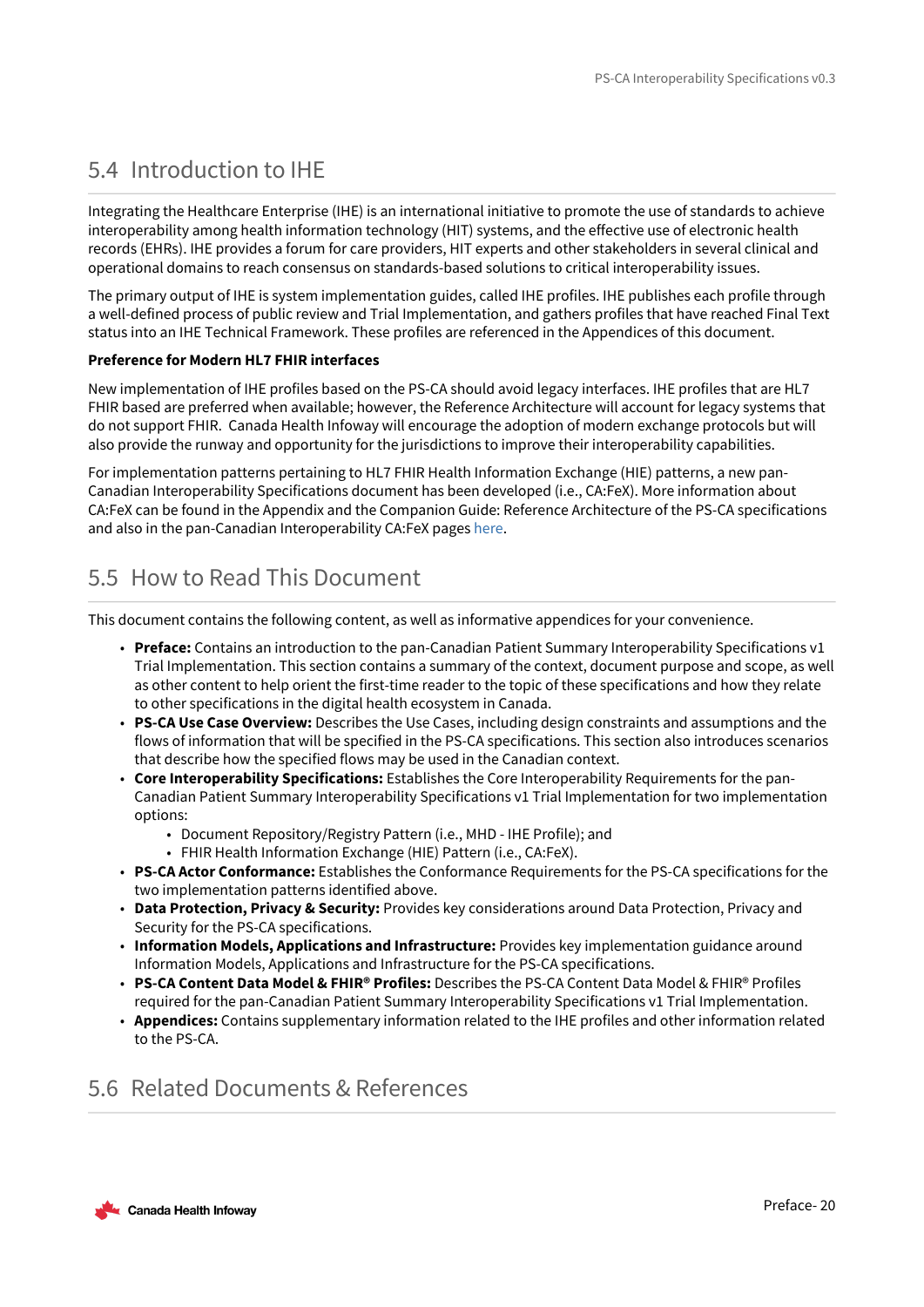The pan-Canadian Patient Summary Interoperability Specifications v1 Trial Implementation is the sole entry point for the technology developers, the compliance assessment testing and certification, and the purchasers of IT systems in terms of technical requirements.

The PS-CA specifications reference several supporting documents:

## • **pan-Canadian Patient Summary – FHIR Implementation Guide**

The pan-Canadian Patient Summary - FHIR Implementation Guide is an implementable, testable specification for the HL7 FHIR composition that defines the data payload of the PS-CA specifications, based on the HL7 FHIR IPS implementation guide. It contains information for solution developers to implement the PS-CA content data model using the HL7® Fast Healthcare Interoperability Resources (FHIR®) standard. It describes the data elements & types, cardinality, constraints, and code system references - all of the details needed for two systems to be semantically interoperable with each other when a PS-CA compliant patient summary is exchanged.

**Target Audience**: Solution Developers

## • **pan-Canadian Patient Summary - Companion Guide to Use Cases & Definitions**

The pan-Canadian Patient Summary - Companion Guide to Use Cases & Definitions is a companion document to the pan-Canadian Patient Summary Interoperability Specifications that presents the broader context for clinical, business, interoperability and solution development considerations that were discovered during the development of the PS-CA. It defines the healthcare problem that the PS-CA addresses and includes healthcare use cases and interoperability requirements in terms that will be traceable to the content in the pan-Canadian Patient Summary - Companion Guide to Reference Architecture, which defines the actors and their interactions with other actors and the pan-Canadian Patient Summary – FHIR Implementation Guide, which defines the contents and semantic interoperability of the PS-CA.

This document will also support upcoming releases and roadmap elements of the PS-CA specifications.

**Target Audience**: CTOs, CMIOs, CIOs, PTs, Health Care Providers and vendors

## • **pan-Canadian Patient Summary - Companion Guide to Reference Architecture**

The pan-Canadian Patient Summary - Companion Guide to Reference Architecture contains background information on the abstracted PS-CA actors and transactions for the pan-Canadian Patient Summary Interoperability Specifications for stakeholders who are not familiar with the IHE Methodology. It describes baseline information on the recommended IHE profiles & pan-Canadian Interoperability Specifications and includes links to the IHE source documentation where stakeholders can get additional details on each PS-CA actor and transaction. This document also includes descriptions of alternatives and choices for implementation patterns and ecosystem architectures to support the Patient Summary-CA in current state, including sequence diagrams that demonstrate the relationship and dependencies between the PS-CA actors and transactions.

**Target Audience**: CTOs, CMIOs, CIOs, PTs and vendors

## <span id="page-20-0"></span>5.6.1 PS-CA Specifications Package

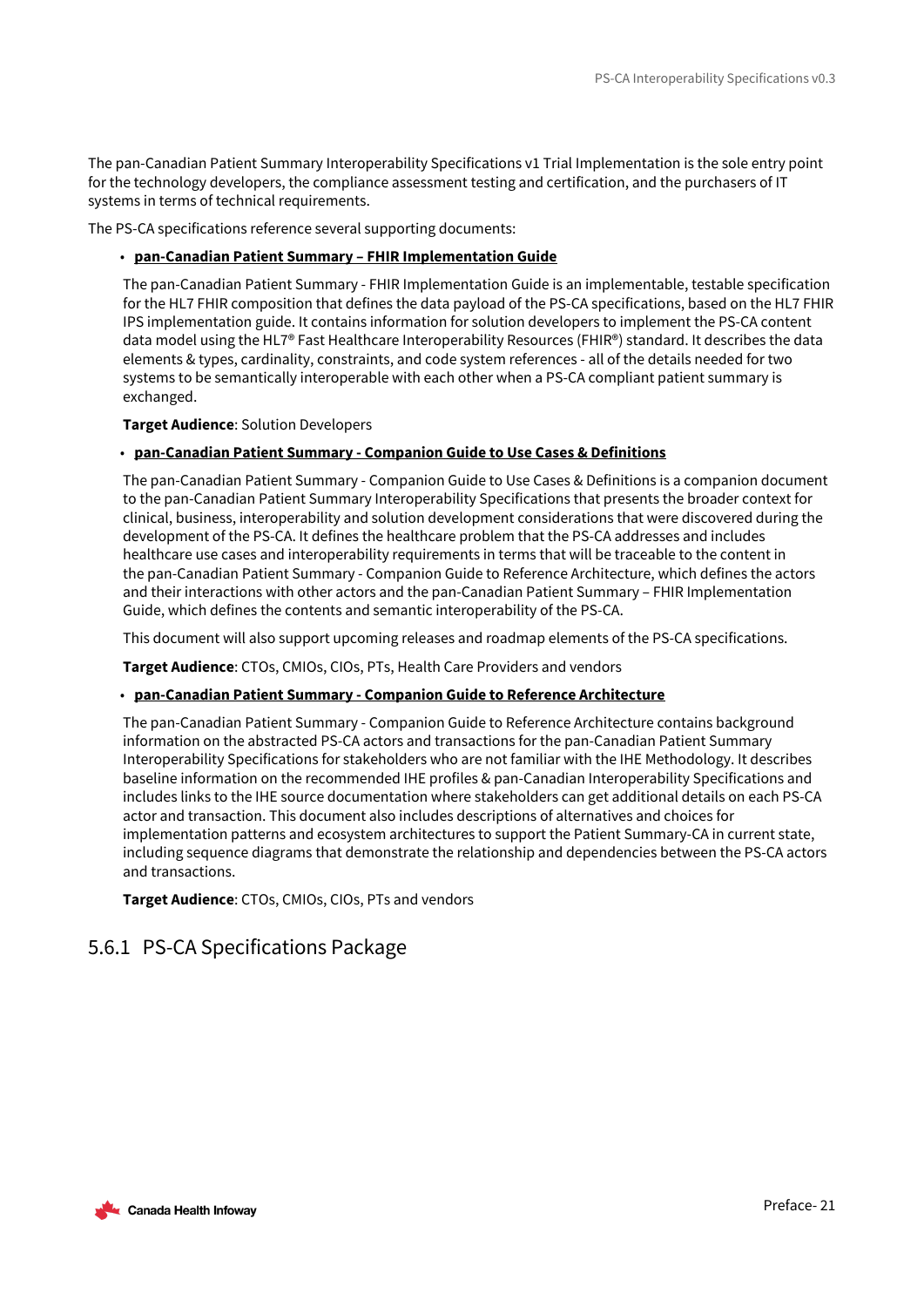

## <span id="page-21-0"></span>5.7 Document Conventions

The pan-Canadian Patient Summary Interoperability Specifications v1 Trial Implementation will be numbered according to this format:

- **Name + Version + Stage**, where name refers to the name of the document, version refers to the versioning history of the document and stage refers to its stage in implementation such as "Trial Implementation" or "T $"$ .
- **Key documents will evolve during review cycles from version 0.x to v1.0**

## <span id="page-21-1"></span>5.8 Requirements Language

The following conventions are used to specify requirement levels for the business requirements of the pan-Canadian Patient Summary Interoperability Specifications v1 Trial Implementation:

- **Shall:** used to indicate a **required**  requirement.
- **Should:** used to indicate that a requirement is **recommended** and should be considered as best practice for implementation, but not required (i.e., it is optional) for implementation.
- **May:** used to indicate that a requirement is permittable / **optional**, but not required for implementation.
- **Shall not:** used to indicate that an element or action is prohibited.

Additional information on the PS-CA business requirements can be found in the Patient Summary – Companion Guide to Use Cases and Definitions.

## <span id="page-21-2"></span>5.9 Methodology

The pan-Canadian Patient Summary Interoperability Specifications v1 Trial Implementation document has been codeveloped with feedback and input from various jurisdictions and vendors collected during several months through Coordinating Table Meetings, Executive Table Meetings, stakeholder workshops and 1-on-1 meetings.

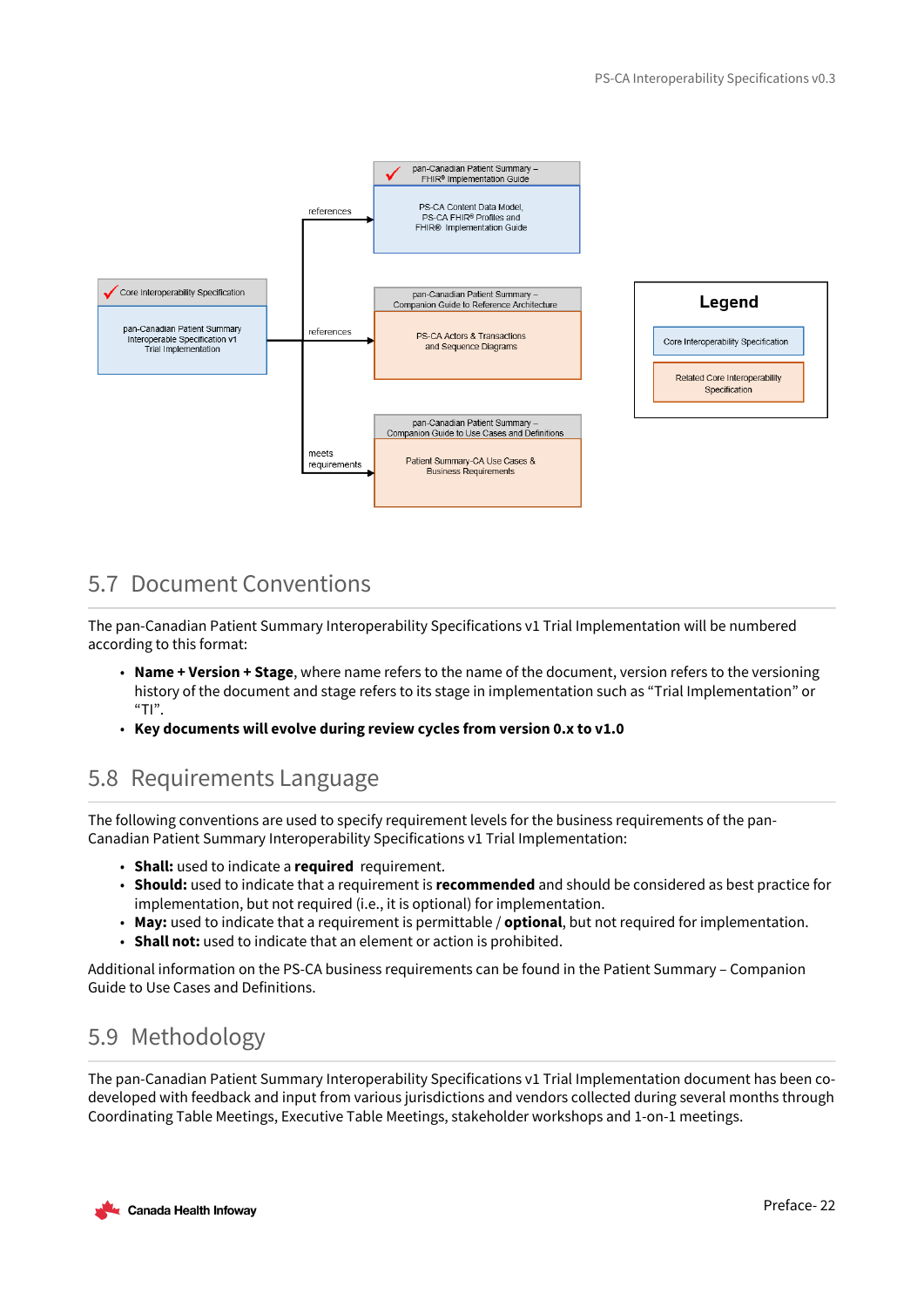Stakeholders included clinicians, technical SMEs, and standards SMEs from participating jurisdictions (i.e., AB, ON, BC, SK, and NL), as well as vendors and software developers. The development of the PS-CA specifications rely on the business requirements set by the in-scope Use Cases of the PS-CA project. These high-level requirements are not restated in the specifications. Stakeholders should review the Companion Guide for this information.

## <span id="page-22-0"></span>5.10 Introduction to a Use-Case Driven Approach

The following use case-driven approach was utilized in the development of the pan-Canadian Patient Summary Interoperability Specifications v1 Trial Implementation:

- **Baseline:** Develop foundational Use Cases, Use Case Scenarios and Business Requirements for pan-Canadian Patient Summaries based on information provided by jurisdictions
- **Collaborate:** Collaborate with jurisdictions, clinical SMEs, technical SMES, vendors, participating organizations to develop and refine detailed artefacts
- **Review:** Review and provide feedback into artefacts through engagement workshops and input gathering
- **Publish:** Publish artefacts for broader stakeholder consultation
- **Recommend:** Recommend draft artefacts for approval
- **Iterate:** Continue to refine as per testing and priorities

## <span id="page-22-1"></span>5.11 Release Cycle

The PS-CA specifications' release cycle will include a multi-stage review and feedback process. For more information, please visit the [pan-Canadian Interoperability PS-CA Release Information](https://infoscribe.infoway-inforoute.ca/display/PCI/PS-CA+Release+Information) page.

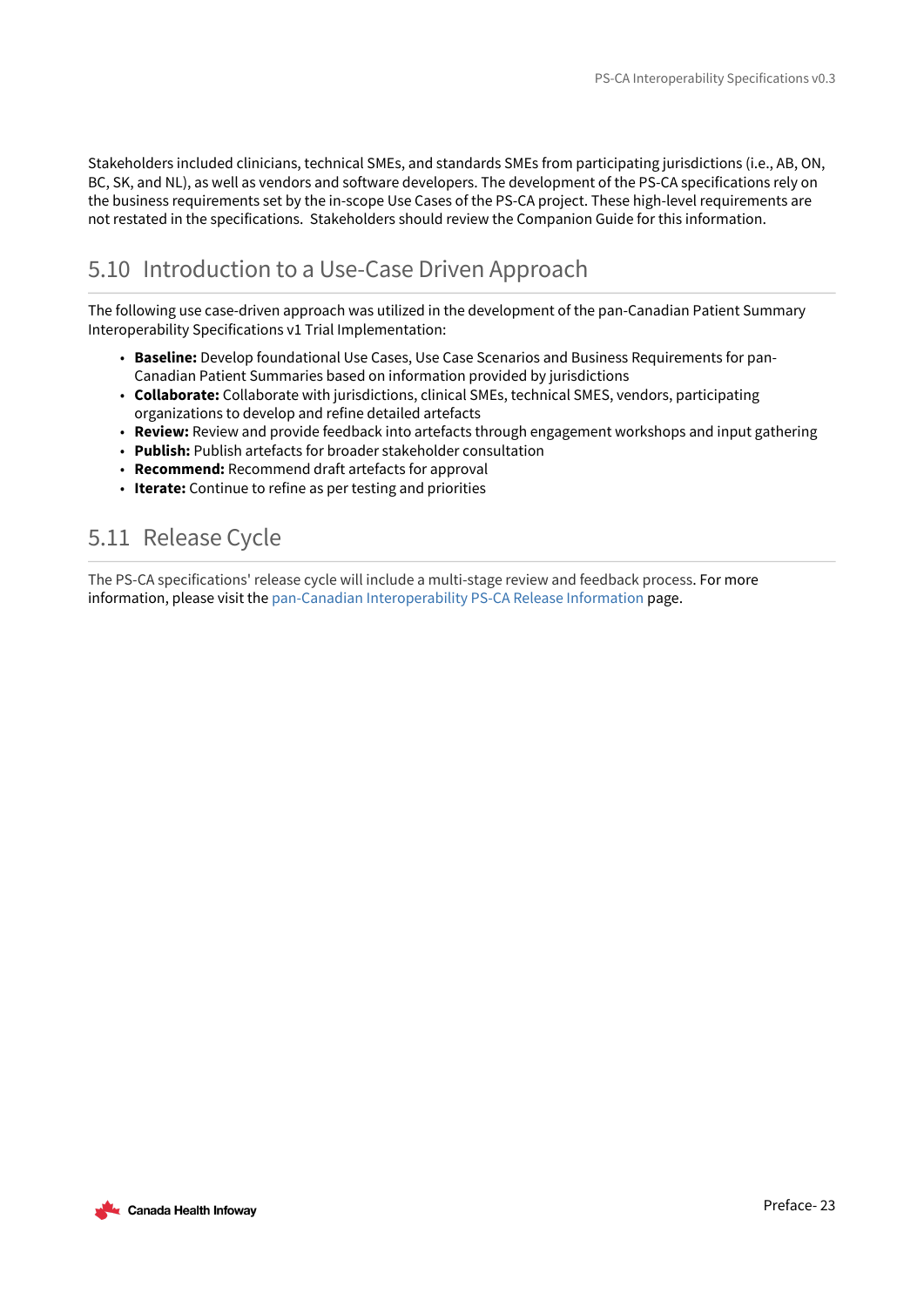# <span id="page-23-0"></span>6 PS-CA Use Case Overview

## <span id="page-23-1"></span>6.1 PS-CA Use Case Overview

This section describes the three pan-Canadian Use Cases, including all design constraints and assumptions as well as the flows of information that will be specified in this specification. This section also introduces the scenarios that describe how the specified workflows may be used in the Canadian eHealth context.

## <span id="page-23-2"></span>6.2 In-Scope

Stakeholder engagement has identified 3 prioritized common use cases for Release 1. These use cases are aligned within the participating jurisdictions and are in-scope of the PS-CA project:

| PS-CA Use Cases In-Scope for Release 1                            | AB                        | BC.                       | <b>NL</b>                 | <b>ON</b>    | <b>SK</b> |
|-------------------------------------------------------------------|---------------------------|---------------------------|---------------------------|--------------|-----------|
| 1) Health Care Provider (HCP) Creates a Patient Summary-CA        | $\boldsymbol{\mathsf{x}}$ | X                         | X                         | $\mathsf{x}$ | X         |
| 2) Health Care Provider (HCP) Views and Uses a Patient Summary-CA | $\mathsf{X}$              | $\boldsymbol{\mathsf{x}}$ | $\boldsymbol{\mathsf{x}}$ | $\mathsf{x}$ | X         |
| 3) Patient Accesses and Views their Patient Summary-CA            | X                         | X                         | X                         | X            |           |

Additionally, all the business requirements of the pan-Canadian Patient Summary Interoperability Specifications that are testable in Release 1 are in-scope. More information on this can be found in the Patient Summary – Companion Guide to Use Cases and Definitions.

## <span id="page-23-3"></span>6.3 Out-of-Scope

The following Use Cases are not in-scope for Release 1 of the pan-Canadian Patient Summary Interoperability Specifications v1 Trial Implementation and will be addressed in future releases.

PS-CA Use Cases Out-of-Scope for Release 1:

- Healthcare Provider (HCP) Sends a Patient Summary-CA to another Healthcare Provider (HCP) as part of a Clinical Workflow (e.g., eReferral)
- Patient Presents Patient Summary-CA to Healthcare Provider (HCP) in Another Jurisdiction
- Healthcare Provider (HCP) requests Patient Summary-CA on Demand

In addition, all the business requirements of the pan-Canadian Patient Summary Interoperability Specifications v1 Trial Implementation that are not testable in Release 1 are out-of-scope. More information on this can be found in the Patient Summary – Companion Guide to Use Cases and Definitions.

## <span id="page-23-4"></span>6.4 Use Case Actors and Services

The Use Case Actors and the Services that are used by this specification for sharing Patient Summaries are described at a functional level in the Patient Summary – Companion Guide to Use Cases and Definitions. Stakeholders who wish to understand the mapping of Use Case Actors to business requirements and recommended

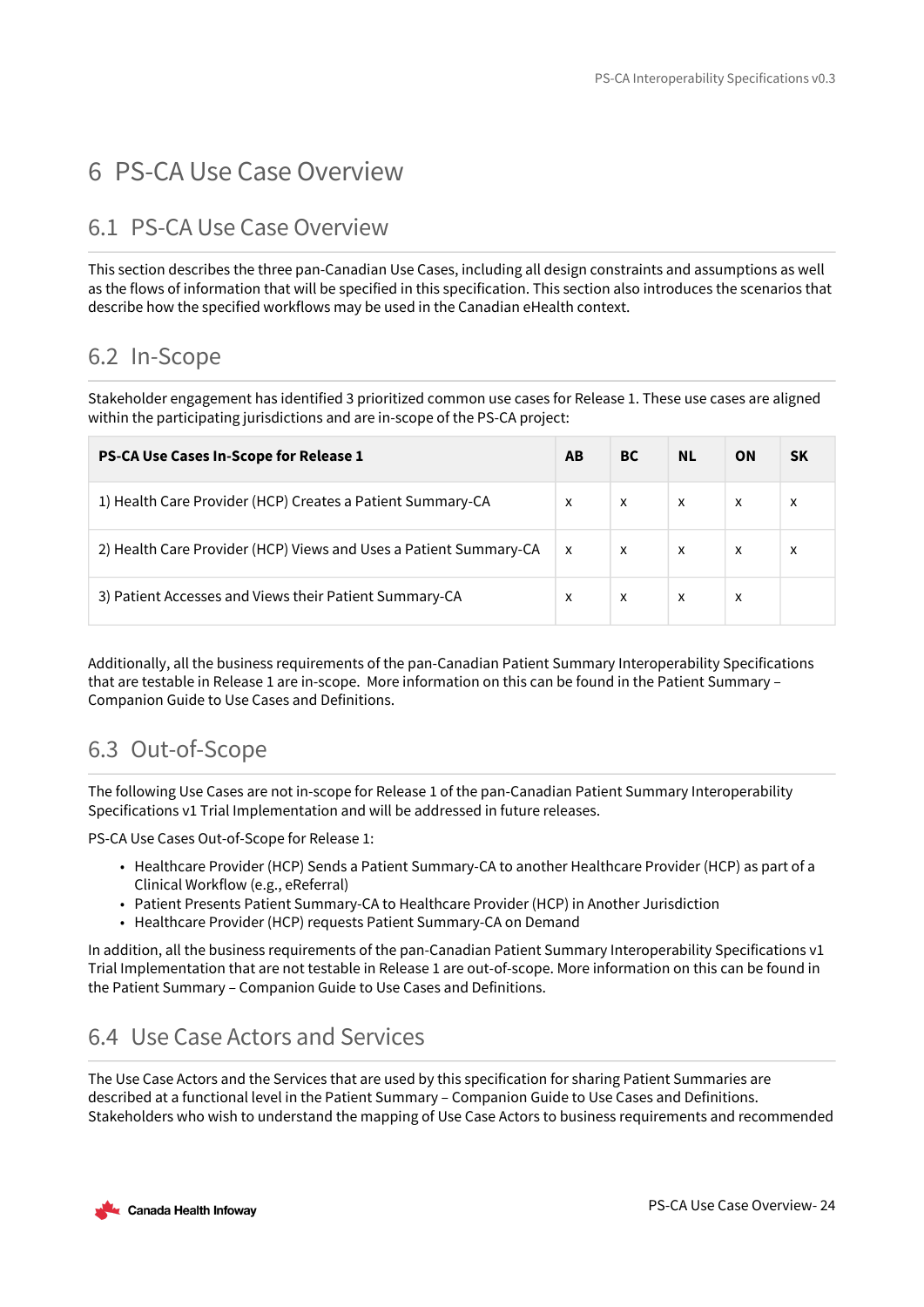IHE Profiles are recommended to read the pan-Canadian Patient Summary – Companion Guide to Use Cases and Definitions and the pan-Canadian Patient Summary – Companion Guide to Reference Architecture. A summary is provided in the following tables:

| <b>Actor Name</b>                                | <b>Description / Definition</b>                                                                                                                                                                                                                                           |
|--------------------------------------------------|---------------------------------------------------------------------------------------------------------------------------------------------------------------------------------------------------------------------------------------------------------------------------|
| <b>PS-CA Producer</b>                            | A health records system (e.g., EMR, HIS, CIS, PHR, or EHR) that creates/produces<br>a Patient Summary-CA in response to a request from an authorized health care<br>provider, the subject of care or another authorized health records system.                            |
| <b>PS-CA Consumer</b>                            | A health records system (e.g., EMR, HIS, CIS, PHR, or EHR) that enables access to<br>or receipt of a Patient Summary-CA by an authorized health care provider or the<br>subject of care/patient.                                                                          |
| <b>Document Repository</b><br>(Local or Central) | A document repository is a shared storage space for clinical documents (Patient<br>Summaries) that can be hosted locally (e.g., at the document producer) or at the<br>Central Infrastructure and can be accessed by authorized users.                                    |
| Central Infrastructure                           | A Central Infrastructure collects health information from participating<br>organizations and stores the information in a centralized place. The<br>Infrastructure also provides access control. Typically, the central infrastructure is<br>under jurisdictional control. |
| <b>Patient Portal</b>                            | A patient portal is a web-based access point that enables secure patient access to<br>personal health information and other self-serve health IT services.                                                                                                                |
|                                                  | *Note: Patient Portal is also comparable to the PS-CA Consumer role; however,<br>for Use Case 3, the Patient Summary is viewed by the subject of care.                                                                                                                    |

## **Use Case Actors and Descriptions**

## **Use Case Actor Mapping**

| <b>Actor Name</b>                      | <b>UC-01</b> | $UC-02$ | <b>UC-03</b> |
|----------------------------------------|--------------|---------|--------------|
| <b>PS-CA Producer</b>                  | X            |         | X            |
| <b>PS-CA Consumer</b>                  |              | x       |              |
| Document Repository (Local or Central) | X            | X       | X            |
| Central Infrastructure                 | X            | X       | X            |
| <b>Patient Portal</b>                  |              |         | X            |

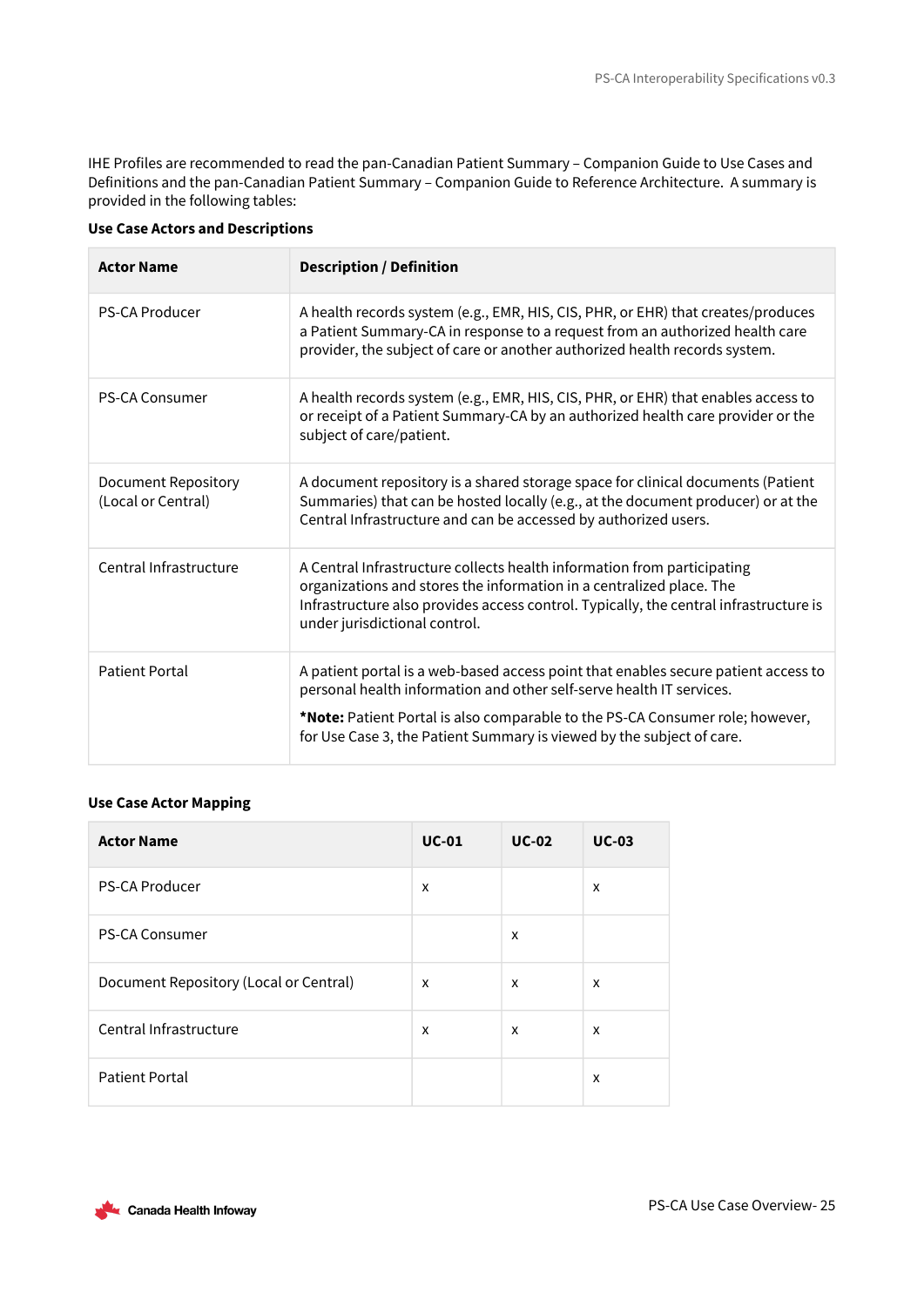## <span id="page-25-0"></span>6.5 Design Constraints & Assumptions

The following design constraints and assumptions exist for the pan-Canadian Patient Summary Interoperability Specifications v1 Trial Implementation:

- All Use Case Actors/Users are logged in to the system. The Use Case Actors/Users are authenticated and appropriately authorized for all data exchange transactions.
	- Our recommendation is that the Use Case Actors/Users obtain a valid access token from the Authorization Server that is used within each transaction and is based on the IUA IHE Profile.
- PS-CA is created from local data sources for Release 1.
	- There may be exceptions to the data source of some of the data domains of the Patient Summary-CA across jurisdictions in Canada. For example, for some jurisdictions, the immunization data will be pulled from the provincial immunization repository.
- The implementation patterns in-scope for Release 1 will be based on the MHD IHE Profile or CA:FeX Interoperability Specifications that are being developed for FHIR Health Information Exchange (HIE) Pattern. Additional details about these profiles can be found in the pan-Canadian Patient Summary – Companion Guide to Reference Architecture.

Additional information on design constraints and assumptions can be found in the pan-Canadian Patient Summary – Companion Guide to Use Cases and Definitions.

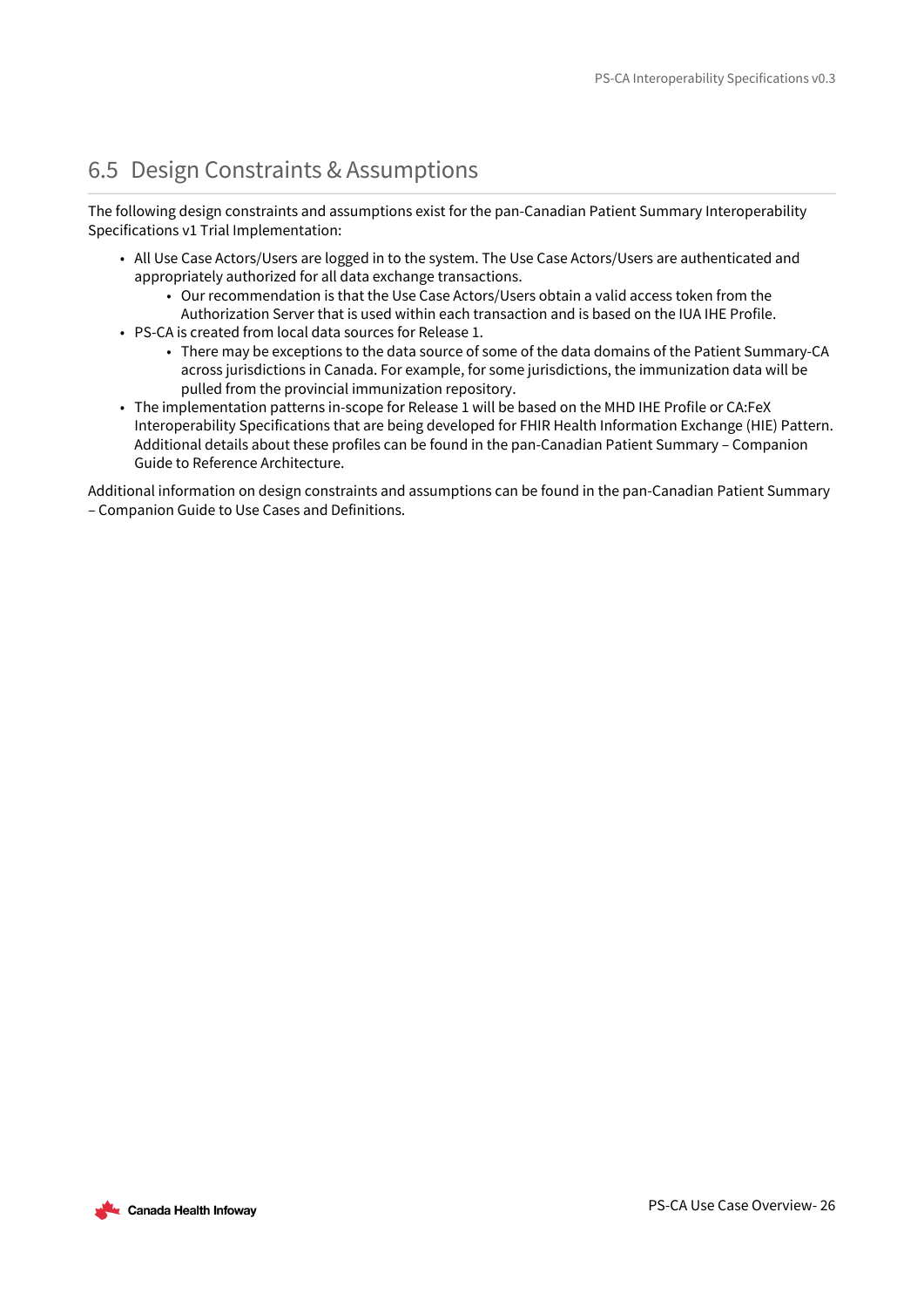# <span id="page-26-0"></span>7 Core Interoperability Specification Requirements

## <span id="page-26-1"></span>7.1 Actor Mapping to Interoperability Specification

The Use Case Actors and the Services they support are described at a functional level in the Patient Summary – Companion Guide to Use Cases and Definitions. Services may be Recommended or Optional. The Use Case Actors, Services and Optionality are conveyed in the first three columns of Tables 1 to 3 in the section below. The second part of the table (columns 4-7) provides the mapping of the Use Case Actor to the detailed specifications (such as IHE Profiles, Technical Actors, Optionality) that systems shall implement to exchange healthcare information in the context of these Use Cases. The purpose of the tables below is to map the use case actors to the technical actors and the services they are supporting. These tables are aligned with the flow captured in the sequence diagrams which are included in the Companion Guide: Reference Architecture section.

For a selected Use Case Actor (columns 1-3), the system shall implement all the requirements (some optionality when allowed) listed in the second part of the table (columns 4-7). This includes the referenced healthcare profiles, the standards specified and terminology standards. For Technical Actors, which map to IHE Profiles or pan Canadian Interoperability Specifications (*MHD, PDQm, PMIR, CA:FeX, etc.*), the last column provides the reference location. These specifications may be found in Appendices to this specification document or in other referenced companion guides.

The following interoperability requirement tables are categorized by options for implementation patterns that jurisdictions may choose based on their maturity, capabilities and current state:

- 1. Document Repository/Registry Pattern using MHD
- 2. FHIR Health Information Exchange (HIE) Pattern using CA:FeX

### **Published Versions**

The following describes the published versions in scope for the required and optional IHE Profiles that have been referenced in this PS-CA Specification:

- [MHD:](https://profiles.ihe.net/ITI/MHD/index.html) v4.0.2: Trial Implementation v4.0.2 based on FHIR R4
- [IUA:](https://profiles.ihe.net/ITI/IUA/index.html) Revision 2.1 Trial Implementation
- [PDQm:](https://profiles.ihe.net/ITI/PDQm/index.html) v2.3.0: Trial Implementation) based on FHIR R4
- [PMIR:](https://www.ihe.net/uploadedFiles/Documents/ITI/IHE_ITI_Suppl_PMIR.pdf) Revision 1.3 Trial Implementation
- [SVCM:](https://www.ihe.net/uploadedFiles/Documents/ITI/IHE_ITI_Suppl_SVCM.pdf) Revision 1.2: Trial Implementation based on FHIR R4
- [XDM](https://profiles.ihe.net/ITI/TF/Volume1/ch-16.html#16): Revision 18.0, July 30, 2021 Final Text

\*Note: The STU1 Release of the IPS-UV were reviewed as the starting point for the PS-CA profiles.

### **Versioning**

This is an evolving specification, the release cycle assumes some degree of change will happen across versions. We've established a versioning protocol and will be clearly communicating the version of the artefacts that are employed by the PS-CA Specification and will ensure testing aligns to it. There will be a process in place to monitor changes in the current versions of the IHE profiles which will be incorporated in future versions of the PS-CA specification based on our intereoperability roadmap.

### **Legend**

R = Required

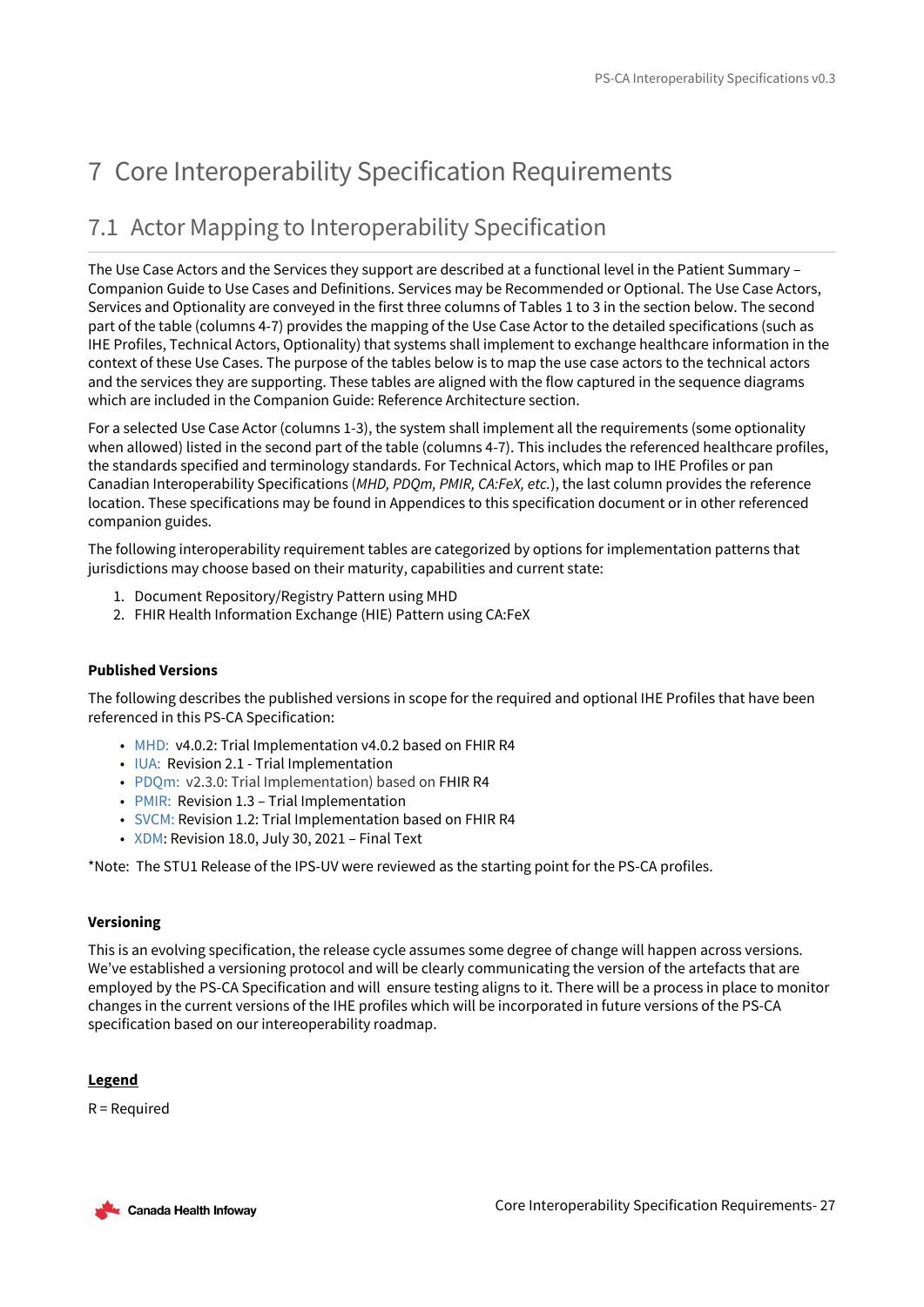## O = Optional

## <span id="page-27-0"></span>7.2 Table 1.1 Interoperability Conformance Requirements for Use Case 1: HCP Creates PS-CA

| <b>CA</b>                       | <b>PS-CA USE CASE 1: HCP Creates PS-</b>                                        |              |                                        | <b>MAPPING TO SECTIONS FROM THIS AND REFERENCED</b><br><b>INTEROPERABILITY SPECIFICATIONS</b> |                                                                                  |                                                                                                                     |  |  |  |
|---------------------------------|---------------------------------------------------------------------------------|--------------|----------------------------------------|-----------------------------------------------------------------------------------------------|----------------------------------------------------------------------------------|---------------------------------------------------------------------------------------------------------------------|--|--|--|
| <b>USE CASE</b><br><b>ACTOR</b> | <b>SERVICE</b><br>SUPPORTED                                                     | <b>OPT</b>   | <b>TECHNICAL</b><br><b>ACTOR</b>       | <b>OPT</b>                                                                                    | PROFILE/<br>STANDARD                                                             | REFERENCED<br><b>SPECIFICATION AND</b><br><b>STANDARDS</b><br>(Refer to the sections listed<br>below in Appendix A) |  |  |  |
| PS-CA<br>Producer               | Authenticate<br>User                                                            | $\mathsf{O}$ | Client (e.g.,<br>EMR)                  | $\mathsf O$                                                                                   | <b>Internet User</b><br>Assertion (IUA)                                          | Appendix A: IUA Profile<br>Overview                                                                                 |  |  |  |
|                                 | <b>Identify Patient</b>                                                         | $\mathsf O$  | Client (e.g.,<br>EMR)                  | $\mathsf O$                                                                                   | <b>Use Existing</b><br>Standards<br>Employed by<br>the Clinical<br>System        | N/A                                                                                                                 |  |  |  |
|                                 |                                                                                 | $\mathsf{O}$ | Patient<br>Demograph<br>ic<br>Consumer | O                                                                                             | PDQm                                                                             | Appendix A: PDQm Profile<br>Overview                                                                                |  |  |  |
|                                 | Retrieve clinical<br>data from local<br>data sources<br>(Patient<br>Identifier) | ${\sf R}$    | Client (e.g.,<br>EMR)                  | ${\sf R}$                                                                                     | <b>Use Existing</b><br><b>Standards</b><br>Employed by<br>the Clinical<br>System | N/A                                                                                                                 |  |  |  |
|                                 | Assemble and<br>review Patient<br>Summary                                       | ${\sf R}$    | Client (e.g.,<br>EMR)                  | ${\sf R}$                                                                                     | <b>Use Existing</b><br>Standards<br>Employed by<br>the Clinical<br>System        | N/A                                                                                                                 |  |  |  |
|                                 | <b>Update Current</b><br>Valuesets and<br>ConceptMaps                           | O            | Client (e.g.,<br>EMR)                  | $\circ$                                                                                       | <b>SVCM</b>                                                                      | Appendix A: SVCM Profile<br>Overview                                                                                |  |  |  |

**Option 1: Document Repository/Registry Pattern**

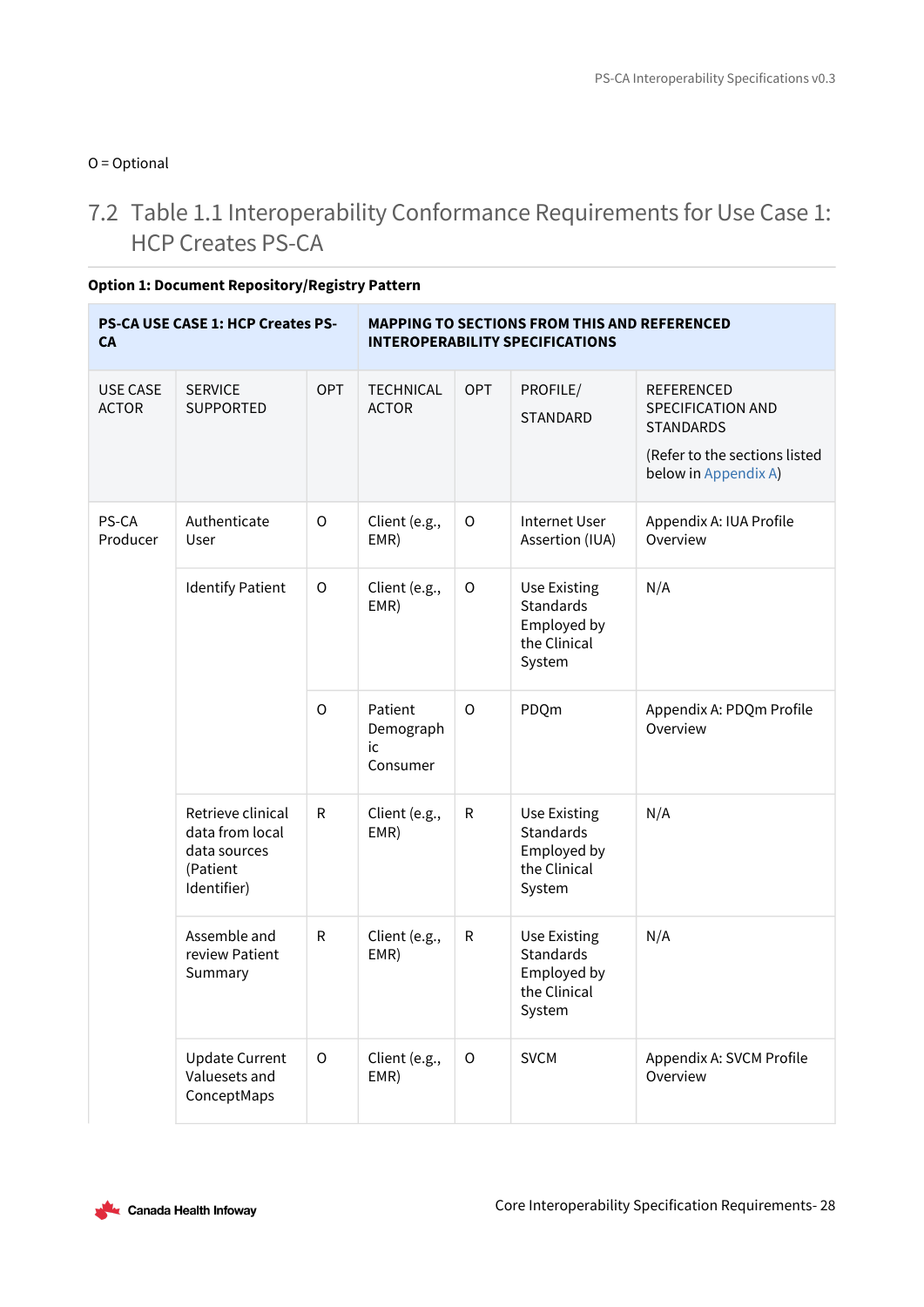| <b>CA</b>                                                                       | PS-CA USE CASE 1: HCP Creates PS-                         |              |                                  |              | <b>MAPPING TO SECTIONS FROM THIS AND REFERENCED</b><br><b>INTEROPERABILITY SPECIFICATIONS</b> |                                                                                                              |
|---------------------------------------------------------------------------------|-----------------------------------------------------------|--------------|----------------------------------|--------------|-----------------------------------------------------------------------------------------------|--------------------------------------------------------------------------------------------------------------|
| USE CASE<br><b>ACTOR</b>                                                        | <b>SERVICE</b><br><b>SUPPORTED</b>                        | OPT          | <b>TECHNICAL</b><br><b>ACTOR</b> | OPT          | PROFILE/<br>STANDARD                                                                          | REFERENCED<br>SPECIFICATION AND<br><b>STANDARDS</b><br>(Refer to the sections listed<br>below in Appendix A) |
|                                                                                 | Omit or Mask<br>Data based on<br>Jurisdictional<br>Policy | $\circ$      | Client (e.g.,<br>EMR)            | O            | Jurisdictional<br>Requirement                                                                 | N/A                                                                                                          |
|                                                                                 | Save PS-CA to<br>Document<br>Repository                   | $\mathsf R$  | Client (e.g.,<br>EMR)            | $\mathsf{R}$ | <b>Use Existing</b><br><b>Standards</b><br>Employed by<br>the Clinical<br>System              | N/A                                                                                                          |
|                                                                                 |                                                           | $\mathsf R$  | Document<br>Source               | ${\sf R}$    | MHD                                                                                           | Appendix A: MHD Profile<br>Overview                                                                          |
| Documen<br>t<br>Repositor<br>y (Local to<br>PS-CA<br>Producer<br>or<br>Central) | Save PS-CA to<br>Document<br>Repository                   | $\mathsf R$  | Document<br>Recipient            | $\mathsf{R}$ | <b>MHD</b>                                                                                    | Appendix A: MHD Profile<br>Overview                                                                          |
| Central<br>Infrastruc<br>ture                                                   | <b>Identify Patient</b>                                   | $\mathsf{O}$ | Patient<br>Identity<br>Registry  | $\circ$      | PMIR                                                                                          | Appendix A: PMIR Profile<br>Overview                                                                         |

## <span id="page-28-0"></span>7.3 Table 1.2 Interoperability Conformance Requirements for Use Case 1: HCP Creates PS-CA

**Option 2: FHIR Health Information Exchange (HIE) Pattern**

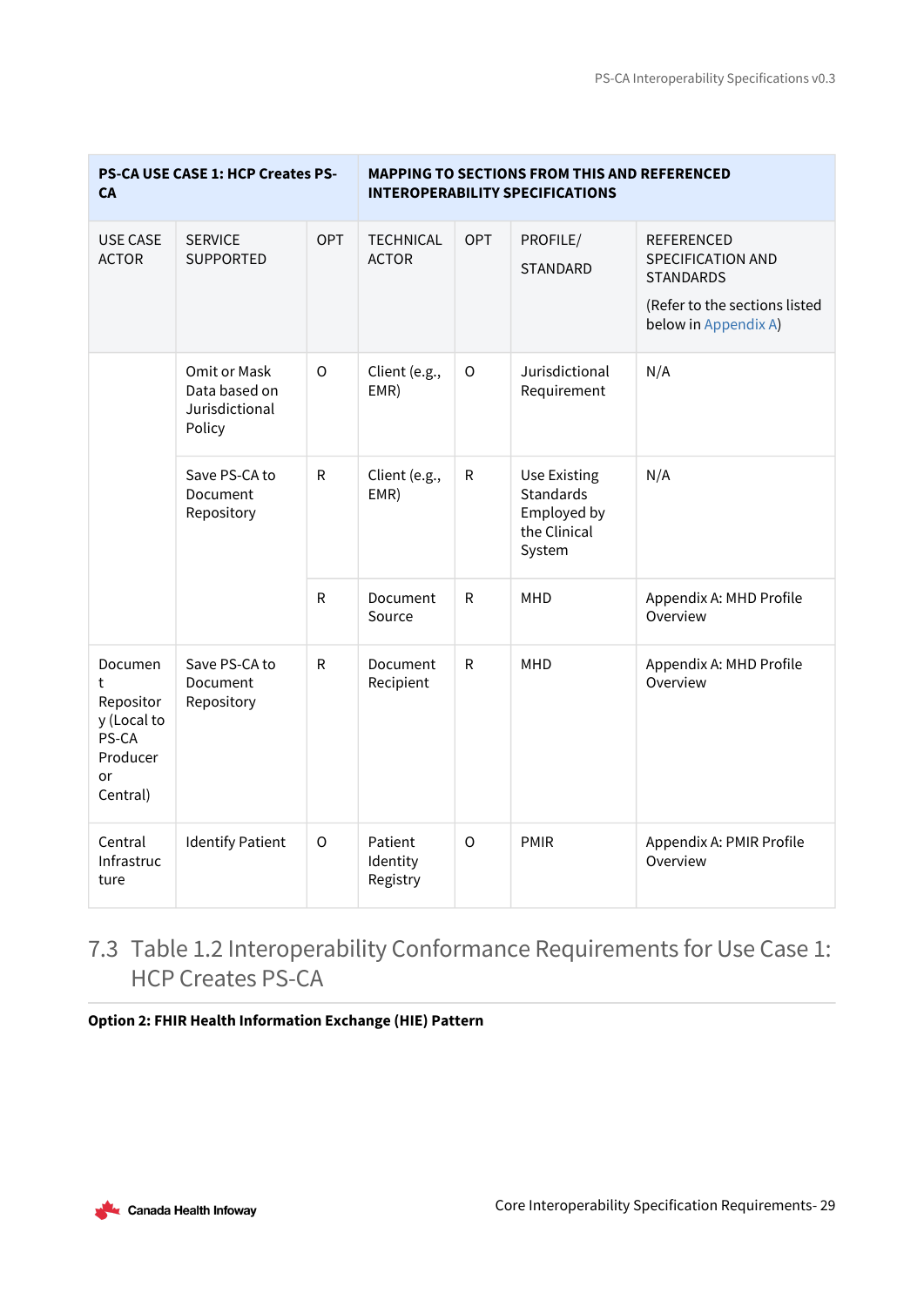| <b>CA</b>                       | PS-CA USE CASE 1: HCP Creates PS-                                               |             |                                        |             | <b>MAPPING TO SECTIONS FROM THIS AND REFERENCED</b><br><b>INTEROPERABILITY SPECIFICATIONS</b> |                                                                                                                            |
|---------------------------------|---------------------------------------------------------------------------------|-------------|----------------------------------------|-------------|-----------------------------------------------------------------------------------------------|----------------------------------------------------------------------------------------------------------------------------|
| <b>USE CASE</b><br><b>ACTOR</b> | <b>SERVICE</b><br><b>SUPPORTED</b>                                              | <b>OPT</b>  | <b>TECHNICAL</b><br><b>ACTOR</b>       | <b>OPT</b>  | PROFILE/<br><b>STANDARD</b>                                                                   | <b>REFERENCED</b><br><b>SPECIFICATION AND</b><br><b>STANDARDS</b><br>(Refer to the sections listed<br>below in Appendix A) |
| PS-CA<br>Producer               | Authenticate<br>User                                                            | O           | Client (e.g.,<br>EMR)                  | $\mathsf O$ | <b>Internet User</b><br>Assertion (IUA)                                                       | Appendix A: IUA Profile<br>Overview                                                                                        |
|                                 | <b>Identify Patient</b>                                                         | O           | Client (e.g.,<br>EMR)                  | $\circ$     | <b>Use Existing</b><br><b>Standards</b><br>Employed by<br>the Clinical<br>System              | N/A                                                                                                                        |
|                                 |                                                                                 | $\circ$     | Patient<br>Demograph<br>ic<br>Consumer | $\Omega$    | PDQm                                                                                          | Appendix A: PDQm Profile<br>Overview                                                                                       |
|                                 | Retrieve clinical<br>data from local<br>data sources<br>(Patient<br>Identifier) | ${\sf R}$   | Client (e.g.,<br>EMR)                  | ${\sf R}$   | <b>Use Existing</b><br><b>Standards</b><br>Employed by<br>the Clinical<br>System              | N/A                                                                                                                        |
|                                 | Assemble and<br>review Patient<br>Summary                                       | ${\sf R}$   | Client (e.g.,<br>EMR)                  | ${\sf R}$   | <b>Use Existing</b><br><b>Standards</b><br>Employed by<br>the Clinical<br>System              | N/A                                                                                                                        |
|                                 | <b>Update Current</b><br>Valuesets and<br>ConceptMaps                           | O           | Client (e.g.,<br>EMR)                  | $\circ$     | <b>SVCM</b>                                                                                   | Appendix A: SVCM Profile<br>Overview                                                                                       |
|                                 | Omit or Mask<br>Data based on<br>Jurisdictional<br>Policy                       | $\mathsf O$ | Client (e.g.,<br>EMR)                  | $\mathsf O$ | Jurisdictional<br>Requirement                                                                 | N/A                                                                                                                        |

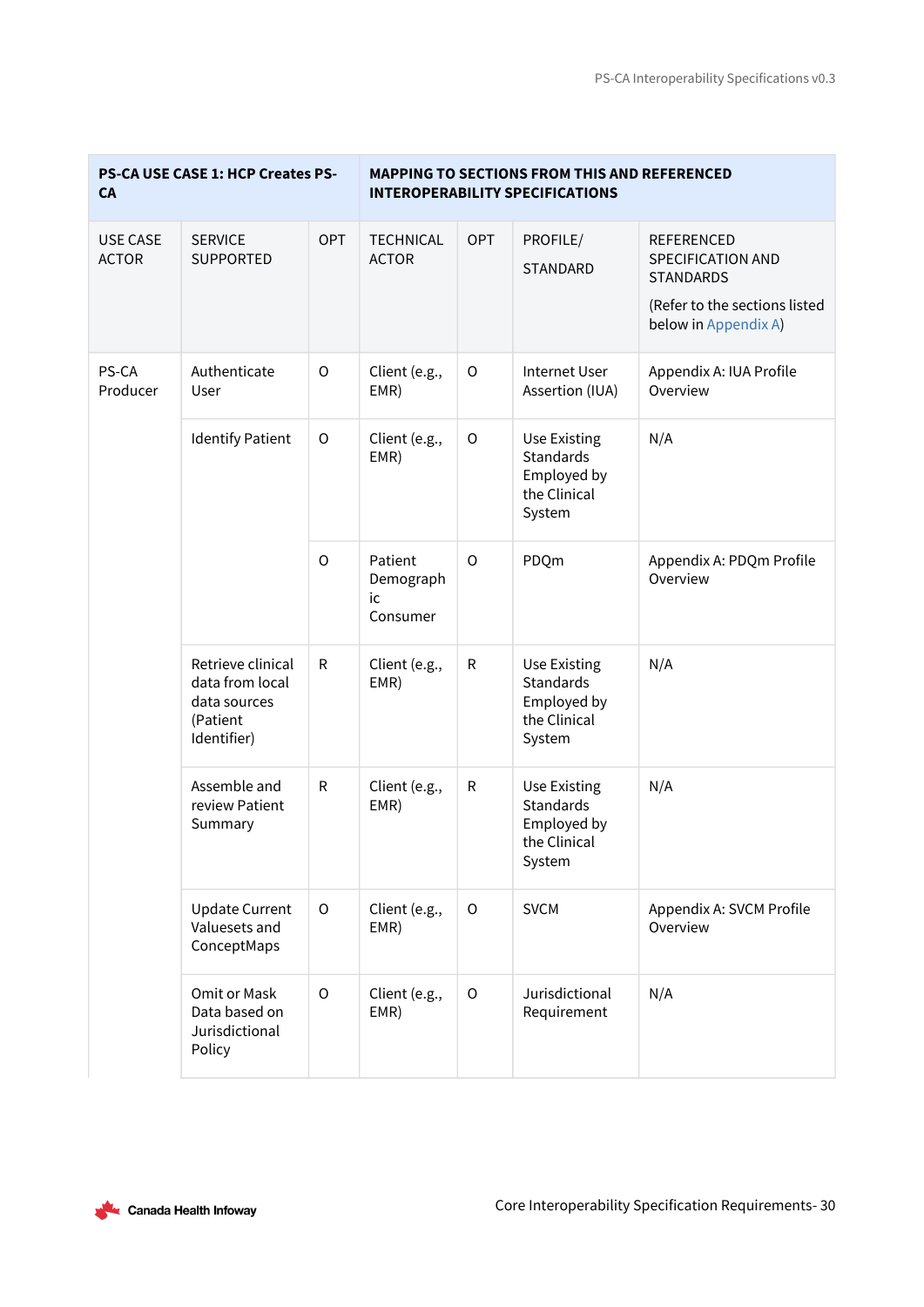| <b>CA</b>                            | <b>PS-CA USE CASE 1: HCP Creates PS-</b> |          |                                  |            | <b>MAPPING TO SECTIONS FROM THIS AND REFERENCED</b><br><b>INTEROPERABILITY SPECIFICATIONS</b> |                                                                                                                     |
|--------------------------------------|------------------------------------------|----------|----------------------------------|------------|-----------------------------------------------------------------------------------------------|---------------------------------------------------------------------------------------------------------------------|
| <b>USE CASE</b><br><b>ACTOR</b>      | <b>SERVICE</b><br><b>SUPPORTED</b>       | OPT      | <b>TECHNICAL</b><br><b>ACTOR</b> | <b>OPT</b> | PROFILE/<br><b>STANDARD</b>                                                                   | <b>REFERENCED</b><br>SPECIFICATION AND<br><b>STANDARDS</b><br>(Refer to the sections listed<br>below in Appendix A) |
|                                      | Save PS-CA to<br>Document<br>Repository  | R        | Client (e.g.,<br>EMR)            | R          | Use Existing<br><b>Standards</b><br>Employed by<br>the Clinical<br>System                     | N/A                                                                                                                 |
|                                      |                                          | R        | Data<br>Source                   | R          | CA:FeX                                                                                        | Appendix A: CA:FeX Profile<br>Overview                                                                              |
| Document<br>Repository<br>(Central)* | Save PS-CA to<br>Document<br>Repository  | R        | Data<br>Recipient                | R          | CA:FeX                                                                                        | Appendix A: CA:FeX Profile<br>Overview                                                                              |
| Central<br>Infrastruct<br>ure        | <b>Identify Patient</b>                  | $\Omega$ | Patient<br>Identity<br>Registry  | O          | <b>PMIR</b>                                                                                   | Appendix A: PMIR Profile<br>Overview                                                                                |

\*For Option 2, **Document Repository** use case actor is a logical role enacted by the Data Recipient which is described in detail in the 'Companion Guide: Reference Architecture'.

## <span id="page-30-0"></span>7.4 Table 2.1 Interoperability Conformance Requirements for Use Case 2: HCP Views/ Consumes PS-CA

## **Option 1: Document Repository/Registry Pattern**

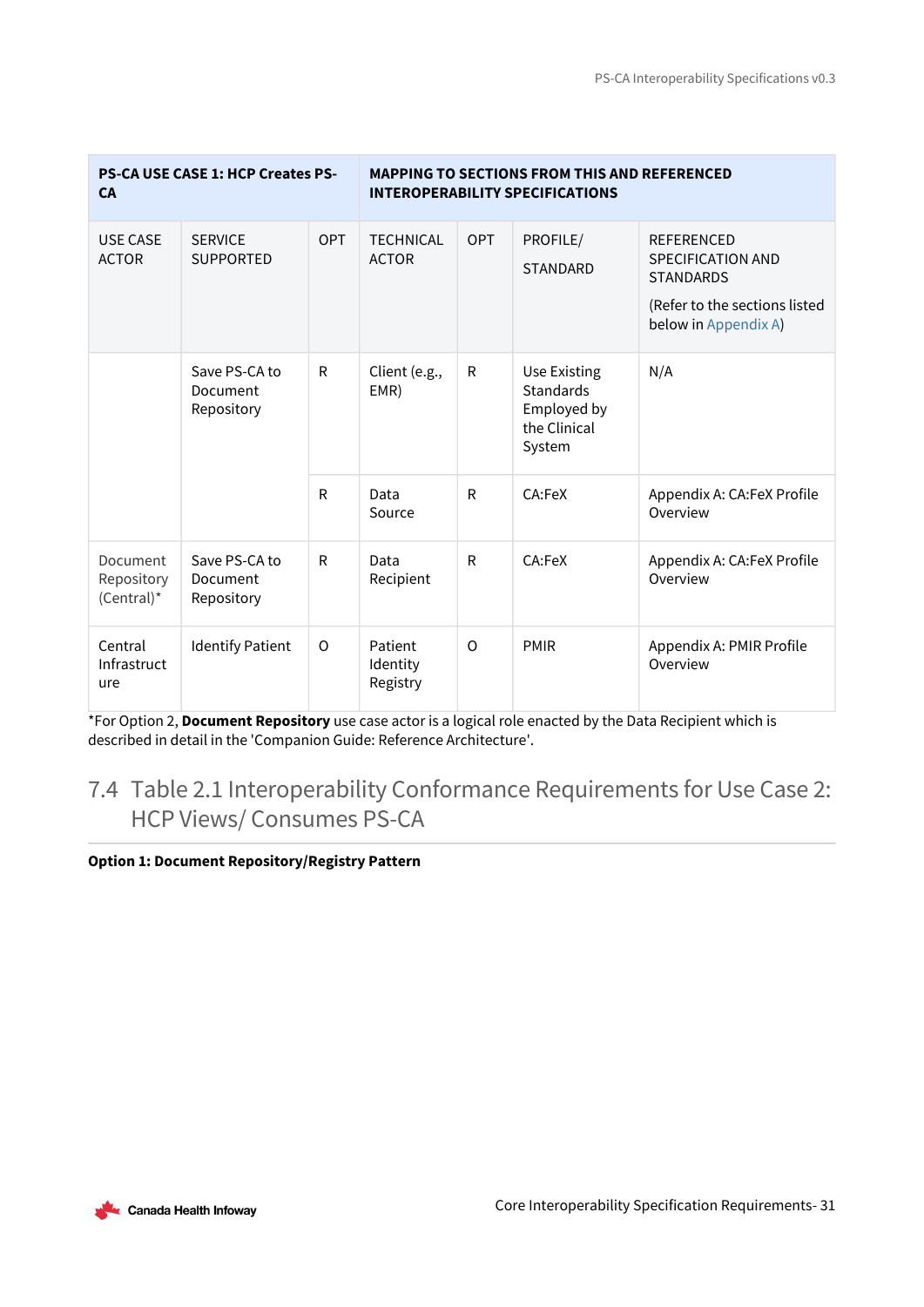| <b>Consumes PS-CA</b>            | PS-CA USE CASE 2: HCP Views/                                               |              |                                        |              | <b>MAPPING TO SECTIONS FROM THIS AND REFERENCED</b><br><b>INTEROPERABILITY SPECIFICATIONS</b> |                                                                                                                            |
|----------------------------------|----------------------------------------------------------------------------|--------------|----------------------------------------|--------------|-----------------------------------------------------------------------------------------------|----------------------------------------------------------------------------------------------------------------------------|
| <b>USE CASE</b><br><b>ACTORS</b> | <b>SERVICE</b><br><b>SUPPORTED</b>                                         | <b>OPT</b>   | <b>TECHNICA</b><br><b>LACTOR</b>       | <b>OPT</b>   | PROFILE/<br><b>STANDARD</b>                                                                   | <b>REFERENCED</b><br><b>SPECIFICATION AND</b><br><b>STANDARDS</b><br>(Refer to the sections listed<br>below in Appendix A) |
| PS-CA<br>Consumer                | Authenticate<br>User                                                       | $\circ$      | Client (e.g.,<br>EMR)                  | $\mathsf O$  | Internet User<br>Assertion (IUA)                                                              | Appendix A: IUA Profile<br>Overview                                                                                        |
|                                  | <b>Identify Patient</b>                                                    | $\circ$      | Client (e.g.,<br>EMR)                  | $\circ$      | Use Existing<br><b>Standards</b><br>Employed by<br>the Clinical<br>System                     | N/A                                                                                                                        |
|                                  |                                                                            | $\circ$      | Patient<br>Demograp<br>hic<br>Consumer | $\circ$      | PDQm                                                                                          | Appendix A: PDQm Profile<br>Overview                                                                                       |
|                                  | <b>Request Patient</b><br>Summary<br>References<br>(Patient<br>Identifier) | $\mathsf{R}$ | Client (e.g.,<br>EMR)                  | ${\sf R}$    | Use Existing<br>Standards<br>Employed by<br>the Clinical<br>System                            | N/A                                                                                                                        |
|                                  | <b>Request Patient</b><br>Summary<br>(Patient<br>Summary<br>References)    | $\mathsf{R}$ | Client (e.g.,<br>EMR)                  | ${\sf R}$    | Use Existing<br>Standards<br>Employed by<br>the Clinical<br>System                            | N/A                                                                                                                        |
|                                  | <b>Return Patient</b><br>Summary<br>References                             | R            | Document<br>Consumer                   | ${\sf R}$    | MHD                                                                                           | Appendix A: MHD Profile<br>Overview                                                                                        |
|                                  | <b>Return Patient</b><br>Summary                                           | R            | Document<br>Consumer                   | $\mathsf{R}$ | MHD                                                                                           | Appendix A: MHD Profile<br>Overview                                                                                        |

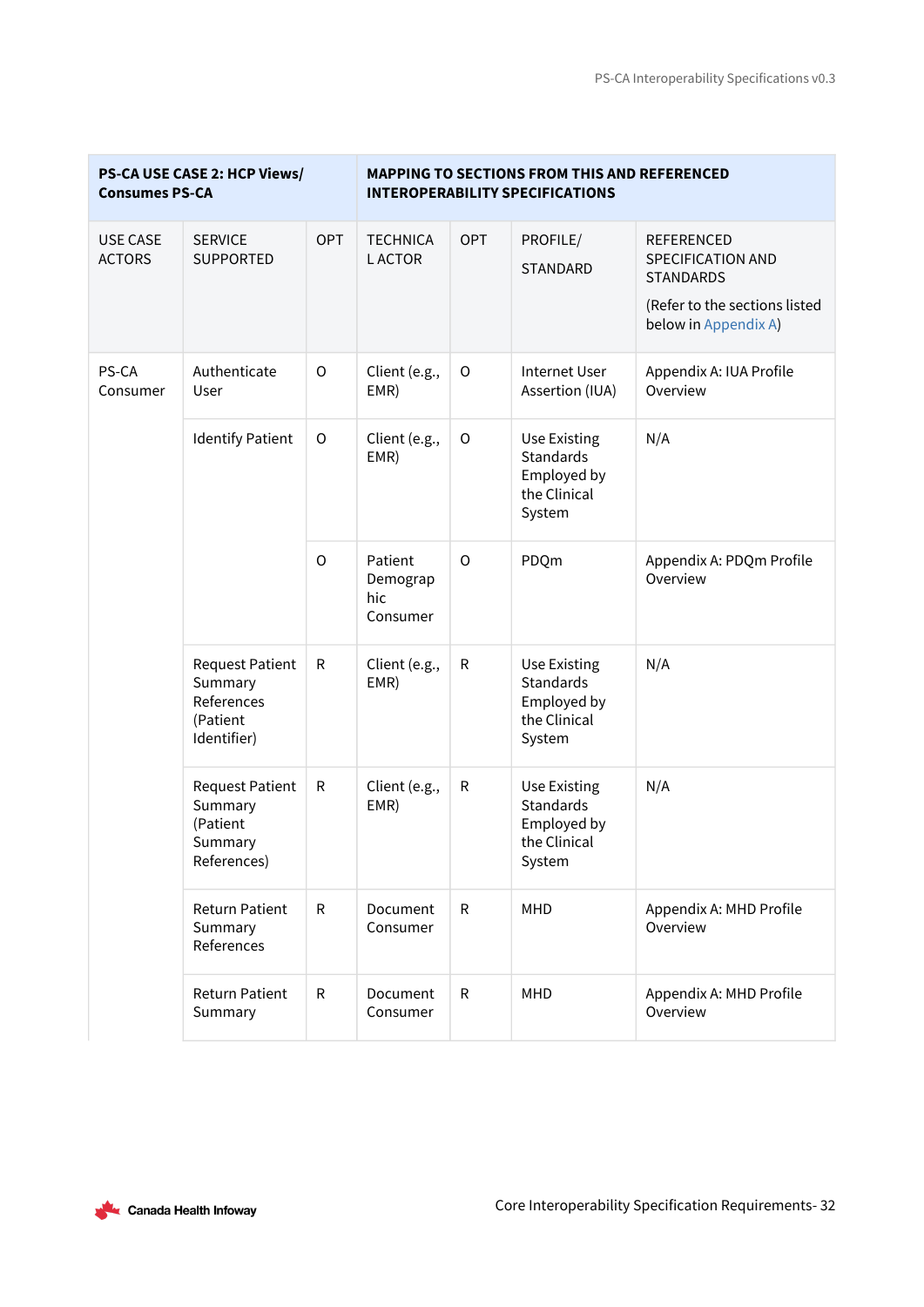| <b>Consumes PS-CA</b>                                    | PS-CA USE CASE 2: HCP Views/                                 |             |                                  |             | <b>MAPPING TO SECTIONS FROM THIS AND REFERENCED</b><br><b>INTEROPERABILITY SPECIFICATIONS</b>              |                                                                                                                            |
|----------------------------------------------------------|--------------------------------------------------------------|-------------|----------------------------------|-------------|------------------------------------------------------------------------------------------------------------|----------------------------------------------------------------------------------------------------------------------------|
| <b>USE CASE</b><br><b>ACTORS</b>                         | <b>SERVICE</b><br><b>SUPPORTED</b>                           | <b>OPT</b>  | <b>TECHNICA</b><br><b>LACTOR</b> | <b>OPT</b>  | PROFILE/<br><b>STANDARD</b>                                                                                | <b>REFERENCED</b><br><b>SPECIFICATION AND</b><br><b>STANDARDS</b><br>(Refer to the sections listed<br>below in Appendix A) |
|                                                          | Perform<br>transformation<br>between<br>different<br>formats | $\circ$     | Client (e.g.,<br>EMR)            | $\mathsf O$ | Use Existing<br>Standards<br>Employed by<br>the Clinical<br>System (Render<br>to Specific<br>Format (PDF)) | N/A                                                                                                                        |
|                                                          |                                                              | $\circ$     | Client (e.g.,<br>EMR)            | $\circ$     | CA:FMT (e.g.,<br>FHIR to CDA,<br>Export to PDF,<br>etc.)                                                   | Appendix A: CA:FMT Profile<br>Overview                                                                                     |
|                                                          | Download/<br>Print PS-CA                                     | $\mathsf O$ | Client (e.g.,<br>EMR)            | $\circ$     | Use Existing<br>Standards<br>Employed by<br>the Clinical<br>System                                         | N/A                                                                                                                        |
|                                                          | <b>Update Current</b><br>ValueSets and<br>ConceptMaps        | O           | Client (e.g.,<br>EMR)            | O           | <b>SVCM</b>                                                                                                | Appendix A: SVCM Profile<br>Overview                                                                                       |
| Document<br>Repository<br>(Local to<br>PS-CA<br>Producer | Retrieve PS-CA<br>References<br>from Document<br>Repository  | ${\sf R}$   | Document<br>Responder            | R           | <b>MHD</b>                                                                                                 | Appendix A: MHD Profile<br>Overview                                                                                        |
| or Central)                                              | Retrieve PS-CA<br>from Document<br>Repository                | R           | Document<br>Responder            | R           | MHD                                                                                                        | Appendix A: MHD Profile<br>Overview                                                                                        |
| Central<br>Infrastruct<br>ure                            | <b>Identify Patient</b>                                      | $\mathsf O$ | Patient<br>Identity<br>Registry  | $\circ$     | <b>PMIR</b>                                                                                                | Appendix A: PMIR Profile<br>Overview                                                                                       |

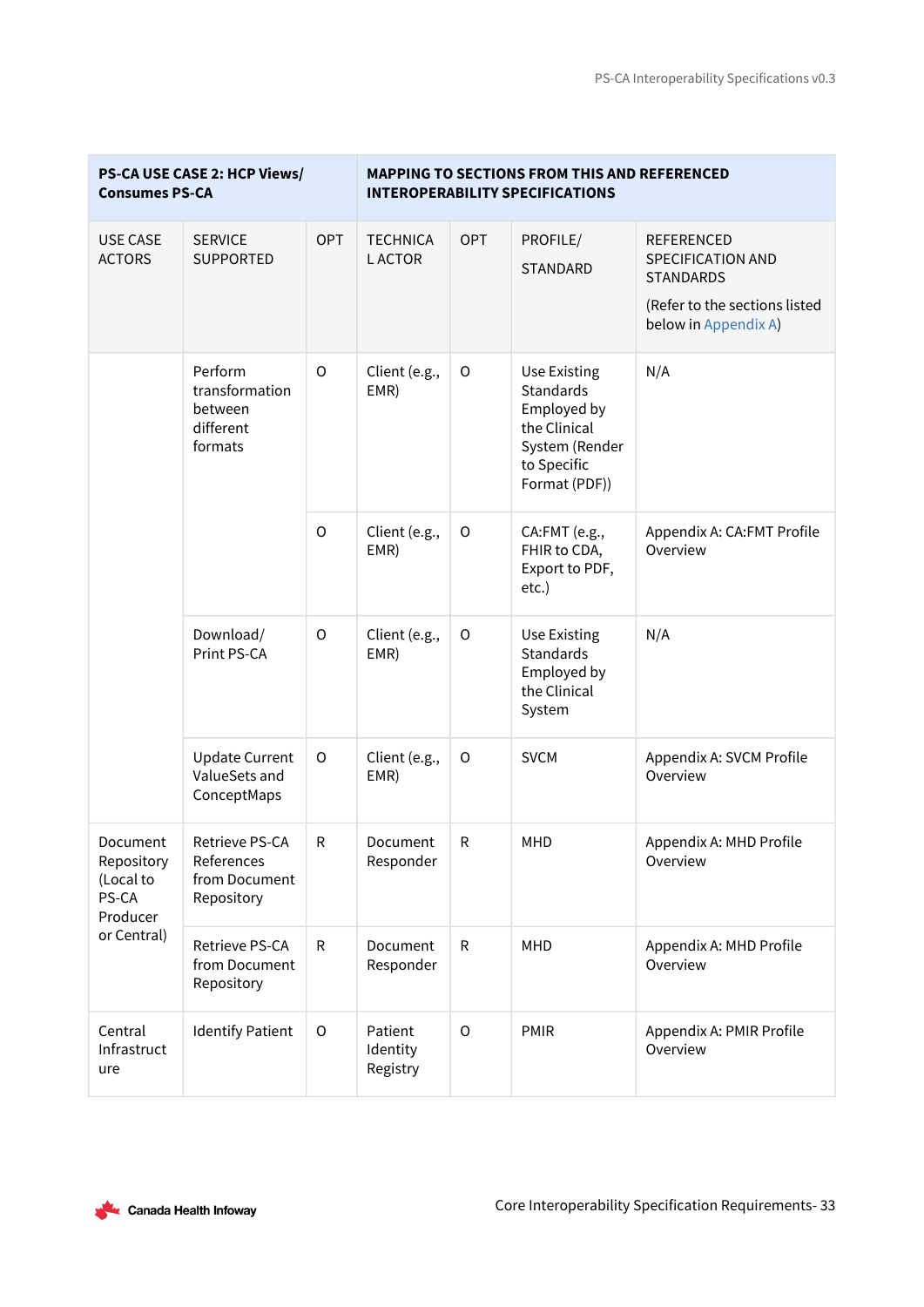## <span id="page-33-0"></span>7.5 Table 2.2 Interoperability Conformance Requirements for Use Case 2: HCP Views/ Consumes PS-CA

| <b>Consumes PS-CA</b>           | PS-CA USE CASE 2: HCP Views/                                    |             |                                        |              | <b>MAPPING TO SECTIONS FROM THIS AND REFERENCED</b><br><b>INTEROPERABILITY SPECIFICATIONS</b> |                                                                                                                     |
|---------------------------------|-----------------------------------------------------------------|-------------|----------------------------------------|--------------|-----------------------------------------------------------------------------------------------|---------------------------------------------------------------------------------------------------------------------|
| <b>USE CASE</b><br><b>ACTOR</b> | <b>SERVICE</b><br><b>SUPPORTED</b>                              | <b>OPT</b>  | <b>TECHNICAL</b><br><b>ACTOR</b>       | <b>OPT</b>   | PROFILE/<br><b>STANDARD</b>                                                                   | <b>REFERENCED</b><br>SPECIFICATION AND<br><b>STANDARDS</b><br>(Refer to the sections listed<br>below in Appendix A) |
| PS-CA<br>Consumer               | Authenticate<br>User                                            | $\circ$     | Client (e.g.,<br>EMR)                  | $\mathsf O$  | <b>Internet User</b><br>Assertion (IUA)                                                       | Appendix A: IUA Profile<br>Overview                                                                                 |
|                                 | <b>Identify Patient</b>                                         | $\mathsf O$ | Client (e.g.,<br>EMR)                  | $\circ$      | <b>Use Existing</b><br><b>Standards</b><br>Employed by<br>the Clinical<br>System              | N/A                                                                                                                 |
|                                 |                                                                 | $\circ$     | Patient<br>Demograp<br>hic<br>Consumer | $\mathsf O$  | PDQm                                                                                          | Appendix A: PDQm Profile<br>Overview                                                                                |
|                                 | Request Search<br>Patient<br>Summary<br>(Patient<br>Identifier) | ${\sf R}$   | Client (e.g.,<br>EMR)                  | $\mathsf{R}$ | <b>Use Existing</b><br><b>Standards</b><br>Employed by<br>the Clinical<br>System              | N/A                                                                                                                 |
|                                 | Request<br>Patient<br>Summary<br>(Bundle ID)                    | ${\sf R}$   | Client (e.g.,<br>EMR)                  | ${\sf R}$    | Use Existing<br>Standards<br>Employed by<br>the Clinical<br>System                            | N/A                                                                                                                 |
|                                 | <b>Return Patient</b><br>Summary<br>Compositions                | R           | Data<br>Consumer                       | R            | CA:FeX                                                                                        | Appendix A: CA:FeX Profile<br>Overview                                                                              |

## **Option 2: FHIR Health Information Exchange (HIE) Pattern**

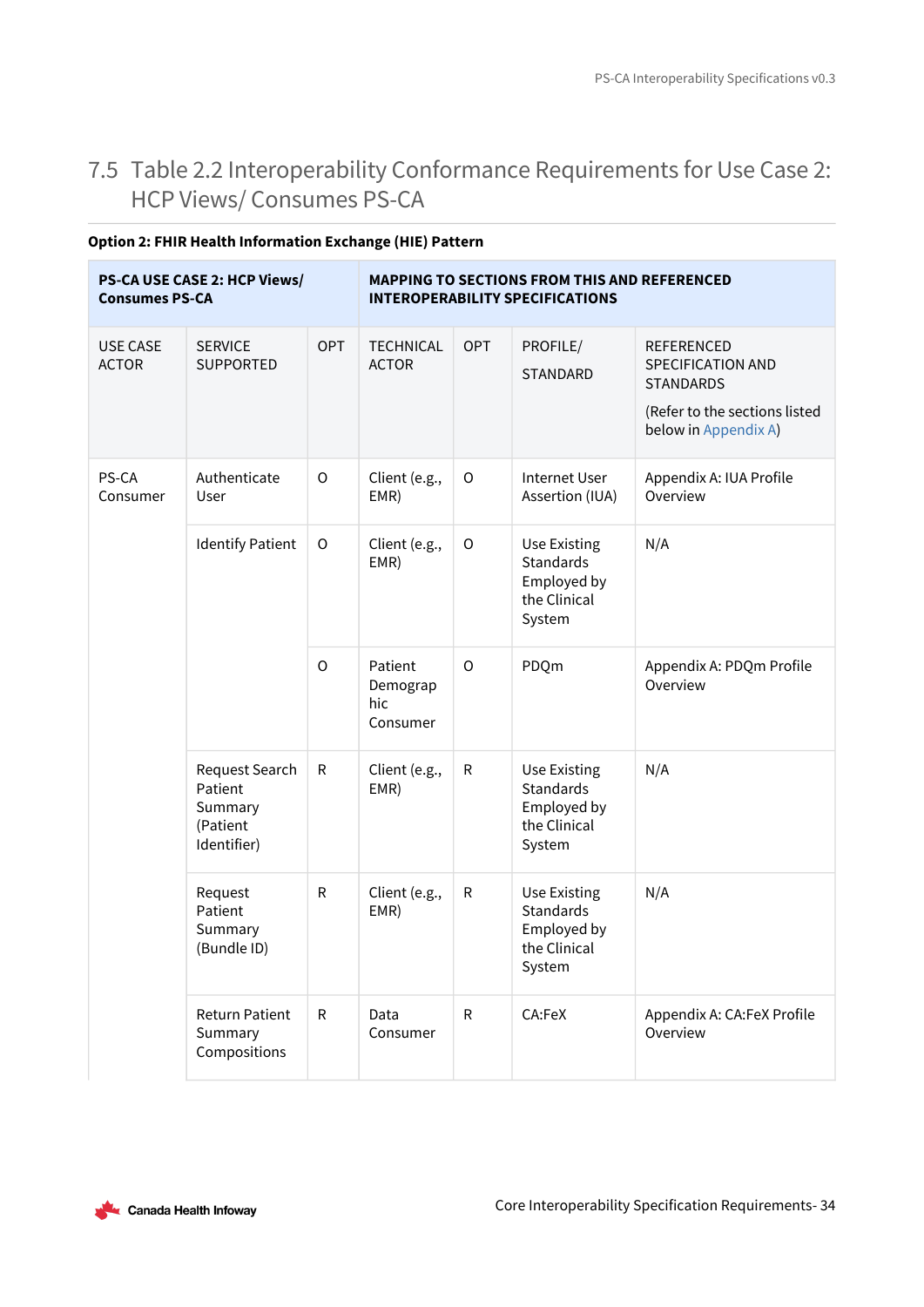| <b>PS-CA USE CASE 2: HCP Views/</b><br><b>Consumes PS-CA</b>                             |                                                                                  | <b>MAPPING TO SECTIONS FROM THIS AND REFERENCED</b><br><b>INTEROPERABILITY SPECIFICATIONS</b> |                                  |                                                                                                                          |                                                                                  |                                                                                                    |
|------------------------------------------------------------------------------------------|----------------------------------------------------------------------------------|-----------------------------------------------------------------------------------------------|----------------------------------|--------------------------------------------------------------------------------------------------------------------------|----------------------------------------------------------------------------------|----------------------------------------------------------------------------------------------------|
| <b>USE CASE</b><br><b>ACTOR</b>                                                          | <b>SERVICE</b><br><b>SUPPORTED</b>                                               | <b>OPT</b>                                                                                    | <b>TECHNICAL</b><br><b>ACTOR</b> | <b>OPT</b>                                                                                                               | PROFILE/<br>STANDARD                                                             | <b>REFERENCED</b><br><b>SPECIFICATION AND</b><br><b>STANDARDS</b><br>(Refer to the sections listed |
|                                                                                          |                                                                                  |                                                                                               |                                  |                                                                                                                          |                                                                                  | below in Appendix A)                                                                               |
|                                                                                          | <b>Return Patient</b><br>Summary                                                 | R                                                                                             | Data<br>Consumer                 | R                                                                                                                        | CA:FeX                                                                           | Appendix A: CA:FeX Profile<br>Overview                                                             |
| Perform<br>transformation<br>between<br>different<br>formats<br>Download/<br>Print PS-CA | $\mathsf{O}$                                                                     | Client (e.g.,<br>EMR)                                                                         | $\circ$                          | <b>Use Existing</b><br><b>Standards</b><br>Employed by<br>the Clinical<br>System (Render<br>to Specific<br>Format (PDF)) | N/A                                                                              |                                                                                                    |
|                                                                                          |                                                                                  | $\mathsf O$                                                                                   | Client (e.g.,<br>EMR)            | $\circ$                                                                                                                  | CA:FMT (e.g.,<br>FHIR to CDA,<br>CDA to FHIR,<br>Export to PDF,<br>$etc.$ )      | Appendix A: CA:FMT Profile<br>Overview                                                             |
|                                                                                          |                                                                                  | $\mathsf O$                                                                                   | Client (e.g.,<br>EMR)            | $\circ$                                                                                                                  | <b>Use Existing</b><br><b>Standards</b><br>Employed by<br>the Clinical<br>System | N/A                                                                                                |
|                                                                                          | <b>Update Current</b><br>ValueSets and<br>ConceptMaps                            | O                                                                                             | Client (e.g.,<br>EMR)            | O                                                                                                                        | <b>SVCM</b>                                                                      | Appendix A: SVCM Profile<br>Overview                                                               |
| Document<br>Repository<br>(Local to<br>PS-CA<br>Producer or<br>Central)*                 | Retrieve<br>Patient<br>Summary<br>Compositions<br>From<br>Document<br>Repository | $\mathsf{R}$                                                                                  | Data<br>Responder                | $\mathsf{R}$                                                                                                             | CA:FeX                                                                           | Appendix A: CA:FeX Profile<br>Overview                                                             |

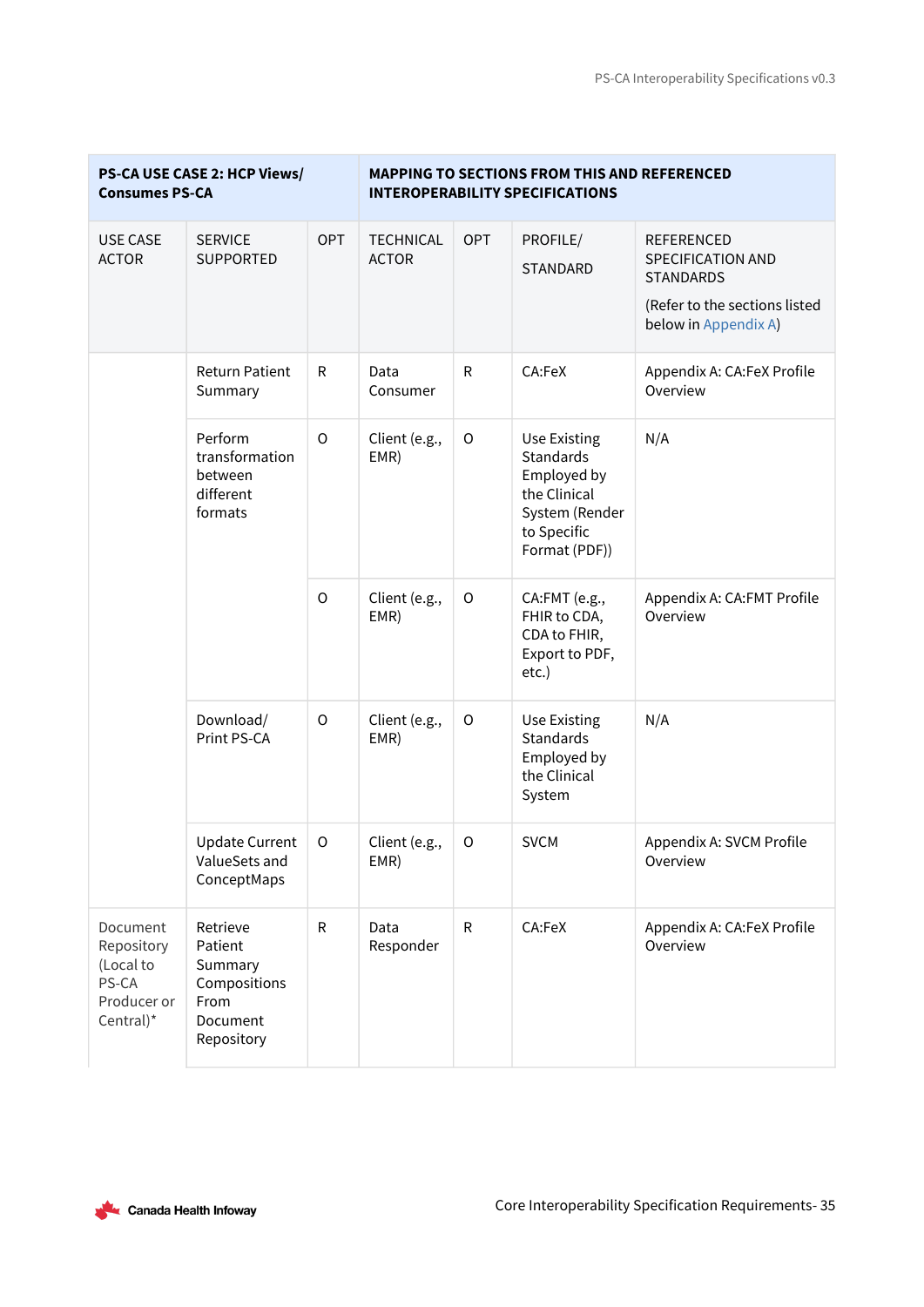| <b>PS-CA USE CASE 2: HCP Views/</b><br><b>Consumes PS-CA</b> |                                                                           |            | <b>MAPPING TO SECTIONS FROM THIS AND REFERENCED</b><br><b>INTEROPERABILITY SPECIFICATIONS</b> |            |                             |                                                                                                                     |  |
|--------------------------------------------------------------|---------------------------------------------------------------------------|------------|-----------------------------------------------------------------------------------------------|------------|-----------------------------|---------------------------------------------------------------------------------------------------------------------|--|
| <b>USE CASE</b><br><b>ACTOR</b>                              | <b>SERVICE</b><br><b>SUPPORTED</b>                                        | <b>OPT</b> | <b>TECHNICAL</b><br><b>ACTOR</b>                                                              | <b>OPT</b> | PROFILE/<br><b>STANDARD</b> | <b>REFERENCED</b><br>SPECIFICATION AND<br><b>STANDARDS</b><br>(Refer to the sections listed<br>below in Appendix A) |  |
|                                                              | Retrieve<br>Patient<br>Summary<br><b>Bundle</b><br>Document<br>Repository | R          | Data<br>Responder                                                                             | R          | CA:FeX                      | Appendix A: CA:FeX Profile<br>Overview                                                                              |  |
| Central<br>Infrastructu<br>re                                | <b>Identify Patient</b>                                                   | $\Omega$   | Patient<br>Identity<br>Registry                                                               | $\Omega$   | <b>PMIR</b>                 | Appendix A: PMIR Profile<br>Overview                                                                                |  |

\*For Option 2, **Document Repository** use case actor is a logical role enacted by the Data Recipient which is described in detail in the 'Companion Guide: Reference Architecture'.

## <span id="page-35-0"></span>7.6 Table 3.1 Interoperability Conformance Requirements for Use Case 3: Patient Views/Consumes PS-CA

## **Option 1: Document Repository/Registry Pattern**

| <b>PS-CA USE CASE 3: Patient Views/</b><br><b>Consumes PS-CA</b> |                                    | <b>MAPPING TO SECTIONS FROM THIS AND REFERENCED</b><br><b>INTEROPERABILITY SPECIFICATIONS</b> |                                  |            |                                                                           |                                                                                                                     |
|------------------------------------------------------------------|------------------------------------|-----------------------------------------------------------------------------------------------|----------------------------------|------------|---------------------------------------------------------------------------|---------------------------------------------------------------------------------------------------------------------|
| USE CASE<br><b>ACTOR</b>                                         | <b>SERVICE</b><br><b>SUPPORTED</b> | <b>OPT</b>                                                                                    | <b>TECHNICAL</b><br><b>ACTOR</b> | <b>OPT</b> | PROFILE/<br><b>STANDARD</b>                                               | <b>REFERENCED</b><br>SPECIFICATION AND<br><b>STANDARDS</b><br>(Refer to the sections listed<br>below in Appendix A) |
| Patient<br>Portal                                                | Authenticate<br>User               | $\Omega$                                                                                      | Client App                       | O          | Internet User<br>Assertion (IUA)                                          | Appendix A: IUA Profile<br>Overview                                                                                 |
|                                                                  | Identify<br>Patient                | $\Omega$                                                                                      | Client App                       | 0          | Use Existing<br><b>Standards</b><br>Employed by<br>the Clinical<br>System | N/A                                                                                                                 |

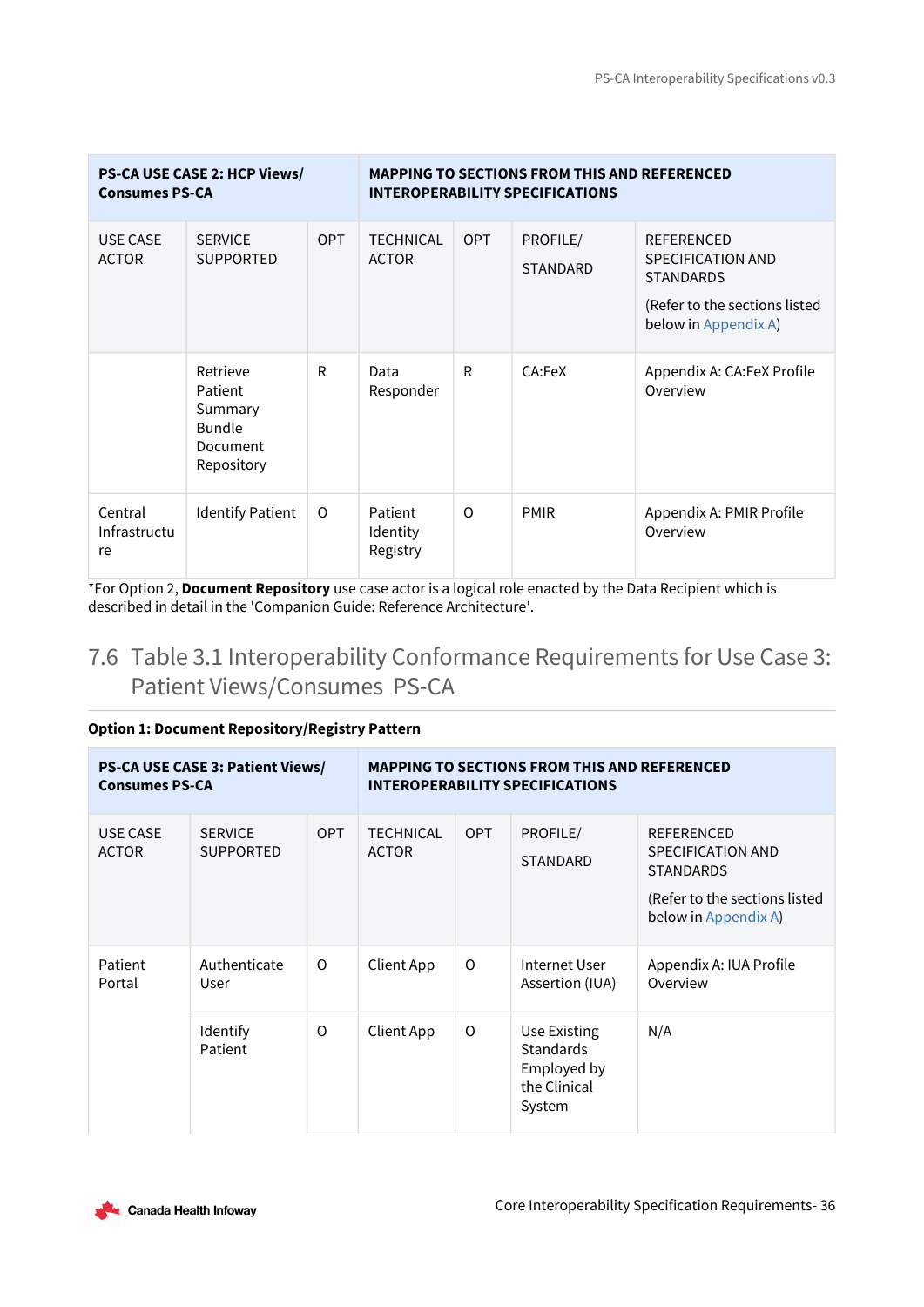÷,

| PS-CA USE CASE 3: Patient Views/<br><b>Consumes PS-CA</b> |                                                                        | <b>MAPPING TO SECTIONS FROM THIS AND REFERENCED</b><br><b>INTEROPERABILITY SPECIFICATIONS</b> |                                        |              |                                                                                                            |                                                                                                                     |
|-----------------------------------------------------------|------------------------------------------------------------------------|-----------------------------------------------------------------------------------------------|----------------------------------------|--------------|------------------------------------------------------------------------------------------------------------|---------------------------------------------------------------------------------------------------------------------|
| <b>USE CASE</b><br><b>ACTOR</b>                           | <b>SERVICE</b><br><b>SUPPORTED</b>                                     | <b>OPT</b>                                                                                    | <b>TECHNICAL</b><br><b>ACTOR</b>       | <b>OPT</b>   | PROFILE/<br><b>STANDARD</b>                                                                                | <b>REFERENCED</b><br>SPECIFICATION AND<br><b>STANDARDS</b><br>(Refer to the sections listed<br>below in Appendix A) |
|                                                           |                                                                        | $\circ$                                                                                       | Patient<br>Demograph<br>ic<br>Consumer | $\circ$      | PDQm                                                                                                       | Appendix A: PDQm Profile<br>Overview                                                                                |
|                                                           | Request<br>Patient<br>Summary<br>References<br>(Patient<br>Identifier) | R                                                                                             | Client App                             | ${\sf R}$    | <b>Use Existing</b><br><b>Standards</b><br>Employed by<br>the Clinical<br>System                           | N/A                                                                                                                 |
|                                                           | Request<br>Patient<br>Summary<br>(Patient<br>Summary<br>References)    | ${\sf R}$                                                                                     | <b>Client App</b>                      | ${\sf R}$    | Use Existing<br><b>Standards</b><br>Employed by<br>the Clinical<br>System                                  | N/A                                                                                                                 |
|                                                           | <b>Return Patient</b><br>Summary<br>References                         | R                                                                                             | Document<br>Consumer                   | $\mathsf{R}$ | <b>MHD</b>                                                                                                 | Appendix A: MHD Profile<br>Overview                                                                                 |
|                                                           | <b>Return Patient</b><br>Summary                                       | R                                                                                             | Document<br>Consumer                   | ${\sf R}$    | MHD                                                                                                        | Appendix A: MHD Profile<br>Overview                                                                                 |
|                                                           | Perform<br>transformatio<br>n between<br>different<br>formats          | $\circ$                                                                                       | Client App                             | $\mathsf O$  | Use Existing<br>Standards<br>Employed by<br>the Clinical<br>System (Render<br>to Specific<br>Format (PDF)) | N/A                                                                                                                 |



×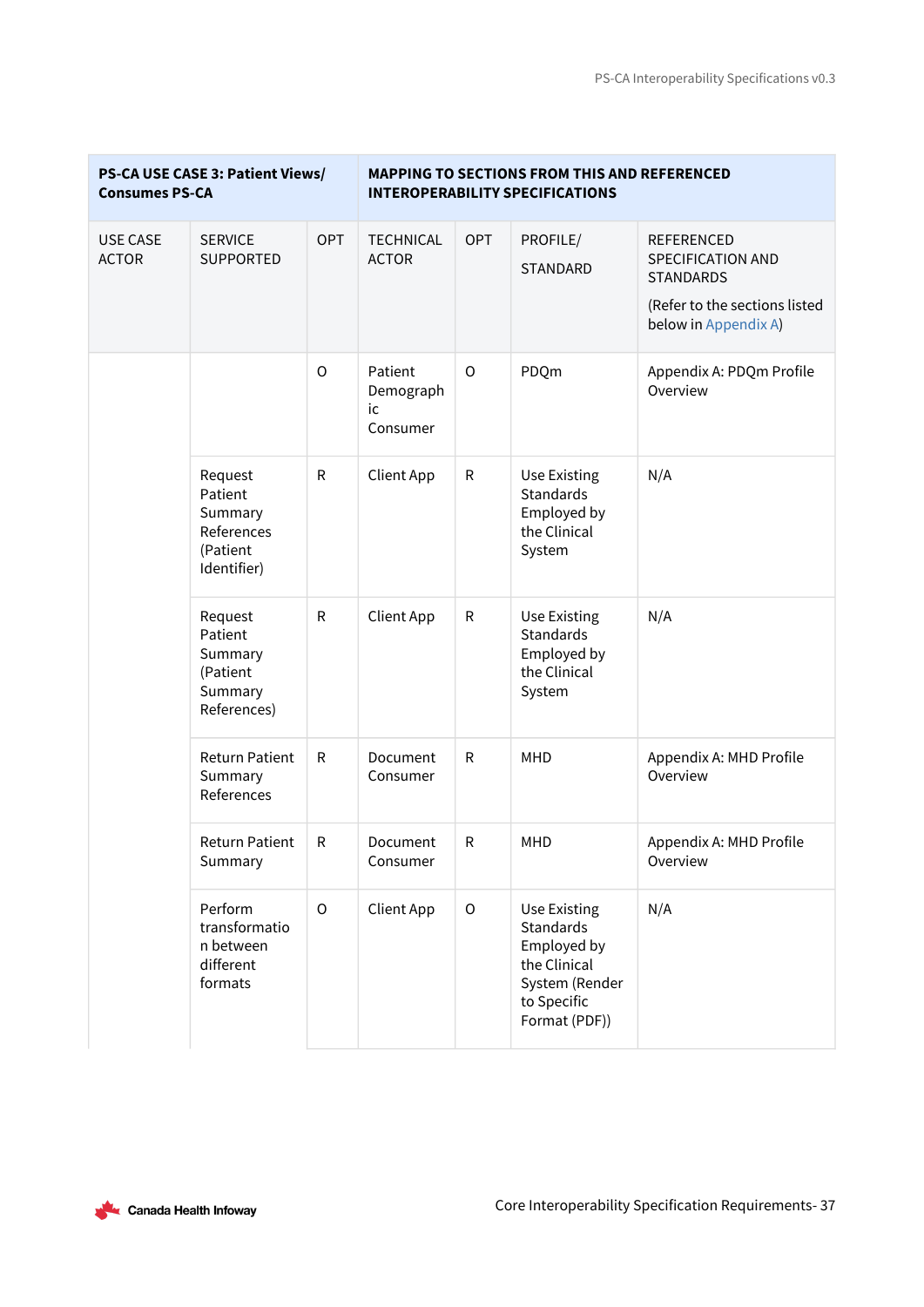| <b>Consumes PS-CA</b>                           | PS-CA USE CASE 3: Patient Views/                               |             | <b>MAPPING TO SECTIONS FROM THIS AND REFERENCED</b><br><b>INTEROPERABILITY SPECIFICATIONS</b> |             |                                                                                  |                                                                                                                            |
|-------------------------------------------------|----------------------------------------------------------------|-------------|-----------------------------------------------------------------------------------------------|-------------|----------------------------------------------------------------------------------|----------------------------------------------------------------------------------------------------------------------------|
| <b>USE CASE</b><br><b>ACTOR</b>                 | <b>SERVICE</b><br>SUPPORTED                                    | OPT         | <b>TECHNICAL</b><br><b>ACTOR</b>                                                              | <b>OPT</b>  | PROFILE/<br><b>STANDARD</b>                                                      | <b>REFERENCED</b><br><b>SPECIFICATION AND</b><br><b>STANDARDS</b><br>(Refer to the sections listed<br>below in Appendix A) |
|                                                 |                                                                | $\circ$     | <b>Client App</b>                                                                             | $\circ$     | CA:FMT (e.g.,<br>FHIR to CDA,<br>Export to PDF,<br>$etc.$ )                      | Appendix A: CA:FMT Profile<br>Overview                                                                                     |
|                                                 | Download/<br>Print PS-CA                                       | $\mathsf O$ | <b>Client App</b>                                                                             | $\mathsf O$ | <b>Use Existing</b><br><b>Standards</b><br>Employed by<br>the Clinical<br>System | N/A                                                                                                                        |
|                                                 | Save to<br>Portable<br>Media                                   | $\mathsf O$ | <b>Client App</b>                                                                             | $\circ$     | <b>Use Existing</b><br><b>Standards</b><br>Employed by<br>the Clinical<br>System | N/A                                                                                                                        |
|                                                 |                                                                | $\circ$     | Portable<br>Media<br>Creator                                                                  | O           | <b>XDM</b>                                                                       | Appendix A: XDM Profile<br>Overview                                                                                        |
| Document<br>Repository<br>(Local or<br>Central) | Retrieve PS-CA<br>References<br>from<br>Document<br>Repository | ${\sf R}$   | Document<br>Responder                                                                         | ${\sf R}$   | <b>MHD</b>                                                                       | Appendix A: MHD Profile<br>Overview                                                                                        |
|                                                 | Retrieve PS-CA<br>from<br>Document<br>Repository               | R           | Document<br>Responder                                                                         | ${\sf R}$   | <b>MHD</b>                                                                       | Appendix A: MHD Profile<br>Overview                                                                                        |
| Central<br>Infrastructu<br>re                   | Identify<br>Patient                                            | O           | Patient<br>Identity<br>Registry                                                               | $\circ$     | <b>PMIR</b>                                                                      | Appendix A: PMIR Profile<br>Overview                                                                                       |

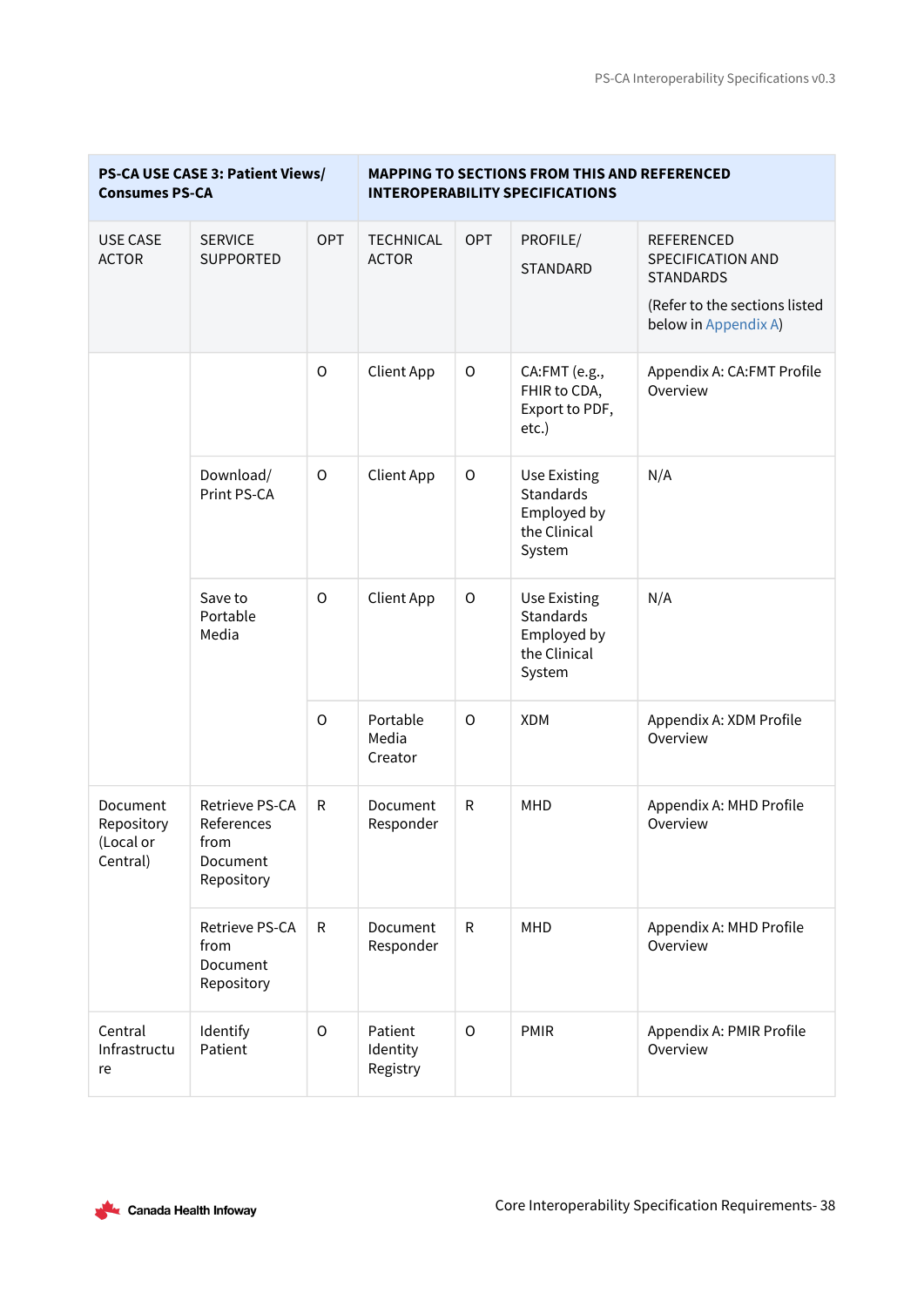## <span id="page-38-0"></span>7.7 Table 3.2 Interoperability Conformance Requirements for Use Case 3: Patient Views/Consumes PS-CA

| <b>Consumes PS-CA</b>           | <b>PS-CA USE CASE 3: Patient Views/</b>                          |              | <b>MAPPING TO SECTIONS FROM THIS AND REFERENCED</b><br><b>INTEROPERABILITY SPECIFICATIONS</b> |              |                                                                                  |                                                                                                                     |  |
|---------------------------------|------------------------------------------------------------------|--------------|-----------------------------------------------------------------------------------------------|--------------|----------------------------------------------------------------------------------|---------------------------------------------------------------------------------------------------------------------|--|
| <b>USE CASE</b><br><b>ACTOR</b> | <b>SERVICE</b><br><b>SUPPORTED</b>                               | <b>OPT</b>   | <b>TECHNICAL</b><br><b>ACTOR</b>                                                              | OPT          | PROFILE/<br>STANDARD                                                             | <b>REFERENCED</b><br>SPECIFICATION AND<br><b>STANDARDS</b><br>(Refer to the sections listed<br>below in Appendix A) |  |
| Patient<br>Portal               | Authenticate<br>User                                             | $\mathsf O$  | <b>Client App</b>                                                                             | $\mathsf O$  | <b>Internet User</b><br>Assertion (IUA)                                          | Appendix A: IUA Profile<br>Overview                                                                                 |  |
|                                 | Identify<br>Patient                                              | $\mathsf O$  | <b>Client App</b>                                                                             | $\mathsf O$  | <b>Use Existing</b><br><b>Standards</b><br>Employed by<br>the Clinical<br>System | N/A                                                                                                                 |  |
|                                 |                                                                  | $\mathsf{O}$ | Patient<br>Demographi<br>c Consumer                                                           | $\circ$      | PDQm                                                                             | Appendix A: PDQm Profile<br>Overview                                                                                |  |
|                                 | Request<br>Search<br>Patient<br>Summary (Pat<br>ient Identifier) | ${\sf R}$    | <b>Client App</b>                                                                             | ${\sf R}$    | <b>Use Existing</b><br><b>Standards</b><br>Employed by<br>the Clinical<br>System | N/A                                                                                                                 |  |
|                                 | Request<br>Patient<br>Summary<br>(Bundle ID)                     | R            | Client App                                                                                    | ${\sf R}$    | <b>Use Existing</b><br>Standards<br>Employed by<br>the Clinical<br>System        | N/A                                                                                                                 |  |
|                                 | <b>Return Patient</b><br>Summary<br>Compositions                 | R            | Data<br>Consumer                                                                              | $\mathsf{R}$ | CA:FeX                                                                           | Appendix A: CA:FeX Profile<br>Overview                                                                              |  |
|                                 | <b>Return Patient</b><br>Summary                                 | R            | Data<br>Consumer                                                                              | ${\sf R}$    | CA:FeX                                                                           | Appendix A: CA:FeX Profile<br>Overview                                                                              |  |

## **Option 2: FHIR Health Information Exchange (HIE) Pattern**

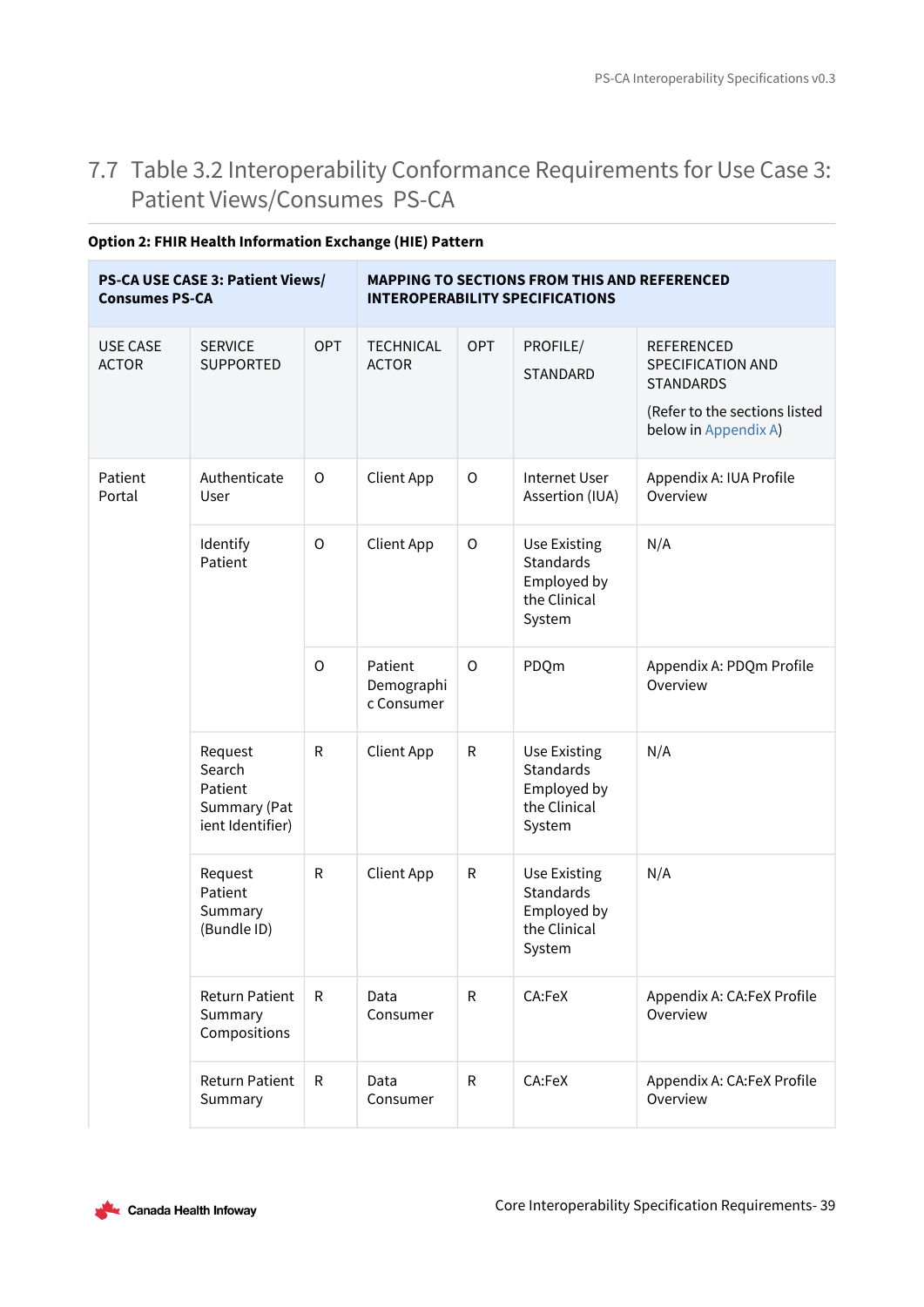T,

| <b>Consumes PS-CA</b>                            | PS-CA USE CASE 3: Patient Views/                                                 |                   | <b>MAPPING TO SECTIONS FROM THIS AND REFERENCED</b><br><b>INTEROPERABILITY SPECIFICATIONS</b> |                                                                          |                                                                                                                   |                                                                                                                            |
|--------------------------------------------------|----------------------------------------------------------------------------------|-------------------|-----------------------------------------------------------------------------------------------|--------------------------------------------------------------------------|-------------------------------------------------------------------------------------------------------------------|----------------------------------------------------------------------------------------------------------------------------|
| <b>USE CASE</b><br><b>ACTOR</b>                  | <b>SERVICE</b><br><b>SUPPORTED</b>                                               | <b>OPT</b>        | <b>TECHNICAL</b><br><b>ACTOR</b>                                                              | OPT                                                                      | PROFILE/<br><b>STANDARD</b>                                                                                       | <b>REFERENCED</b><br><b>SPECIFICATION AND</b><br><b>STANDARDS</b><br>(Refer to the sections listed<br>below in Appendix A) |
|                                                  | Perform<br>transformatio<br>n between<br>different<br>formats                    | $\circ$           | <b>Client App</b>                                                                             | $\mathsf O$                                                              | <b>Use Existing</b><br>Standards<br>Employed by<br>the Clinical<br>System (Render<br>to Specific<br>Format (PDF)) | N/A                                                                                                                        |
|                                                  | $\circ$                                                                          | <b>Client App</b> | $\mathsf O$                                                                                   | CA:FMT (e.g.,<br>FHIR to CDA,<br>CDA to FHIR,<br>Export to PDF,<br>etc.) | Appendix A: CA:FMT Profile<br>Overview                                                                            |                                                                                                                            |
|                                                  | Download/<br>Print PS-CA                                                         | $\circ$           | <b>Client App</b>                                                                             | $\circ$                                                                  | <b>Use Existing</b><br>Standards<br>Employed by<br>the Clinical<br>System                                         | N/A                                                                                                                        |
|                                                  | Save to<br>Portable<br>Media                                                     | $\circ$           | <b>Client App</b>                                                                             | $\mathsf O$                                                              | <b>Use Existing</b><br>Standards<br>Employed by<br>the Clinical<br>System                                         | N/A                                                                                                                        |
|                                                  |                                                                                  | $\circ$           | Portable<br>Media<br>Creator                                                                  | $\circ$                                                                  | <b>XDM</b>                                                                                                        | Appendix A: XDM Profile<br>Overview                                                                                        |
| Document<br>Repository<br>(Local or<br>Central)* | Retrieve<br>Patient<br>Summary<br>Compositions<br>from<br>Document<br>Repository | ${\sf R}$         | Data<br>Responder                                                                             | $\mathsf{R}$                                                             | CA:FeX                                                                                                            | Appendix A: CA:FeX Profile<br>Overview                                                                                     |

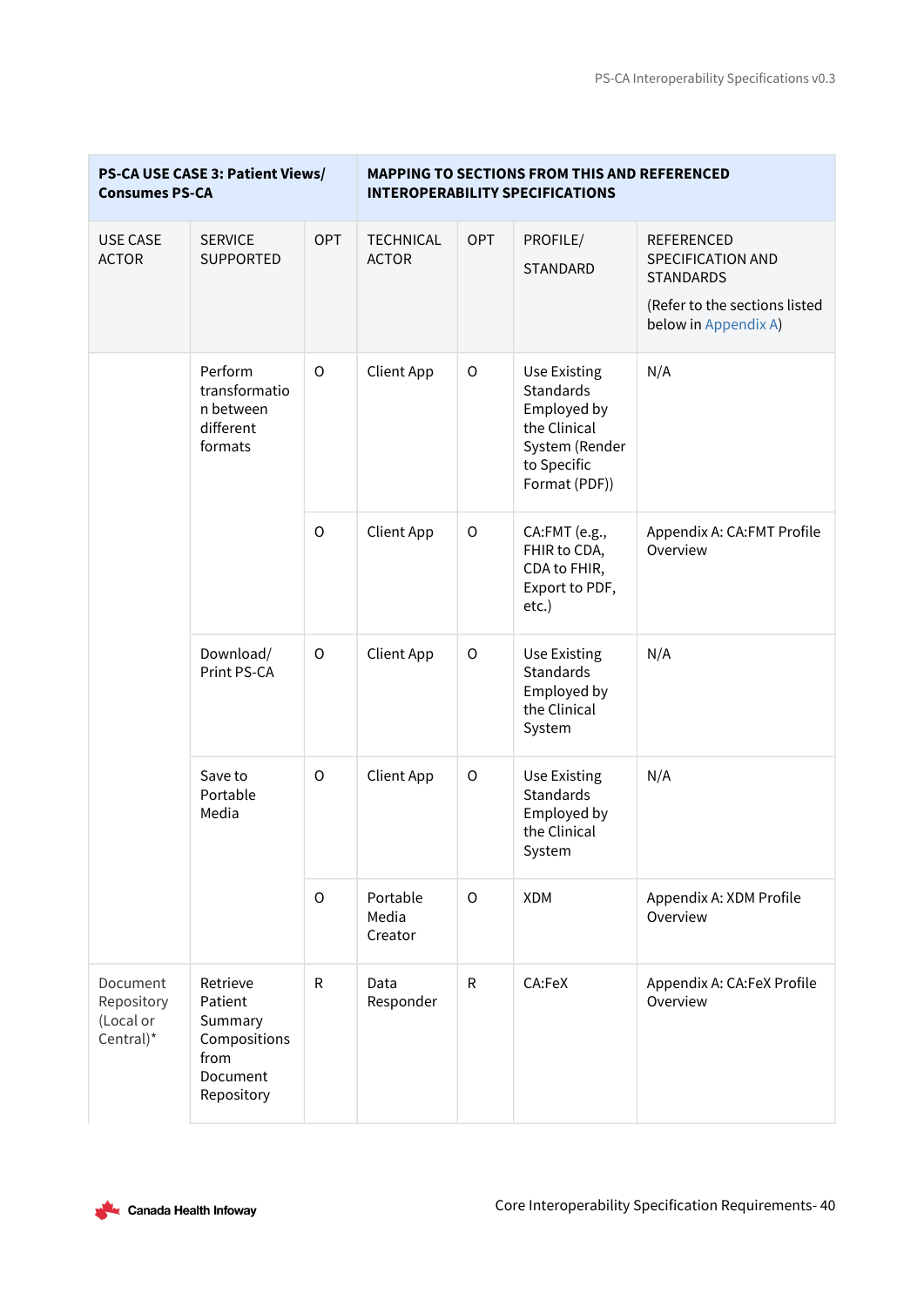| PS-CA USE CASE 3: Patient Views/<br><b>Consumes PS-CA</b> |                                                                         |            | <b>MAPPING TO SECTIONS FROM THIS AND REFERENCED</b><br><b>INTEROPERABILITY SPECIFICATIONS</b> |            |                             |                                                                                                                     |
|-----------------------------------------------------------|-------------------------------------------------------------------------|------------|-----------------------------------------------------------------------------------------------|------------|-----------------------------|---------------------------------------------------------------------------------------------------------------------|
| <b>USE CASE</b><br><b>ACTOR</b>                           | <b>SERVICE</b><br><b>SUPPORTED</b>                                      | <b>OPT</b> | <b>TECHNICAL</b><br><b>ACTOR</b>                                                              | <b>OPT</b> | PROFILE/<br><b>STANDARD</b> | <b>REFERENCED</b><br>SPECIFICATION AND<br><b>STANDARDS</b><br>(Refer to the sections listed<br>below in Appendix A) |
|                                                           | Retrieve<br>Patient<br>Summary<br>Bundle from<br>Document<br>Repository | R          | Data<br>Responder                                                                             | R          | CA:FeX                      | Appendix A: CA:FeX Profile<br>Overview                                                                              |
| Central<br>Infrastructu<br>re                             | Identify<br>Patient                                                     | O          | Patient<br>Identity<br>Registry                                                               | $\Omega$   | <b>PMIR</b>                 | Appendix A: PMIR Profile<br>Overview                                                                                |

\*For Option 2, **Document Repository** use case actor is a logical role enacted by the Data Recipient which is described in detail in the 'Companion Guide: Reference Architecture.'

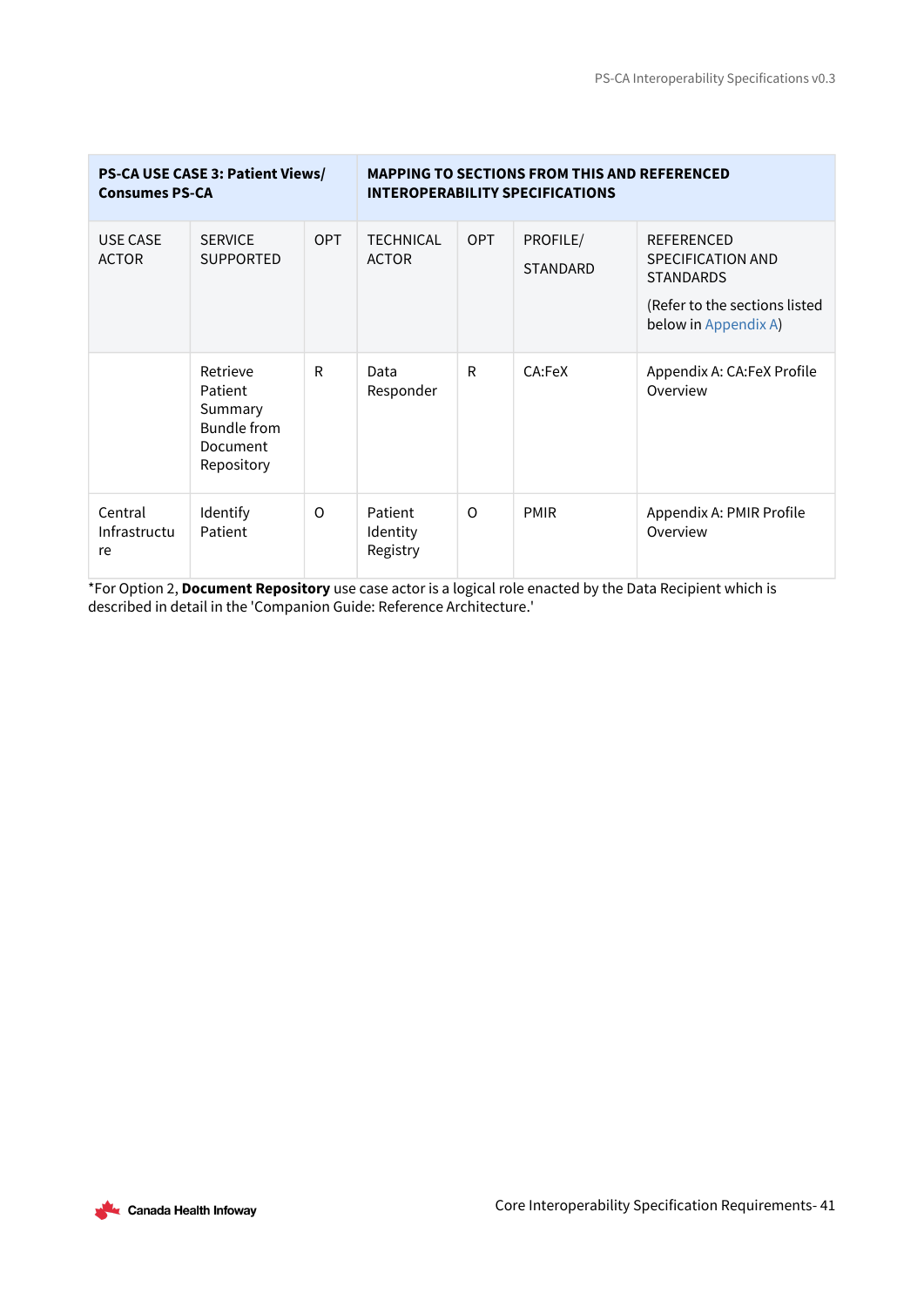# <span id="page-41-0"></span>8 PS-CA Actor Conformance

A system conforming to this Core Interoperability Specification shall claim conformance at the level of a Use Case Actor (first columns of [Tables 1.1, 1.2, 2.1, 2.2, 3.1 and 3.2\)](#page-26-0). A system may claim conformance to one or more Use Case Actors among:

- PS-CA Producer
- PS-CA Consumer
- Document Repository (Local or Central)
- Central Infrastructure
- Patient Portal

PS-CA Producer and PS-CA Consumer use case actor roles will primarily be taken up by EMR clinical solution vendors. Document Repository and Central Infrastructure use case actor roles can be taken up either by EMR clinical solution vendors or jurisdictions depending on the implementation approach that the jurisdiction decides to adopt. Similarly, the Patient Portal use case actor can be taken up either by a vendor or jurisdiction depending on the approach and policies defined regarding patient/subject-of-care access to their patient summary.

In order to implement a system that fully supports the pan-Canadian Patient Summary Interoperability Specifications v1 Trial Implementation, the system shall be able to claim conformance to 'Required' services and it's associated requirements as defined in [Core Interoperability Specification Requirements.](#page-26-0)

## <span id="page-41-1"></span>8.1 OpenAPI Specification

It is recommended to use the OpenAPI UI to access the interactive API documentation. The API allows developers to test API calls directly in the browser. There are two APIs:

- OpenAPI for MHD: available [here](https://ps-swagger.apibox.ca/)
- Open API for CA:FeX: available [here](https://ps-swagger.apibox.ca?spec=PS-CA_(CA-FeX))

## <span id="page-41-2"></span>8.2 Constraints on PS-CA Use Case Actors Using Two Implementation Patterns

The pages that follow will describe the constraints on PS-CA Use Case Actors for two implementation patterns below:

- 1. [Option 1 Document Repository/Registry Pattern Using MHD Profile](#page-42-0)
- 2. [Option 2 FHIR Health Information Exchange \(HIE\) Pattern Using CA:FeX](#page-49-0)

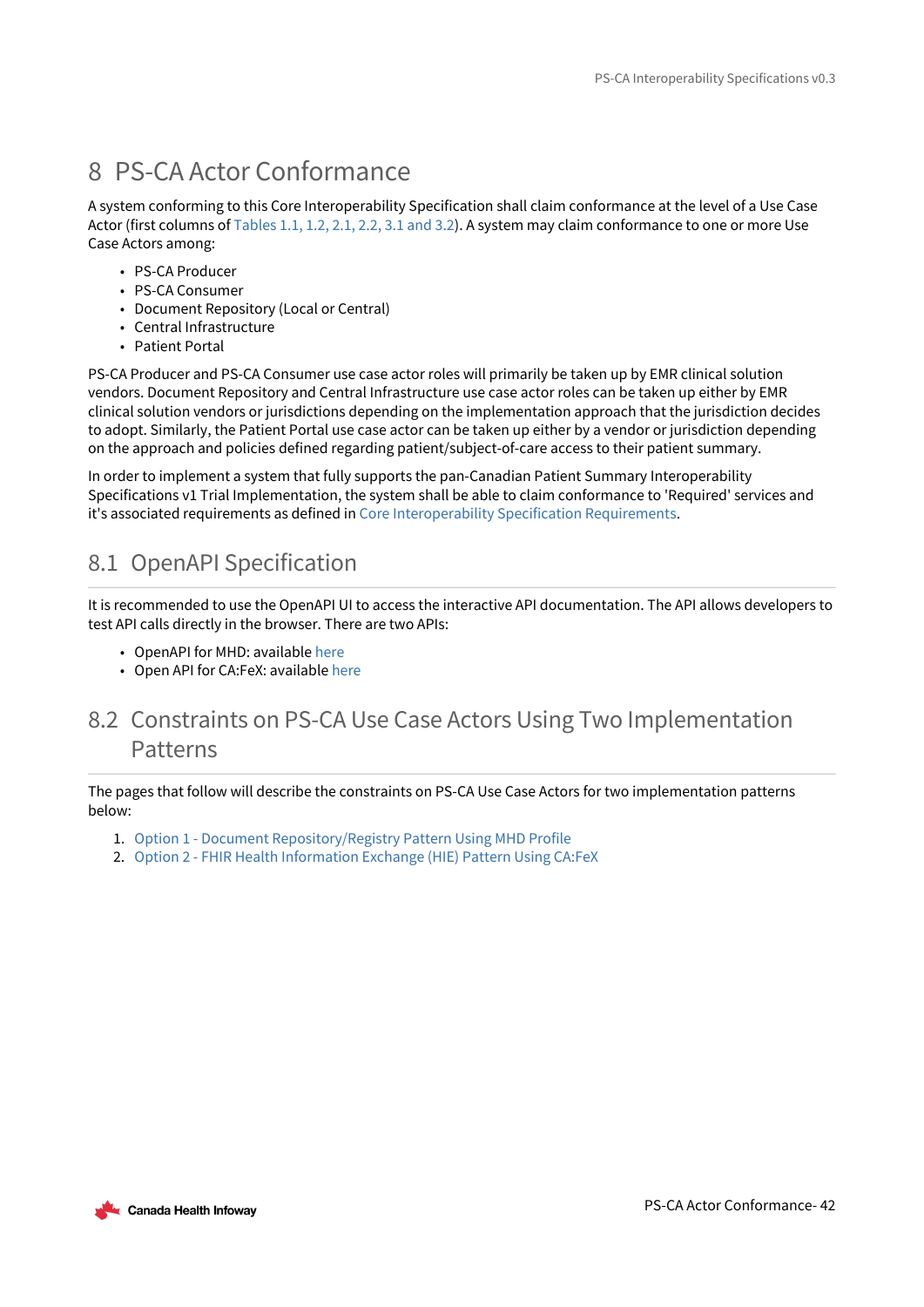## <span id="page-42-0"></span>8.3 Option 1 - Document Repository/Registry Pattern Using MHD Profile

## <span id="page-42-1"></span>8.3.1 Constraints on PS-CA Use Case Actors: Option 1 - Document Repository/ Registry Pattern Using MHD Profile

There are some design constraints on use case actors when developing functionality to support the services mapped to those Use Case Actors.

**Note**: The scope of this section is limited to the constraints that are applicable to IHE MHD profile actors and transactions. The two key services supported by the IHE MHD Profile are:

- Save PS-CA to Document Repository
- Retrieve PS-CA from Document Repository

This section provides key design constraints for implementation of these two required services using IHE methodology and FHIR standards.

## <span id="page-42-2"></span>8.3.2 Save PS-CA to Document Repository

The *Save PS-CA to Document Repository* service shall be implemented using PS-CA Producer and Document Repository Use Case Actors.

These actors shall use the IHE Transaction **Provide Document Bundle [ITI-65]** of the MHD profile that passes a *Provide Document Bundle Request* from a Document Source to a Document Recipient.

## **Provide Document Bundle [ITI-65]**

This message uses the HTTP POST method on the target Provide Document Bundle endpoint to convey the metadata and the document(s) as a FHIR transaction.

### *Trigger Events*

This method is invoked when the Document Source needs to submit one or more documents to a Document Recipient.

### *Message Semantics*

The Document Source shall initiate a FHIR "transaction" using a "create" action by sending an HTTP POST request method composed of a FHIR Bundle Resource. The media type of the HTTP body shall be either application/ fhir+json or application/fhir+xml.

### *Expected Actions*

The Document Recipient shall accept both media types application/fhir+json and application/fhir+xml. On receipt of the submission, the Document Recipient shall validate the resources and respond with one of the HTTP codes defined in the response Message Semantics.

Refer to the [Provide Document Bundle \[ITI-65\]](https://profiles.ihe.net/ITI/MHD/ITI-65.html) transaction details page for additional information.

## <span id="page-42-3"></span>8.3.3 Retrieve PS-CA from Document Repository

The *Retrieve PS-CA from Document Repository* service shall be implemented using the PS-CA Consumer and Document Repository Use Case Actors.

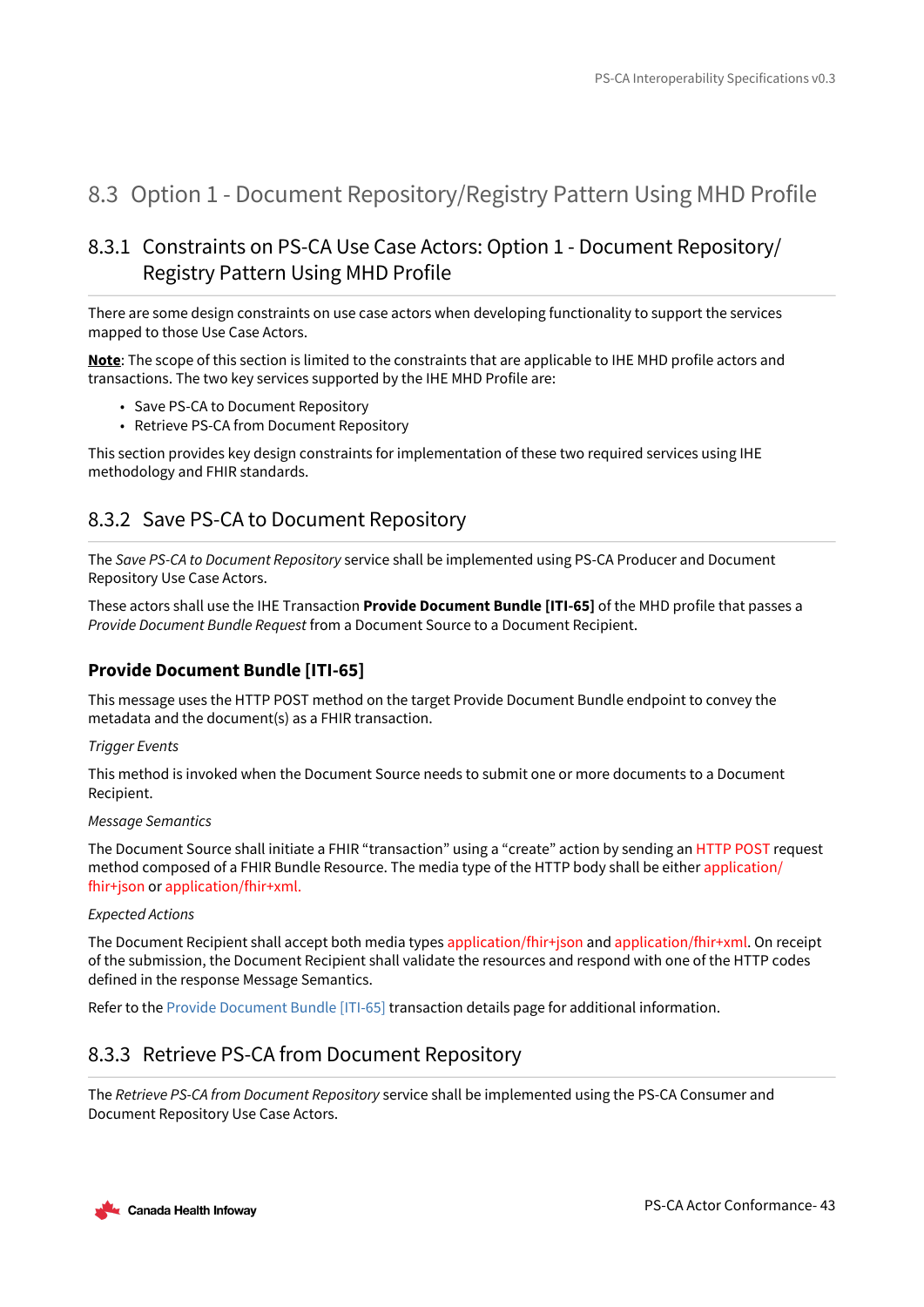These actors shall use the following IHE Transactions of the MHD profile to find document references, document lists and retrieval of an identified Patient Summary document:

- **Find Document Lists [ITI-66]**
- **Find Document References [ITI-67]**
- **Retrieve Document [ITI-68]**

## **Find Document List [ITI-66]**

This message uses the search method parameterized query to obtain List Resources from the Document Responder.

## *Trigger Events*

When the Document Consumer needs to discover List Resources matching various metadata parameters it issues a Find Document Lists message.

### *Message Semantics*

The Document Consumer executes an HTTP search against the Document Responder List endpoint. The search target follows the FHIR HTTP specification, addressing the List Resource [http://hl7.org/fhir/R4/http.html:](http://hl7.org/fhir/R4/http.html)

## *[base]/List?<query>*

This URL is configurable by the Document Responder and is subject to the following constraints:

- The <query> represents a series of encoded name-value pairs representing the filter for the query as well as control parameters to modify the behavior of the Document Responder such as response format, or pagination.
- The Document Consumer may use GET or POST based searches. The Document Responder shall support both GET and POST based searches<http://hl7.org/fhir/R4/http.html#search> .

## *Query Search Parameters*

The Document Consumer may supply, and the Document Responder shall be capable of processing all query parameters listed below. All query parameter values shall be appropriately encoded per RFC3986 "percent" encoding rules. Note that percent encoding does restrict the character set to a subset of ASCII characters which is used for encoding all other characters used in the URL.

- The Document Consumer shall include search parameters patient or patient.identifier, code, and status. The other parameters described below are optional.
- The Document Responder shall implement the parameters described below. The Document Responder may choose to support additional query parameters beyond the subset listed below. Any additional query parameters supported shall be supported according to the core FHIR specification. Such additional parameters are considered out of scope for this transaction. Any additional parameters not supported should be ignored and shall not cause a failure.

| <b>Query Search</b><br><b>Parameters</b> | <b>Description</b>                                                                                                                                                                                 |
|------------------------------------------|----------------------------------------------------------------------------------------------------------------------------------------------------------------------------------------------------|
| code                                     | This parameter, of type token, specifies the code.coding value supplied in the List<br>Resource. The value of the code element indicates the List of type SubmissionSet or<br>Folder as indicated. |
| date                                     | This parameter, of type date, specifies the time when the List was created. See FHIR<br>http://hl7.org/fhir/R4/search.html#date for use of the date search type.                                   |

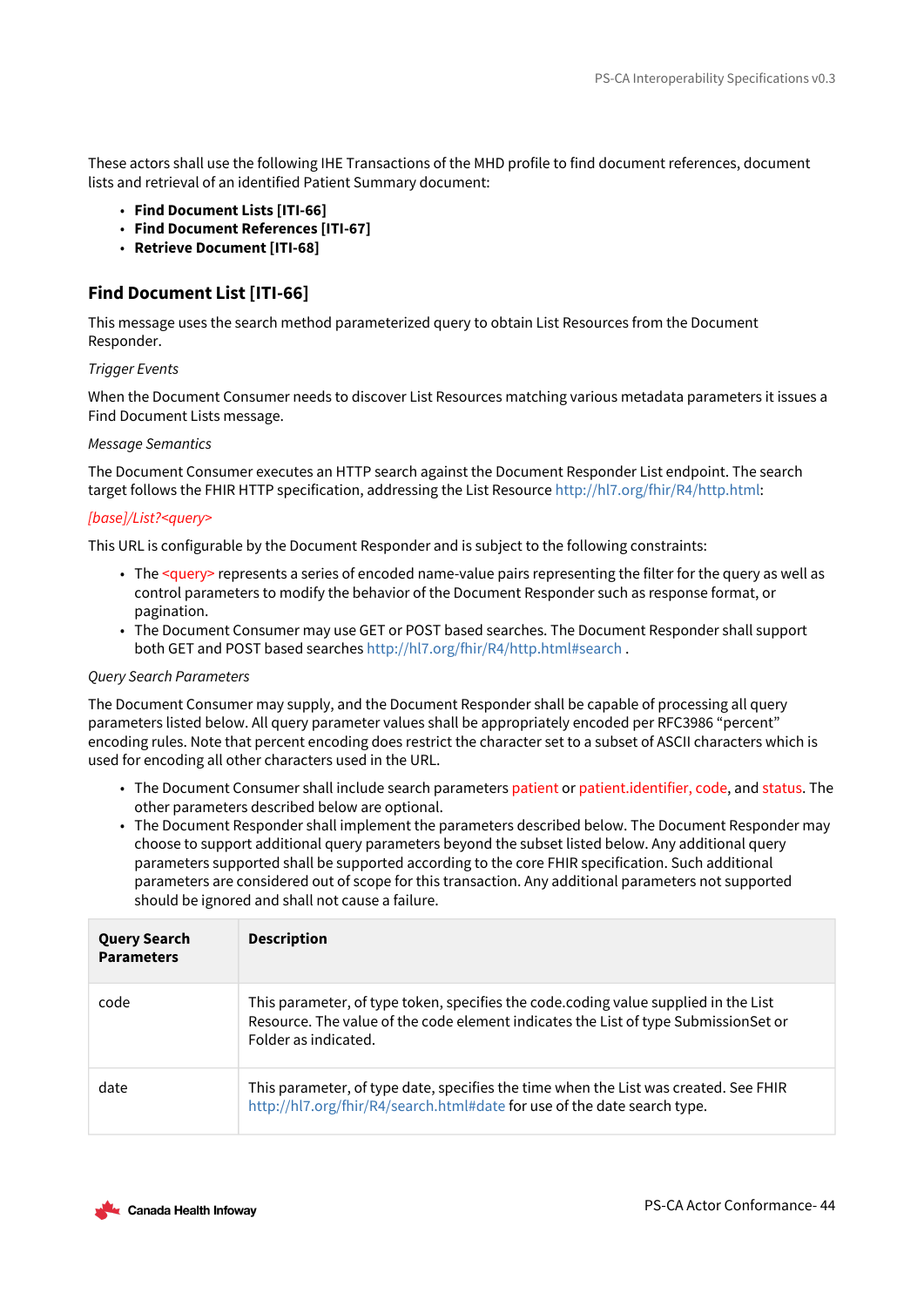| <b>Query Search</b><br><b>Parameters</b> | <b>Description</b>                                                                                                                                                                                                                                                                                                                                                                                                                     |                                                           |  |  |  |  |
|------------------------------------------|----------------------------------------------------------------------------------------------------------------------------------------------------------------------------------------------------------------------------------------------------------------------------------------------------------------------------------------------------------------------------------------------------------------------------------------|-----------------------------------------------------------|--|--|--|--|
| designationType                          | This IHE extension on parameters defined as List-DesignationType, of type token,<br>specifies the designation type of the List. The value of the designation type element<br>expresses contentType of submissionSet or the codeList of a Folder. It is usually<br>expressed in LOINC or SNOMED CT. Note that servers that do not support this extended<br>search parameter will ignore it, and thus return more results than expected. |                                                           |  |  |  |  |
| identifier                               | This parameter, of type token, specifies an identifier for this List. The search results<br>represent the results of a search on List.masterIdentifier and List.identifier. See ITI TF-2x:<br>Appendix Z.2 for additional constraints on the use of the token search parameter type.                                                                                                                                                   |                                                           |  |  |  |  |
| patient                                  | This parameter is of type Reference(Patient). The Document Consumer may get this<br>reference through the use of the PDQm or PIXm Profiles, or by some other method. When<br>the patient parameter is used, the Patient reference would need to be accessible to both<br>the Document Consumer and the Document Responder.                                                                                                             |                                                           |  |  |  |  |
| patient.identifier                       | This parameter, of type token, specifies an identifier associated with the patient to which<br>the List Resource is assigned. This use of patient.identifier follows the FHIR Chaining<br>Parameters search methodology.                                                                                                                                                                                                               |                                                           |  |  |  |  |
| source.given and<br>source.family        | These parameters, of type string, specify the name parts of the author person which is<br>associated with the List. This use of source.given and source.family follows the FHIR<br>Chaining Parameters search methodology.                                                                                                                                                                                                             |                                                           |  |  |  |  |
| sourceld                                 | This IHE extension on parameters defined as List-Sourceld, of type reference, specifies<br>the source (author) value supplied in the List Resource.                                                                                                                                                                                                                                                                                    |                                                           |  |  |  |  |
| status                                   | This parameter, of type token, specifies the status of the List. If included in the query, the<br>Document Consumer shall populate the code portion of the token with one of the codes<br>in the below table for status of List. The system portion of the token shall not be<br>populated.                                                                                                                                            |                                                           |  |  |  |  |
|                                          | Code                                                                                                                                                                                                                                                                                                                                                                                                                                   | ebRIM Code                                                |  |  |  |  |
|                                          | Current                                                                                                                                                                                                                                                                                                                                                                                                                                | urn:oasis:names:tc:ebxml-<br>regrep:StatusType:Approved   |  |  |  |  |
|                                          | Superseded                                                                                                                                                                                                                                                                                                                                                                                                                             | urn:oasis:names:tc:ebxml-<br>regrep:StatusType:Deprecated |  |  |  |  |

## *Expected Actions*

The Document Responder shall process the query to discover the List entries that match the search parameters given.

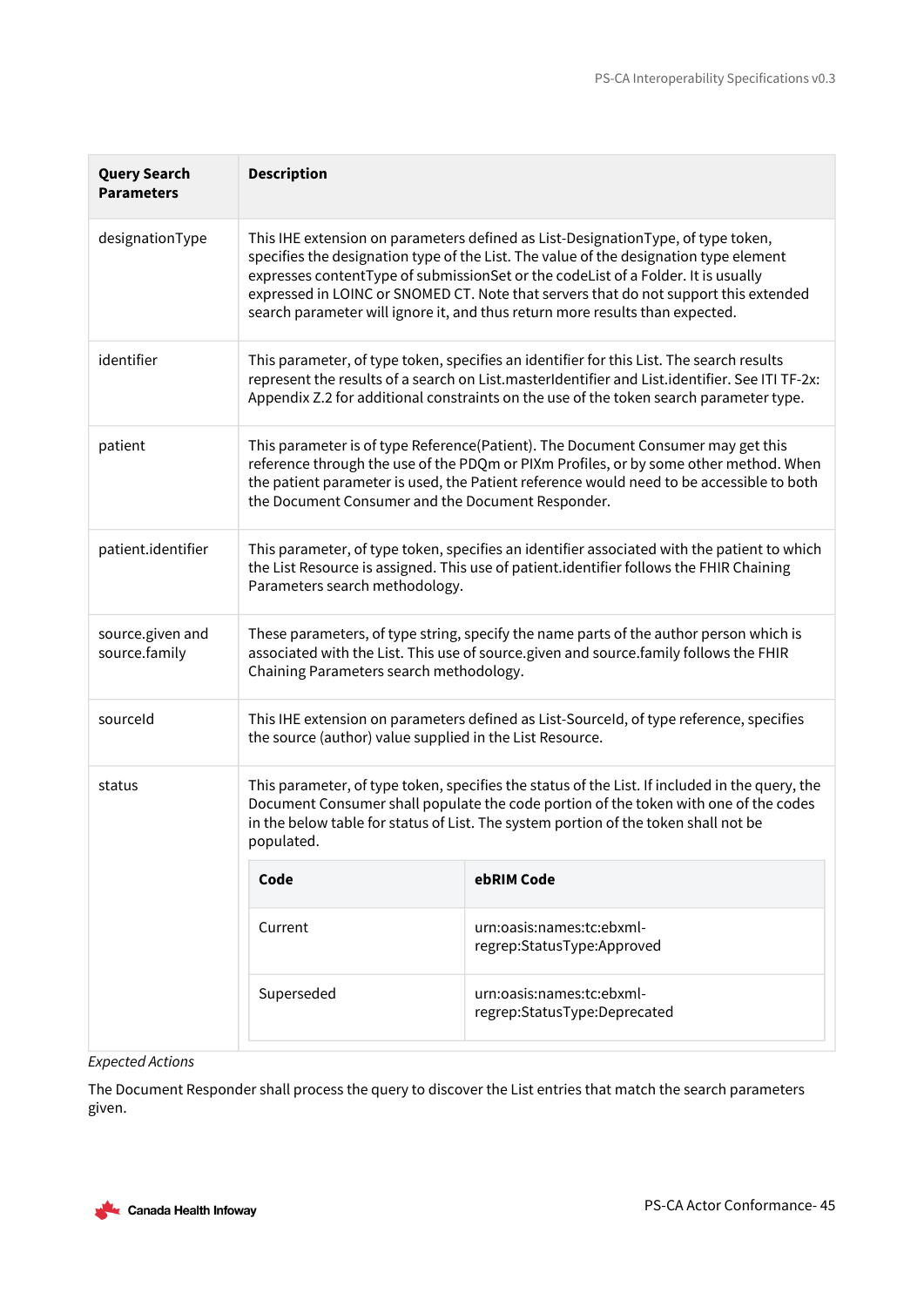Refer to the [Find Document Lists \[ITI-66\]](https://profiles.ihe.net/ITI/MHD/ITI-66.html) transaction details page for additional information.

## **Find Document References [ITI-67]**

This message uses the search method parameterized query to obtain DocumentReference Resources from the Document Responder.

### *Trigger Events*

When the Document Consumer needs to discover DocumentReference Resources matching various metadata parameters, it issues a Find Document References message.

#### *Message Semantics*

The Document Consumer executes an HTTP search against the Document Responder's DocumentReference URL. [The search target follows the FHIR HTTP specification, addressing the DocumentReference Resource http://hl7.org/](http://hl7.org/fhir/R4/http.html) fhir/R4/http.html:

### *[base]/DocumentReference?<query>*

This URL is configurable by the Document Responder and is subject to the following constraints:

- The <query> represents a series of encoded name-value pairs representing the filter for the query, as specified in Section Query Search Parameters, as well as control parameters to modify the behavior of the Document Responder such as response format, or pagination.
- The Document Consumer may use GET or POST based searches. The Document Responder shall support both GET and POST based searches<http://hl7.org/fhir/R4/http.html#search>.

### *Query Search Parameters*

The Document Consumer may supply, and the Document Responder shall be capable of processing, all query parameters listed below. All query parameter values shall be appropriately encoded per RFC3986 "percent" encoding rules. Note that percent encoding does restrict the character set to a subset of ASCII characters which is used for encoding all other characters used in the URL.

- The Document Consumer shall include search parameters patient or patient.identifier, and status. The other parameters described below are optional.
- The Document Responder must implement the parameters described below. The Document Responder may choose to support additional query parameters beyond the subset listed below. Any additional query parameters supported shall be supported according to the core FHIR specification. Such additional parameters are considered out of scope for this transaction. Any additional parameters not supported should be ignored and shall not cause a failure.

| <b>Query Search</b><br><b>Parameters</b> | <b>Description</b>                                                                                                                                                                                                                                                                                                          |
|------------------------------------------|-----------------------------------------------------------------------------------------------------------------------------------------------------------------------------------------------------------------------------------------------------------------------------------------------------------------------------|
| author.given and<br>author.family        | These parameters, of type string, specify the name parts of the author person, which is<br>associated with the DocumentReference Resource, or in Document Sharing nomenclature,<br>the author of the Document Entry. This use of author.given and author.family follows the<br>FHIR Chaining Parameters search methodology. |
| category                                 | This parameter, of type token, specifies the general classification of the<br>DocumentReference Resource, or in Document Sharing nomenclature, the classCode of<br>the Document Entry.                                                                                                                                      |

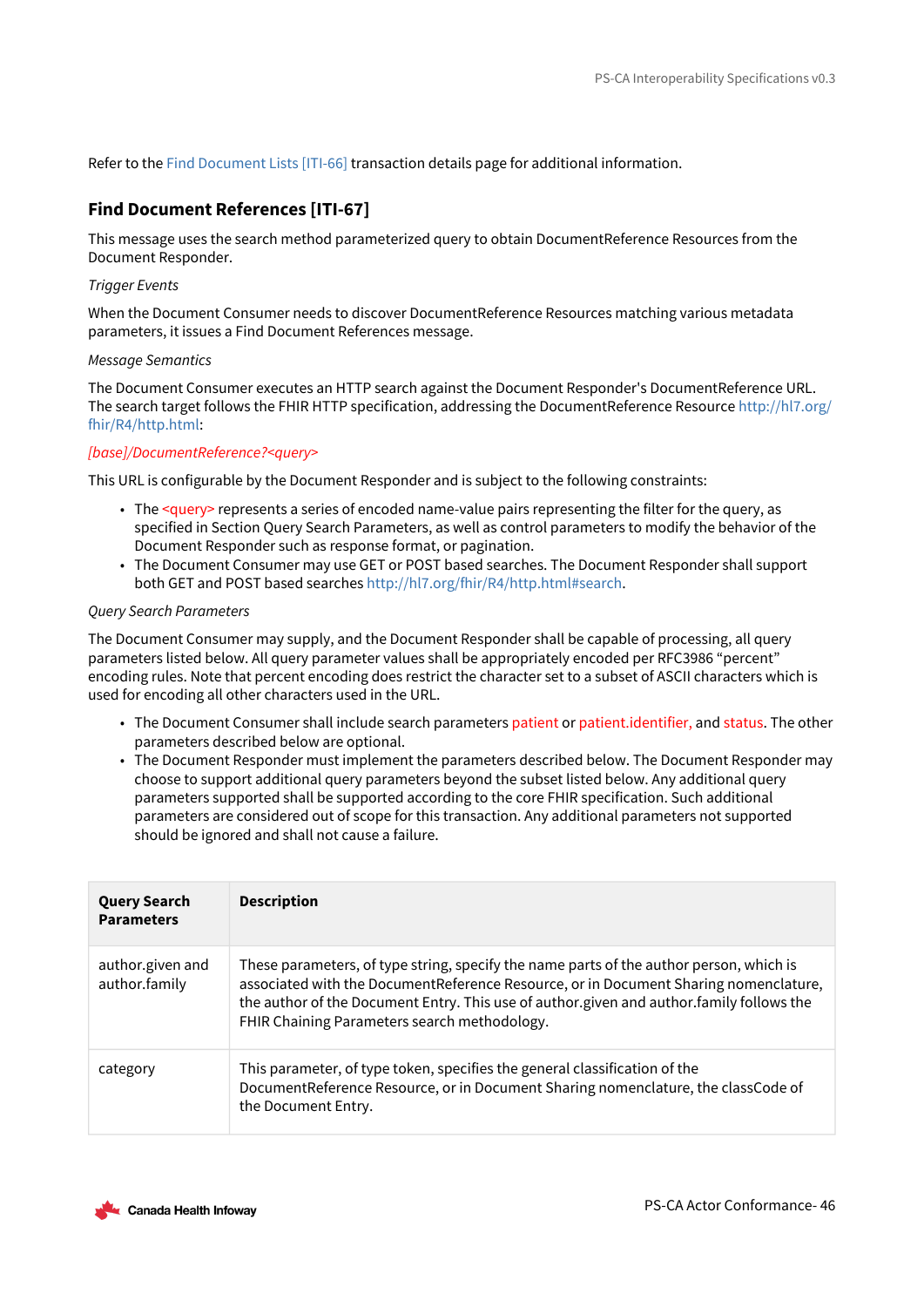| <b>Query Search</b><br><b>Parameters</b> | <b>Description</b>                                                                                                                                                                                                                                                                                                                                                                                                                                           |
|------------------------------------------|--------------------------------------------------------------------------------------------------------------------------------------------------------------------------------------------------------------------------------------------------------------------------------------------------------------------------------------------------------------------------------------------------------------------------------------------------------------|
| creation                                 | This IHE defined parameter defined as DocumentReference-Creation, of type dateTime,<br>specifies a search against the DocumentReference.content.attachment.creation. See FHIR<br>http://hl7.org/fhir/R4/search.html#date for use of the date search type.                                                                                                                                                                                                    |
| date                                     | This parameter, of type date, specifies the time when the DocumentReference was<br>created. See FHIR http://hl7.org/fhir/R4/search.html#date for use of the date search type.                                                                                                                                                                                                                                                                                |
| event                                    | This parameter, of type token, specifies the main clinical acts documented by the<br>DocumentReference Resource, or in Document Sharing nomenclature, the eventCodeList<br>of the Document Entry.                                                                                                                                                                                                                                                            |
| facility                                 | This parameter, of type token, specifies the kind of facility found in<br>DocumentReference.context.facilityType, or in Document Sharing nomenclature, the<br>healthcareFacilityTypeCode of the Document Entry.                                                                                                                                                                                                                                              |
| format                                   | This parameter, of type token, specifies the format of the DocumentReference Resource,<br>or in Document Sharing nomenclature, the formatCode of the Document Entry.                                                                                                                                                                                                                                                                                         |
| identifier                               | This parameter, of type token, specifies an identifier for this DocumentReference and/or<br>the contained document. The search results represent the results of a search on<br>DocumentReference.masterIdentifier and DocumentReference.identifier.                                                                                                                                                                                                          |
| patient                                  | This parameter is of type Reference(Patient). The Document Consumer may get this<br>reference using the PDQm or PIXm Profile. When the patient parameter is used, the Patient<br>reference would need to be accessible to both the Document Consumer and the<br>Document Responder.                                                                                                                                                                          |
| patient.identifier                       | This parameter, of type token, specifies an identifier associated with the patient to which<br>the DocumentReference Resource is assigned. This use of patient.identifier follows the<br>FHIR Chaining Parameters search methodology.                                                                                                                                                                                                                        |
| period                                   | This parameter, of type date, represents the time of service that is being documented by<br>the DocumentReference. The period search parameter specifies an interval which the time<br>of service overlaps. In Document Sharing nomenclature, this query parameter represents<br>from/to parameters for the serviceStartTime and serviceStopTime of the Document Entry.<br>See FHIR http://hl7.org/fhir/R4/search.html#date for use of the date search type. |
| related                                  | This parameter, of type reference, represents other identifiers associated with the<br>DocumentReference Resource, or in Document Sharing nomenclature, the referenceIdList<br>of the Document Entry.                                                                                                                                                                                                                                                        |

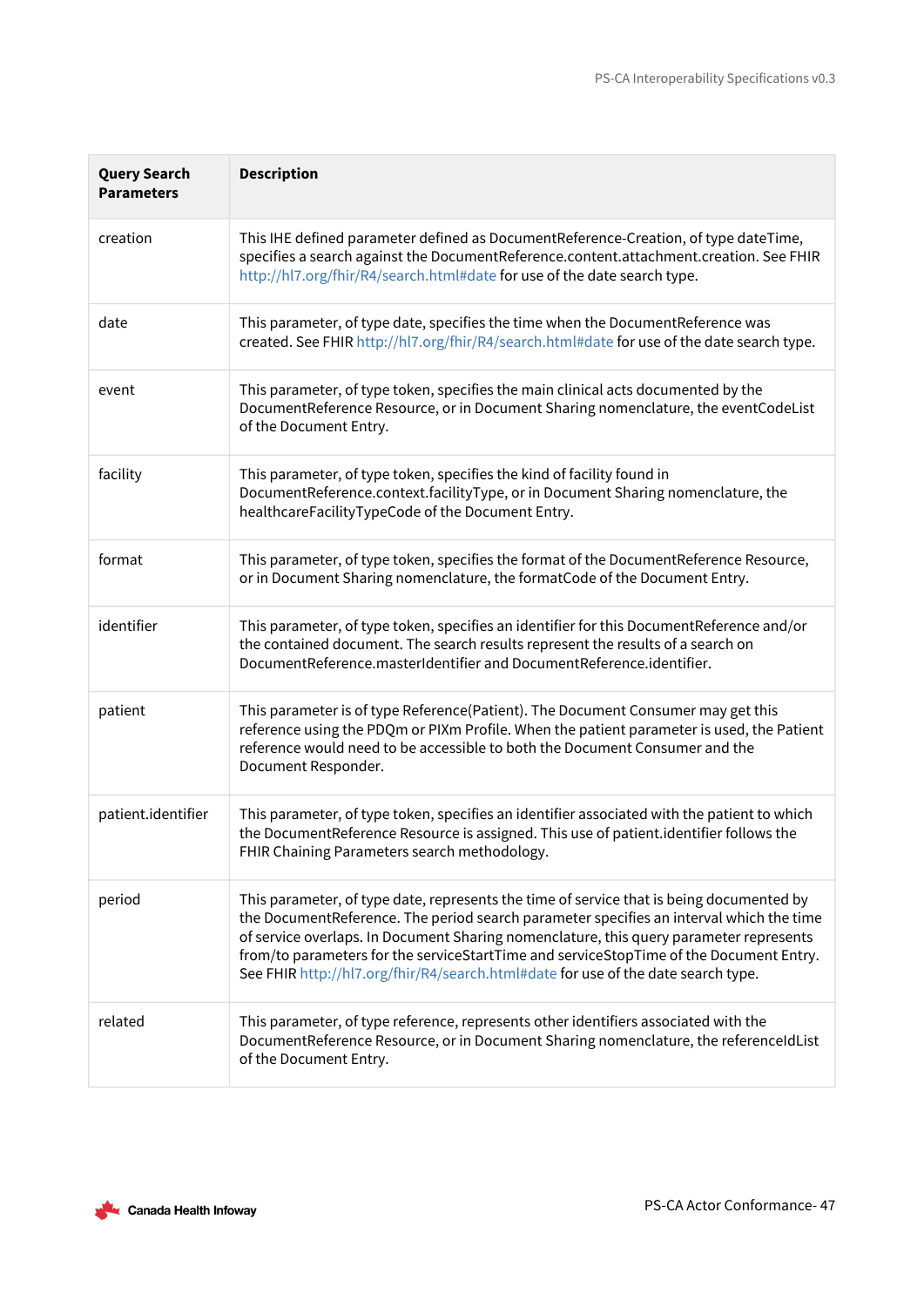| <b>Query Search</b><br><b>Parameters</b> | <b>Description</b>                                                                                                                                                                                                                                                                                                                                              |                                                           |
|------------------------------------------|-----------------------------------------------------------------------------------------------------------------------------------------------------------------------------------------------------------------------------------------------------------------------------------------------------------------------------------------------------------------|-----------------------------------------------------------|
| security-label                           | This parameter, of type token, specifies the security labels of the document referenced by<br>the DocumentReference Resource, or in Document Sharing nomenclature, the<br>confidentialityCode of the Document Entry.                                                                                                                                            |                                                           |
| setting                                  | This parameter, of type token, specifies the specific practice setting of the<br>DocumentReference Resource, or in Document Sharing nomenclature, the<br>practiceSettingCode of the Document Entry.                                                                                                                                                             |                                                           |
| status                                   | This parameter, of type token, specifies the status of the DocumentReference Resource, or<br>in Document Sharing nomenclature, the availabilityStatus of the Document Entry. The<br>Document Consumer shall populate the identifier portion of the token using one of the<br>FHIR Codes in below table. The system portion of the token shall not be populated. |                                                           |
|                                          | <b>FHIR Code</b>                                                                                                                                                                                                                                                                                                                                                | ebRIM Code                                                |
|                                          | Current                                                                                                                                                                                                                                                                                                                                                         | urn:oasis:names:tc:ebxml-<br>regrep:StatusType:Approved   |
|                                          | Superseded                                                                                                                                                                                                                                                                                                                                                      | urn:oasis:names:tc:ebxml-<br>regrep:StatusType:Deprecated |
| type                                     | This parameter, of type token, specifies the specific type of the DocumentReference<br>resource or in Document Sharing nomenclature, the typeCode of the Document Entry. See<br>ITI TF-2x: Appendix Z.2 for additional constraints on the use of the token search parameter<br>type.                                                                            |                                                           |

### *Expected Actions*

The Document Responder shall process the query to discover the DocumentReference entries that match the search parameters given.

Refer to the [Find Document References \[ITI-67\]](https://profiles.ihe.net/ITI/MHD/ITI-67.html) transaction details page for additional information including the *Find Document References Response Message.*

## **Retrieve Document [ITI-68]**

This transaction is used by the Document Consumer to retrieve a document from the Document Responder.

*Trigger Events*

The Document Consumer wants to obtain a document.

*Message Semantics*

The Document Consumer sends an HTTP GET request to the server. The Document Consumer request may be to retrieve the document content referenced by a DocumentReference.content.attachment.url.

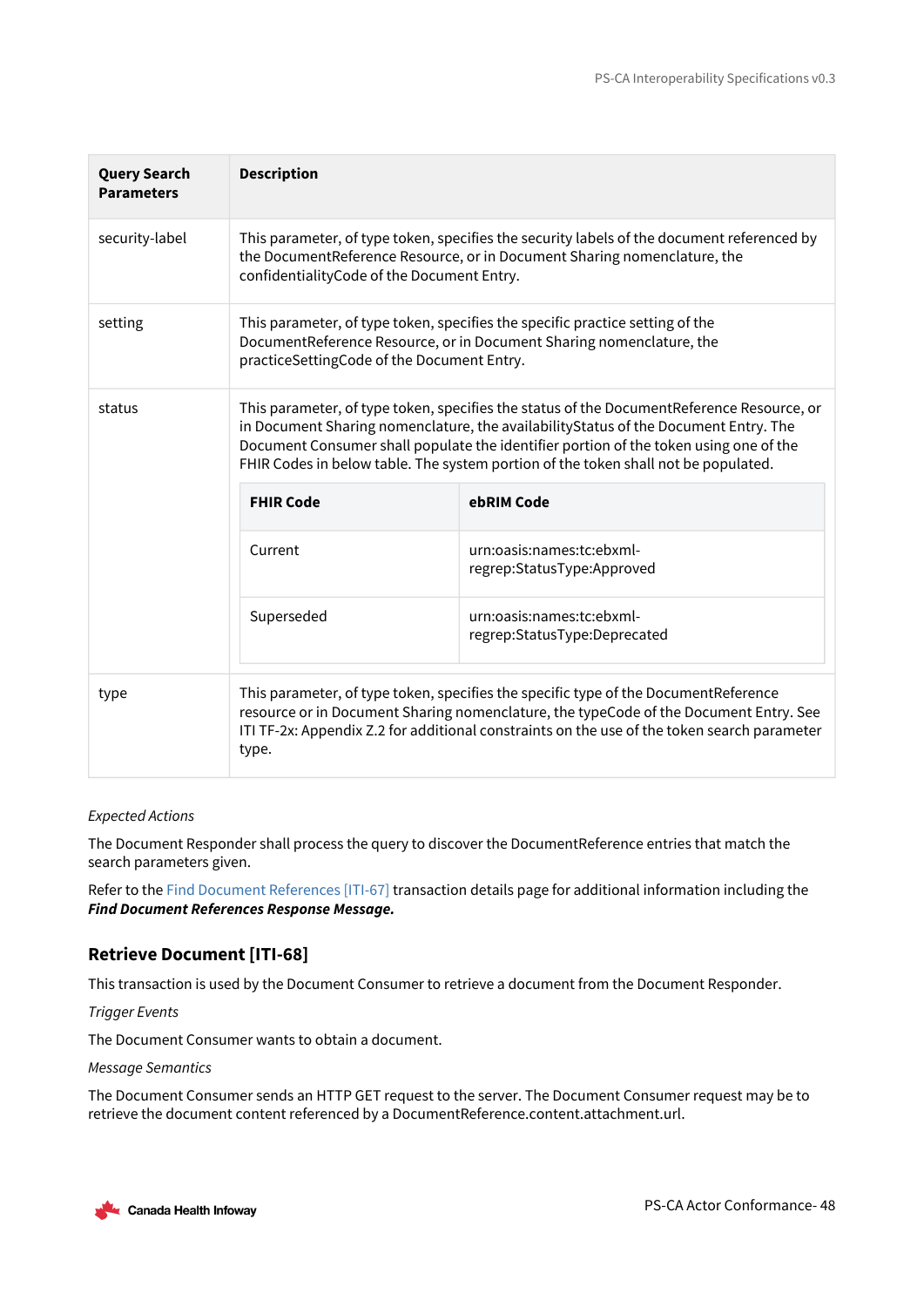The Document Consumer may provide an HTTP Accept header, according to the semantics of the HTTP protocols. This enables the Document Consumer to indicate preferred mime-types such that the Document Responder could provide the document requested in an encoding other than the encoding indicated in the DocumentReference. For example, indicating application/fhir+json could result in the response from the Document Responder being a JSON FHIR Bundle of type document with all the content encoded as FHIR resources.

The only MIME type assured to be returned is the MIME type indicated in the DocumentReference.content.attachment.contentType.

The HTTP If-Unmodified-Since header shall not be included in the GET request.

### *Expected Actions*

The Document Responder shall provide the document in the requested MIME type or reply with an HTTP status code indicating the error condition. The Document Responder is not required to transform the document.

Refer to the [Retrieve Document \[ITI-68\]](https://profiles.ihe.net/ITI/MHD/ITI-68.html) transaction details page for additional information including the *Retrieve Document Response Message*.

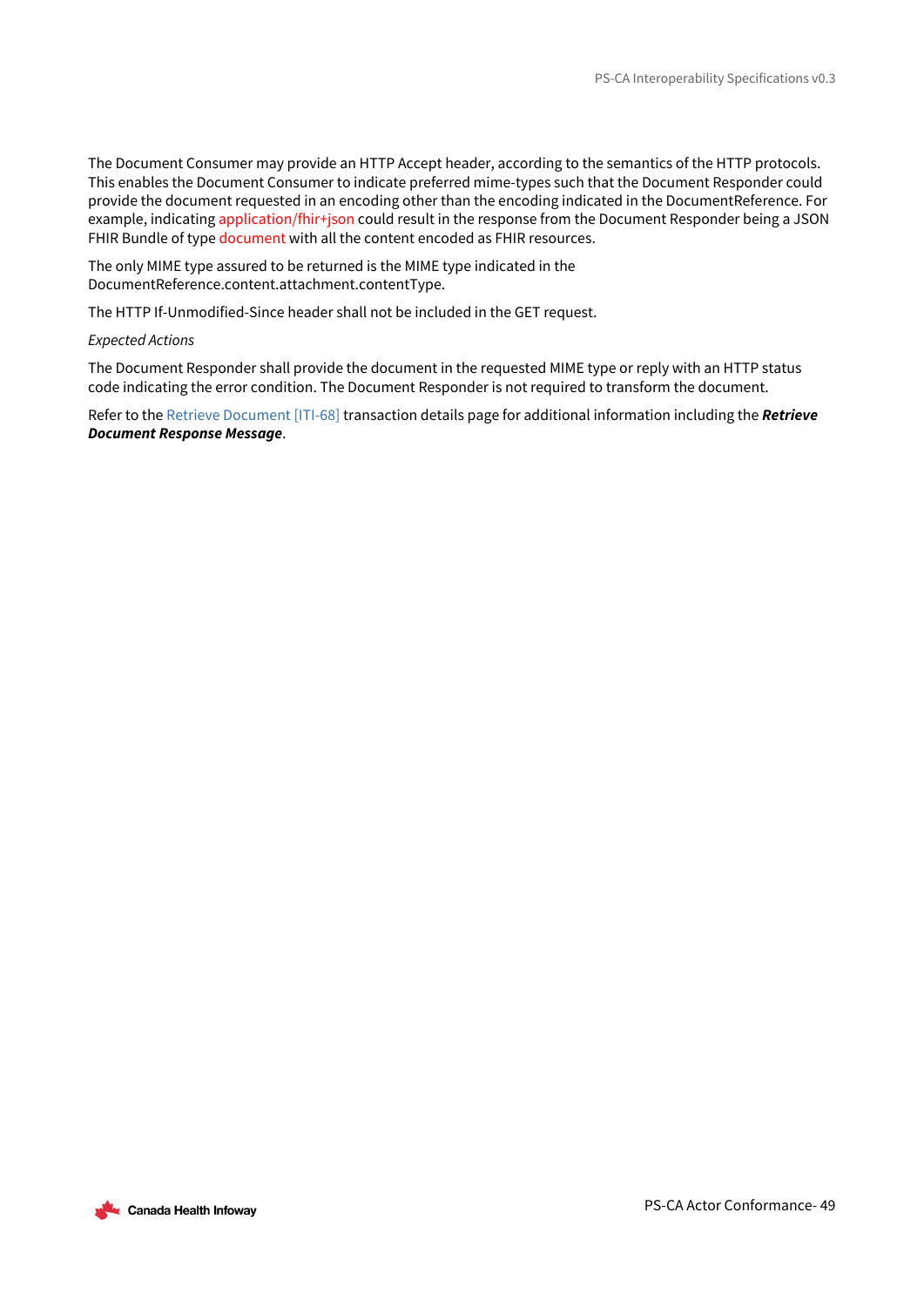## <span id="page-49-0"></span>8.4 Option 2 - FHIR Health Information Exchange (HIE) Pattern Using CA:FeX

## <span id="page-49-1"></span>8.4.1 Constraints on PS-CA Use Case Actors: Option 2 - FHIR Health Information Exchange (HIE) Pattern Using CA:FeX

The section below captures some of the design constraints on use case actors when developing functionality to support the services mapped to those Use Case Actors.

**Note**: The scope of this section is limited to the constraints that are applicable to actors and transactions defined in CA:FeX Interoperability Specifications.

While global implementations are actively testing various ways to exchange patient summaries and other documents (See *Pan-Canadian FHIR Exchange (CA:FeX) Interoperability Specifications: Preface*), more sophisticated exchange patterns may not be as accessible for implementers in the current state. As such, PS-CA has identified the patterns in CA:FeX that early implementers are most likely to start with.

This implementation is currently constrained to only support FHIR-assembled documents in the form of a [Bundle](https://www.hl7.org/fhir/bundle.html) of resources of [type](https://www.hl7.org/fhir/bundle-definitions.html#Bundle.type) "document" that has a [Composition](https://www.hl7.org/fhir/composition.html) resource as the first resource in the bundle, followed by a series of other resources, referenced from the Composition resource, that provide supporting evidence for the document.

The two key services supported by CA:FeX are:

- Save PS-CA to Document Repository • Submit Data [CA:FeX-1]
- Retrieve PS-CA from Document Repository
	- Search Data [CA:FeX-2A]
	- Retrieve Data [CA:FeX-3A]

The following section provides key design constraints for implementation of these two required services using the CA:FeX Interoperability Specifications and FHIR standards.

## Save PS-CA to Document Repository

PS-CA Producer attempts to save a PS-CA in the Document Repository. The PS-CA Producer implements the Data Source actor from the CA:FeX Interoperability Specifications by using the Save PS-CA to Document Repository service. Similarly, the Document Repository implements the Data Recipient actor from the CA:FeX Interoperability Specifications.

These actors shall use the transaction **Submit Data [CA:FeX-1]** of CA:FeX that executes a *Submit Data Request* from a Data Source to a Data Recipient.

**Note:** Global, pan-Canadian, and jurisdictional practices for document lifecycle management of patient summaries are still in development. For this reason, the management, verification, replacement and deprecation of documents, are out of scope of the guidance included in this release but have been included in the roadmap for future releases. *This does not preclude or prevent early implementers from defining their document management practices and beginning to exercise them in their own specifications.*

## **Submit Data [CA:FeX-1]**

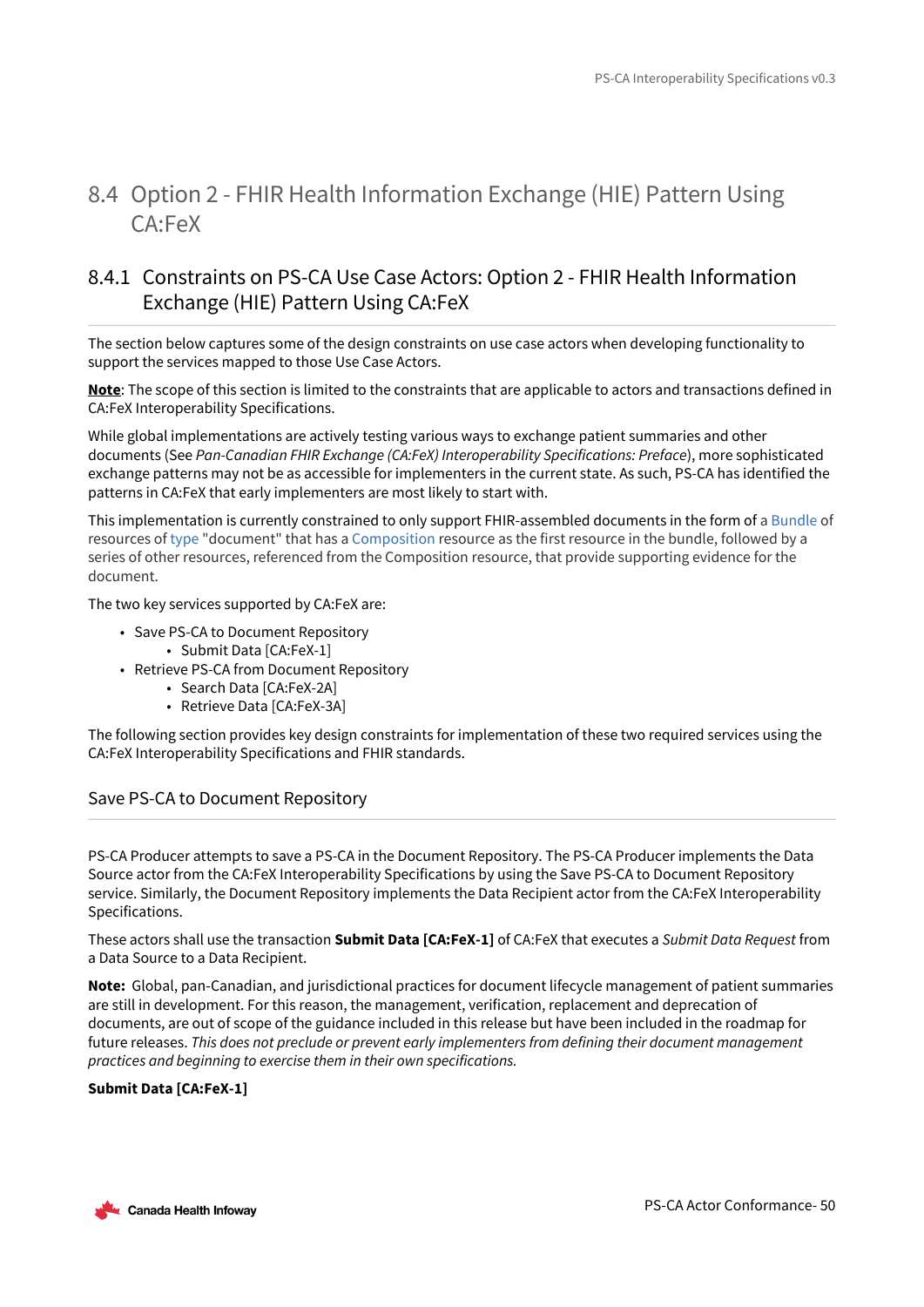This message involves a request by a Data Source to transfer a PS-CA FHIR Document Bundle to a Data Recipient. The request is received by a Data Recipient which stores the received PS-CA document bundle and returns an HTTP response code.

### *Trigger Events*

This method is invoked when the Data Source needs to submit a FHIR Document Bundle to a Data Recipient (Document Repository).

### *Message Semantics*

This message uses the HTTP POST method on the target Submit Data endpoint to convey the metadata and the document(s) as a FHIR transaction. The Data Source shall initiate a FHIR "transaction" using a "create" action by sending an HTTP POST request method composed of a FHIR Bundle Resource (with type of document). The content type of the HTTP body shall be either application/fhir+json or application/fhir+xml.

### *Expected Actions*

The Data Recipient shall accept both content types application/fhir+json and application/fhir+xml. On receipt of the submission, the Data Recipient shall validate the resources and respond with one of the HTTP response codes and an [OperationOutcome](http://www.hl7.org/fhir/operationoutcome.html), if applicable. For additional information on HTTP response codes, refer to Response Handling in the [CA:FeX Specifications v0.1](https://infoscribe.infoway-inforoute.ca/display/PCI/CA%3AFeX+Release+Information), section *Exchanging Documents in FHIR*.

## Retrieve PS-CA from Document Repository

The PS-CA Consumer and Document Repository (Central) Use Case Actors are required to implement the *Retrieve PS-CA from Document Repository* service.

These actors shall use the following transactions to find document metadata and retrieval of identified Patient Summary document:

- **Search Data [CA:FeX-2A]**
- **Retrieve Data [CA:FeX-3A]**

### **Search Data [CA:FeX-2A]**

This message involves a query request by Data Consumer for PS-CA FHIR Document Bundle matching the search criteria included in the request. The request is received by Data Recipient which returns a *searchset* Bundle containing the document(s) matching search parameters.

The Data Consumer may use HTTP GET or HTTP POST based searches. The Data Responder shall support both GET and POST based searches.

### *Trigger Events*

When the Data Consumer needs to discover PS-CA FHIR Document Bundles in the Document Repository matching various parameters.

#### *Message Semantics*

The Data Consumer executes a FHIR search request against the Data Responder endpoint (FHIR Repository).

The Data Consumer may use HTTP GET or HTTP POST based searches. The Data Responder shall support both GET and POST based searches.

### GET [base]/Bundle?composition

POST [base]/Bundle/\_search{?&\_format=[mime-type]}

*Query Search Parameters*

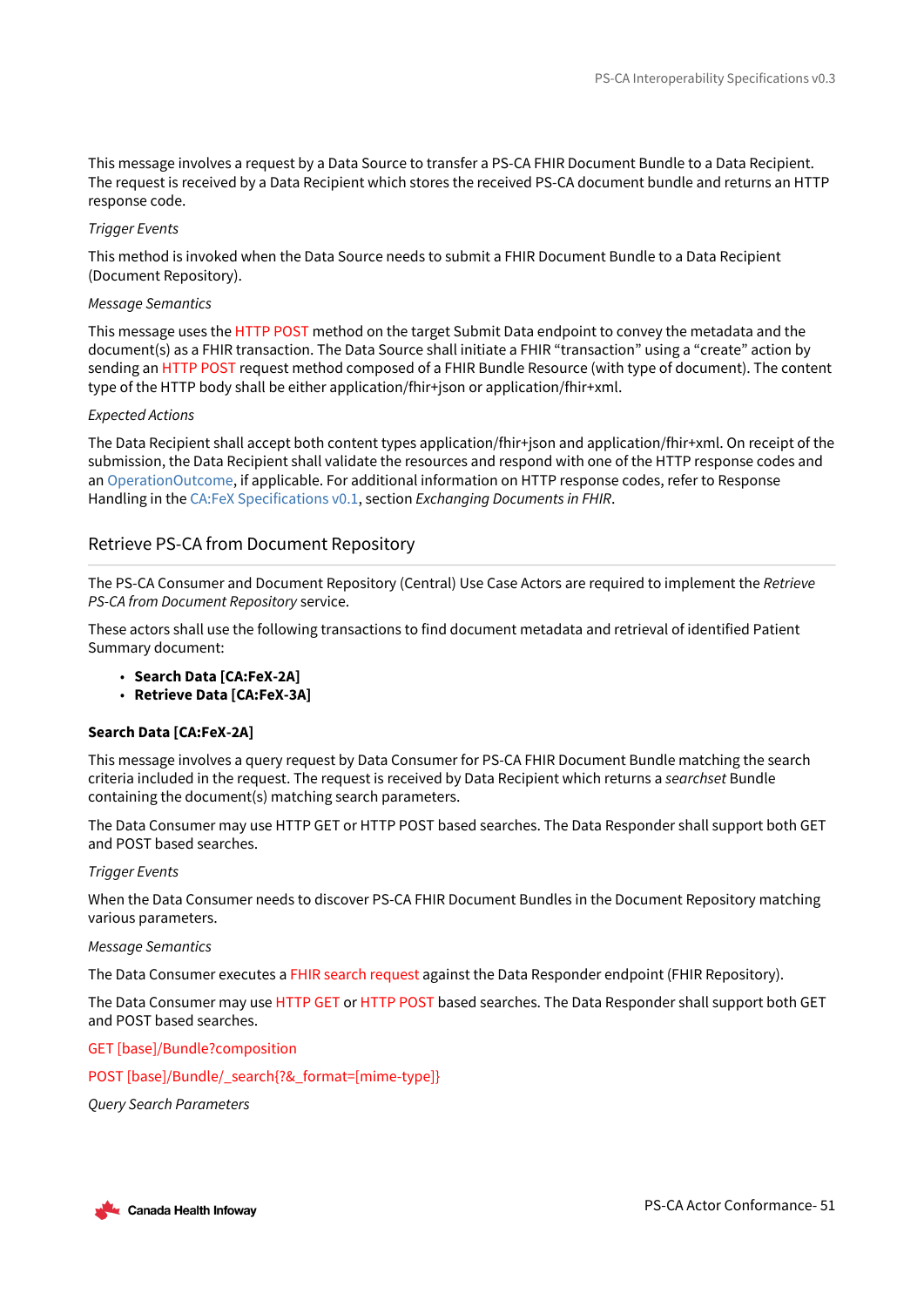| <b>Query Search</b><br><b>Parameters</b>                          | <b>Description</b>                                                                                                                                                                                                        | <b>Usage Note</b>                                                                                                                       |
|-------------------------------------------------------------------|---------------------------------------------------------------------------------------------------------------------------------------------------------------------------------------------------------------------------|-----------------------------------------------------------------------------------------------------------------------------------------|
| timestamp<br>(bundle.timestamp)                                   | This parameter, of type date, specifies the timestamp<br>when the FHIR bundle was created. See FHIR http://<br>hl7.org/fhir/R4/search.html#date for use of the date<br>search type.                                       | Applied directly on<br>Bundle, does not require<br>chaining. Usage of prefix<br>modifiers encouraged for<br>targeted retrieval by date. |
| type<br>(bundle.composition.t<br>ype)                             | This parameter, of type token, specifies the kind of<br>composition (LOINC if possible). The use of<br>composition.type follows the FHIR Chaining Parameters<br>search methodology.                                       | Will be fixed to 60591-5<br>for patient summary.                                                                                        |
| status<br>(bundle.composition.s<br>tatus)                         | This parameter, of type token, specifies the status of the<br>composition. The use of bundle.composition.status<br>follows the FHIR Chaining Parameters search<br>methodology.                                            | Helpful in differentiating<br>compositions that are<br>final vs other statuses.<br>See IPS Note on<br>Composition.status.               |
| patient.identifier<br>(bundle.composition.<br>patient.identifier) | This parameter, of type token, specifies an identifier<br>associated with the patient to which the FHIR bundle is<br>assigned. This use of patient.identifier follows the FHIR<br>Chaining Parameters search methodology. | Should include system<br>and value to prevent<br>improper retrieval of<br>patient summaries.                                            |

Search Document Bundle operation shall include the following search parameters:

## *Query Result Parameters*

Search Document Bundle operation may include the following result parameters to help organize and manage the returned results. They are not required by the specification but are considered conditionally useful in environments where multiple patient summaries are expected to be returned for the subject of care.

| <b>Result Parameters</b> | <b>Description</b>                                                                                                                                                                                 |
|--------------------------|----------------------------------------------------------------------------------------------------------------------------------------------------------------------------------------------------|
| sort                     | This parameter is used to indicate the sort rules (both priority elements and sort<br>direction). Can be applied using comma-separated lists of rules. See Sorting for more<br>details on its use. |
| count                    | This parameter is used to minimize the number of results that are returned in a single<br>page of the response bundle. See Page Count for more details on its use.                                 |

*Note: The combination of* \_sort *and* \_count *can be used to return only the latest resource that meets a particular criteria - set the criteria, and then sort by date in descending order, with \_count=1. This way, the last matching resource will be returned.*

*Example Search Queries*

## **Search by Type of Patient Summary**

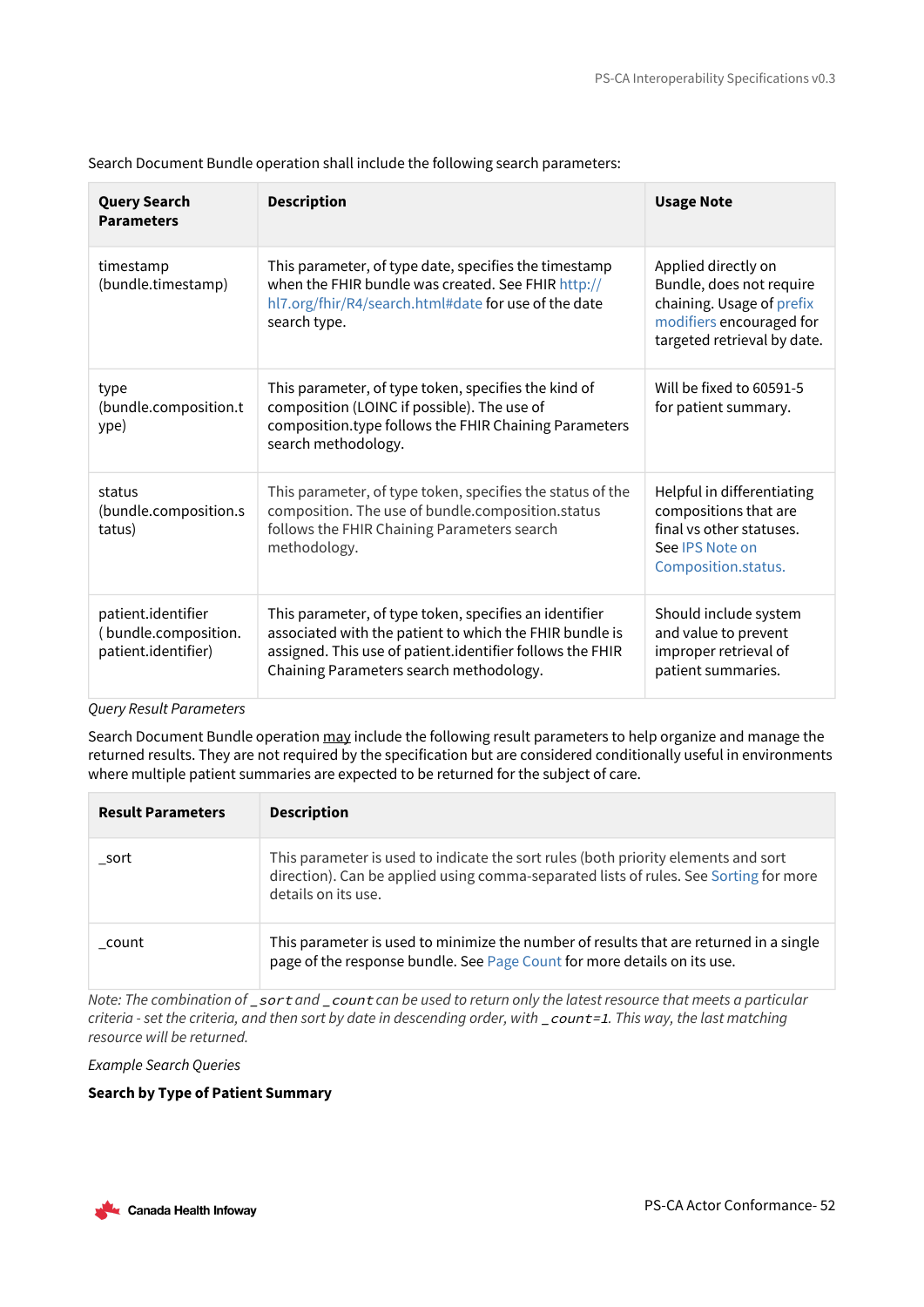**Note:** This is the base that is recommended for all searches for patient summaries to build on. This type is shared by IPS and national implementations of the Patient Summary and therefore will return any patient summaries for the subject of care.

### GET [base]/Bundle?composition.type=60591-5

### **Search by Type + Patient Identifier**

GET [base]/Bundle?composition.type=60595-1&composition.patient.identifier=[system]|[value]

### **Search by Type + Date with qualifier**

GET [base]/Bundle?composition.type=60591-5&date=gt2021-01-01

### **Search by Type + Status**

GET [base]/Bundle?composition.type=60591-5&status=final

#### *Expected Actions*

The Data Responder shall process the query and return a search result Bundle matching the search criteria included in the request. The FHIR standard provides encodings for responses as either JSON (application/fhir+json) or XML (application/fhir+xml). For additional information on HTTP response codes, refer to Response Handling in the [CA:FeX Specifications v0.1](https://infoscribe.infoway-inforoute.ca/display/PCI/CA%3AFeX+Release+Information), section *Exchanging Documents in FHIR*.

### *Security Considerations*

This transaction should not return information that the Data Consumer is not authorized to access. Where authorization here is inclusive of system, app, user, and purpose, according to local policy, patient consents, and security layering. However, the transaction may return search result bundles that have Reference elements that the Data Consumer may not have access to. This is to say that the authorization need only be to the content returned in the Bundle. There may be references (URLs) for which the content is not authorized. This is considered proper as the Data Consumer would need to retrieve the content pointed to by those references, and at that time the proper authorization decision would be made on that context and content. In this way it is possible for a Data Consumer to get Resources that are pointing at data that the Data Consumer is not authorized to retrieve. Thus, the URLs used must be carefully crafted so as to not expose sensitive data in the URL value. Also most of the significant resources should be included in the document, so it wouldn't be possible to strip out sensitive content, and thus the whole document should be treated as sensitive.

### **Retrieve Data [CA:FeX-3A]**

This transaction involves a request by the Data Consumer for retrieving the identified PS-CA FHIR Document Bundle from a FHIR Repository. The desired Document Bundle is identified by the target server's record ID for that PS-CA FHIR Document Bundle. The request is received by the Data Responder which returns the requested PS-CA FHIR Document Bundle and returns an HTTP response code.

This message uses the HTTP GET request to retrieve the identified PS-CA FHIR Bundle from the central FHIR repository.

### *Trigger Events*

This method is invoked when the Data Consumer needs to retrieve a FHIR Document Bundle.

#### *Message Semantics*

The Data Consumer sends an HTTP GET request to the server based on a known resource ID from the Data Responder. The Read operation will return a document Bundle resource containing the Patient Summary Composition and linked resources.

### GET [base]/Bundle/[id]

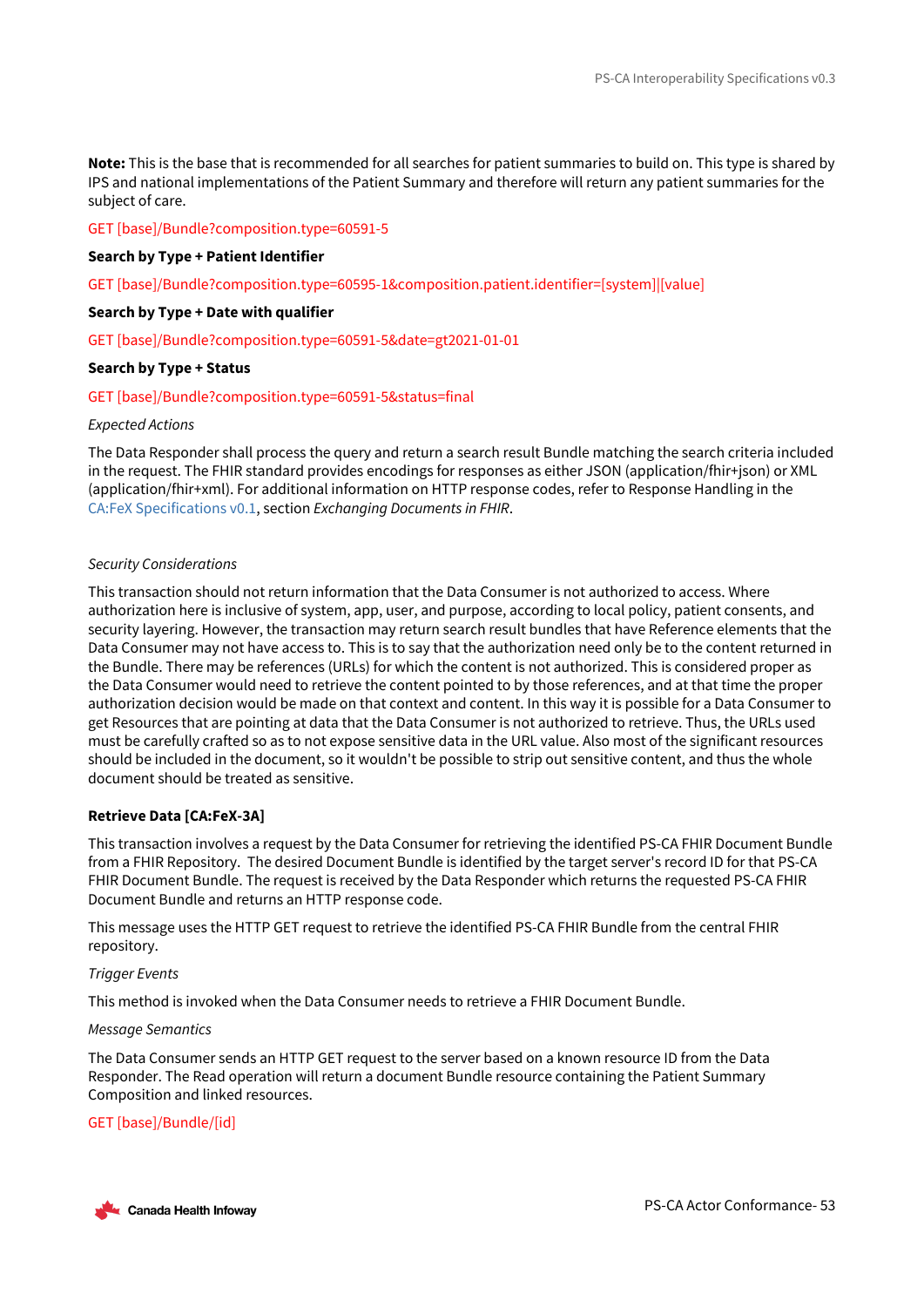## *Expected Actions*

The Data Responder shall process the query and respond with PS-CA FHIR Bundle matching the specified ID included in the request. When the requested document is returned, the Data Responder shall respond with an HTTP Status Code 200. The HTTP message-body shall be the content of the requested document. For additional information on HTTP response codes, refer to Response Handling in the [CA:FeX Specifications v0.1](https://infoscribe.infoway-inforoute.ca/display/PCI/CA%3AFeX+Release+Information), section *Exchanging Documents in FHIR*.

#### *Security Considerations*

This transaction should not return information that the Data Consumer is not authorized to access.

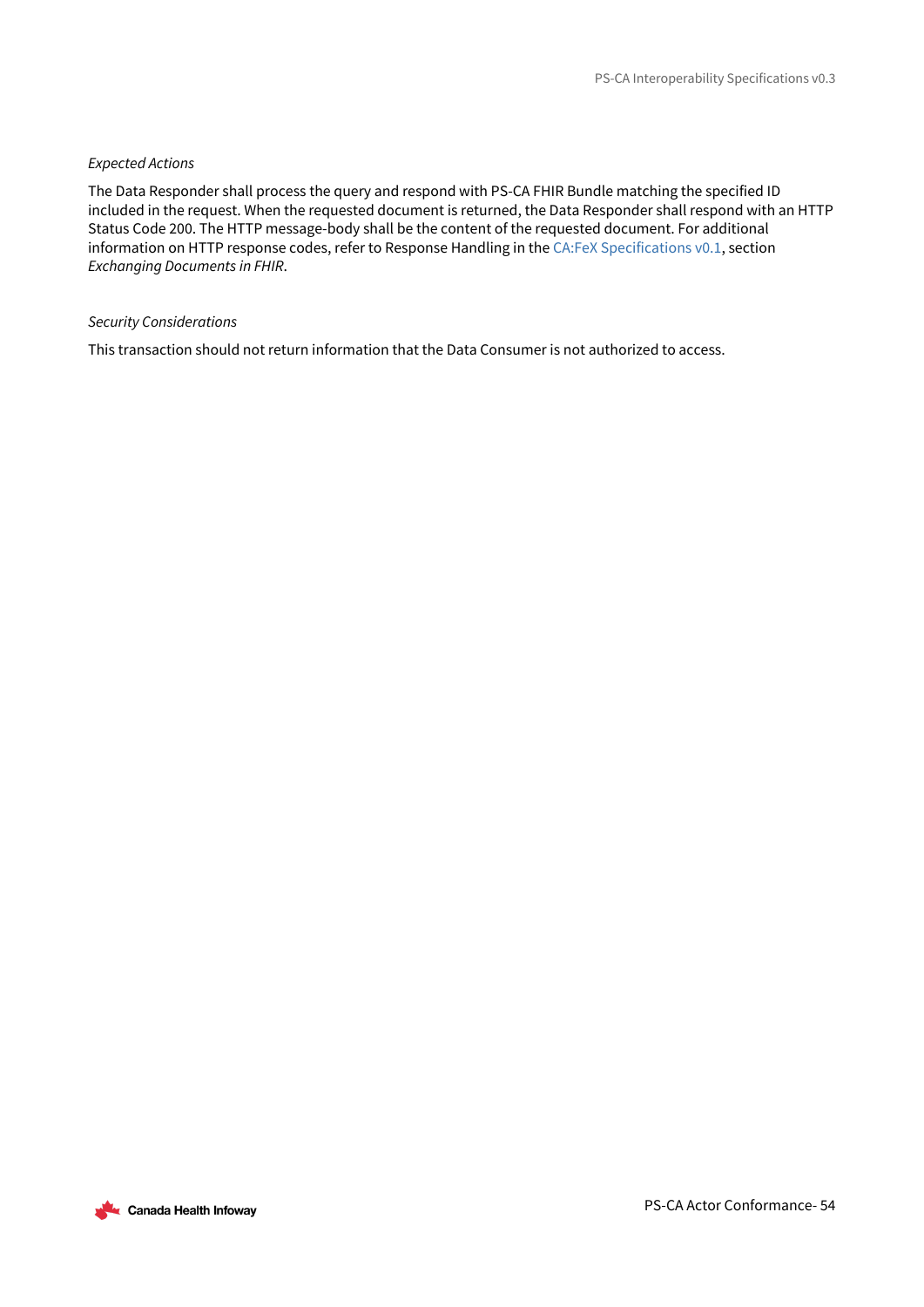# <span id="page-54-0"></span>9 Privacy & Security Guidance

## <span id="page-54-1"></span>9.1 Privacy Considerations

Infoway is developing a privacy toolkit to be released in April, Interoperability Challenge Accepted: A Privacy Toolkit for Canadian Jurisdictions, that will address privacy considerations at a pan-Canadian level.

## <span id="page-54-2"></span>9.2 Security Considerations

It is recommended that vendors and jurisdictions ensure appropriate security services, mechanisms and functionality are in place for the PS-CA Specifications, depending on maturity levels of current capabilities. For example, security considerations include the following:

- Authorization
- Authentication
- Role-Based Access Control
- Data Encryption
- Segregate Duties
- Audit Logging
- Security Labels
- Digital Signatures
- Communication
- Narrative

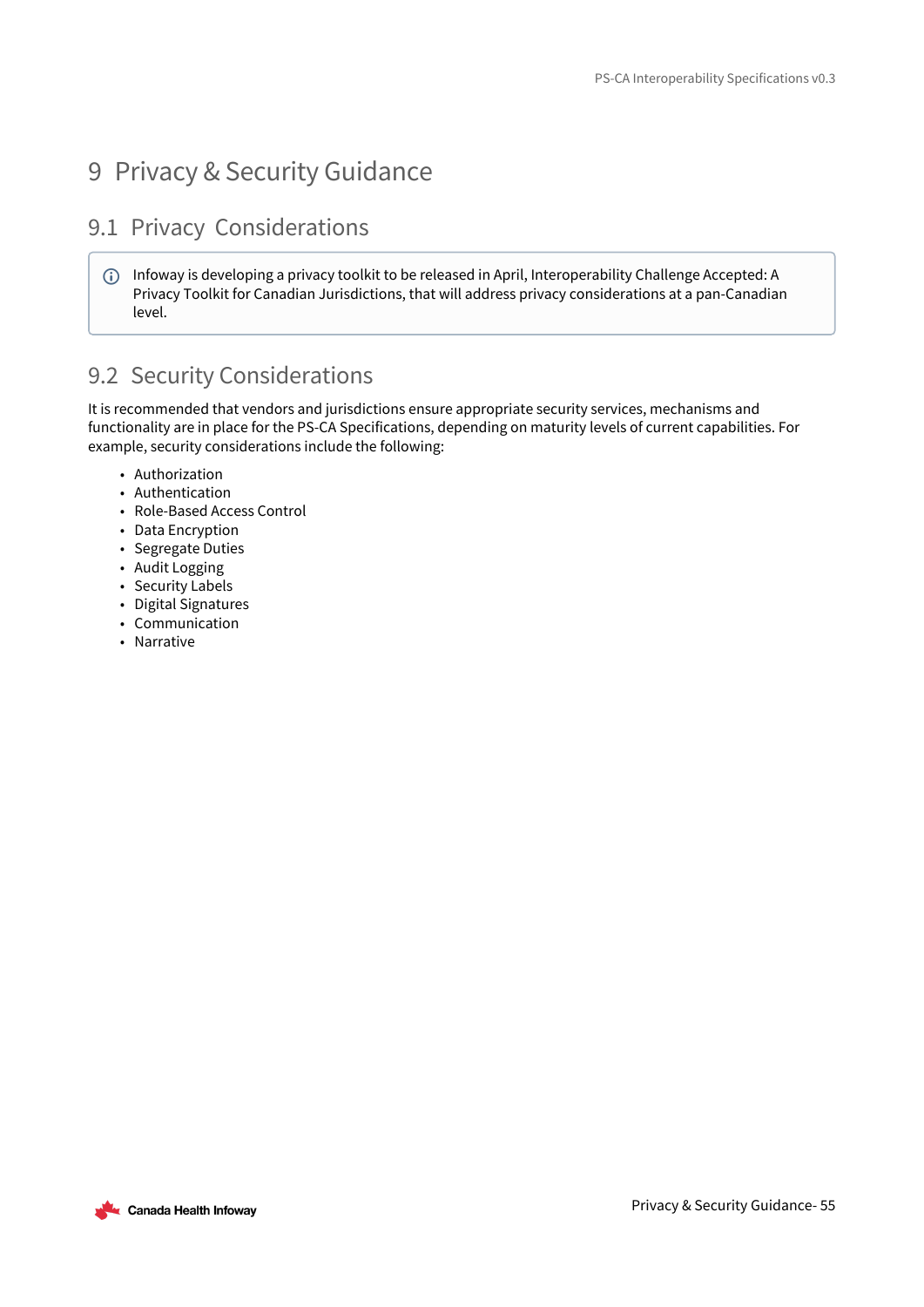# <span id="page-55-0"></span>10 Information Models, Application, and Infrastructure

This table provides key implementation guidance for Information Models, Applications and Infrastructure for the PS-CA specifications.

**Information Models**: Information models are widely used to express structure and process resulting in data interchange formats and behaviours.

**Application**: Functional specifications are laid down at the Information level. These form the basis for the technical specifications, which are described at the Application level. At this level, agreements have to be made within both the PS-CA Producer and PS-CA Consumer regarding the integration of various applications between which information is exchanged.

**Infrastructure:** Infrastructure refers to the communication between systems in the different healthcare organizations. Agreements are defined between PS-CA Solutions and jurisdictions on the design of the infrastructures, databases, networks, exchange protocols, tokens and other technologies.

| <b>Categories</b>             | Concept                                                                                         | <b>Implementation Guidance Description</b>                                                                                                                                                                                                                                                                                                                                                                                                                                                       |
|-------------------------------|-------------------------------------------------------------------------------------------------|--------------------------------------------------------------------------------------------------------------------------------------------------------------------------------------------------------------------------------------------------------------------------------------------------------------------------------------------------------------------------------------------------------------------------------------------------------------------------------------------------|
| <b>Informatio</b><br>n Models | <b>PS-CA: Data Domains of</b><br><b>Interest by Canadian</b><br><b>Jurisdiction and Release</b> | A table representing the alignment of the PS-CA to the IPS, data<br>domains of interest by Canadian jurisdiction and the PS-CA<br>Release 1 and 2 plans has been created and validated through<br>stakeholder engagement. Release 1 will include all of the data<br>domains highlighted in the Release 1 column and Release 2+<br>will continue to build on the Release 1 data domains as well as<br>add the additional data domains.<br>More information about this can be found in the Preface |
|                               |                                                                                                 | section.                                                                                                                                                                                                                                                                                                                                                                                                                                                                                         |

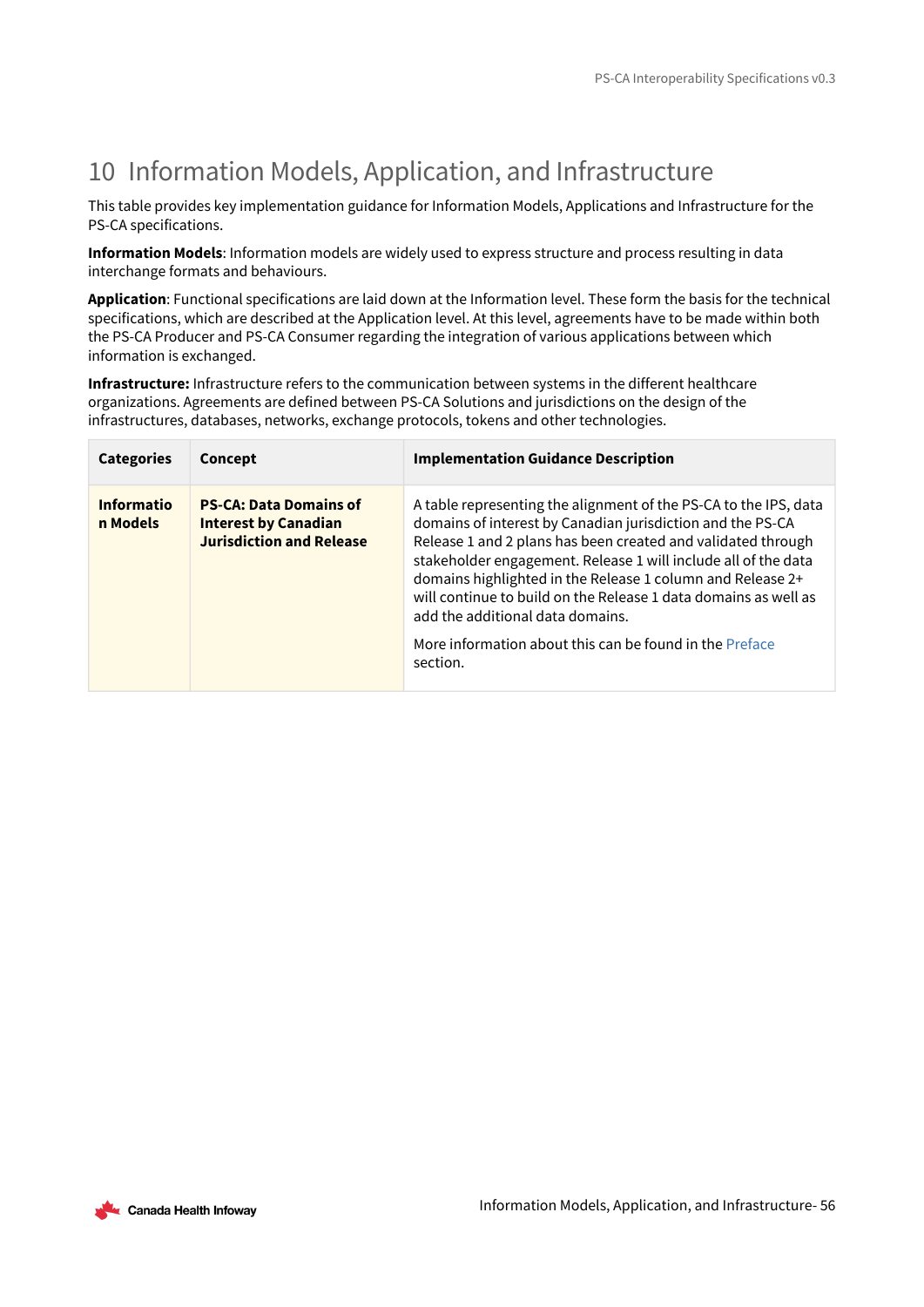| <b>Categories</b>             | Concept                                                          | <b>Implementation Guidance Description</b>                                                                                                                                                                                                                                                                                                                                                                                                                                                 |
|-------------------------------|------------------------------------------------------------------|--------------------------------------------------------------------------------------------------------------------------------------------------------------------------------------------------------------------------------------------------------------------------------------------------------------------------------------------------------------------------------------------------------------------------------------------------------------------------------------------|
| <b>Informatio</b><br>n Models | <b>Valuesets</b>                                                 | Data residing in a clinical system will need to be mapped to<br>appropriate FHIR profiles and Valuesets from the Content Data<br>Model of the PS-CA specification in Release 1. Valuesets define<br>the possible choices of coded concepts for a data element<br>within a PS-CA. The concept domains often serve the function<br>of a predicate to be tested. In any clinical setting, implemented<br>systems usually host many Valuesets.                                                 |
|                               |                                                                  | Valuesets are often localized, which makes semantic<br>interoperability between systems difficult without extensive<br>cross-mapping. Infoway will begin addressing this issue by<br>creating and/or identifying suitable pan-Canadian Valuesets<br>that promote the use of standard terminologies (e.g., SNOMED<br>CT) for exchange of patient summaries in Canada.                                                                                                                       |
|                               |                                                                  | The PS-CA specification also encourages global interoperability<br>where possible for international exchange. Value sets that have<br>been defined by the HL7® FHIR® Base Standard or by the IPS<br>Specification for the purposes of interoperable international<br>exchange can also be found within the specification.                                                                                                                                                                  |
|                               |                                                                  | Given these goals, this guide employs a number of profiling<br>mechanisms to note terminologies in use in the jurisdictions<br>and facilitate the implementation of standardized<br>terminologies in use nationally and globally. For more<br>information on the Valueset implementation patterns, please<br>refer to the Terminology Approach page in the pan-Canadian<br>Patient Summary v0.3 FHIR Implementation Guide.                                                                 |
| <b>Application</b>            | <b>Patient Summary</b><br>References (e.g., Patient<br>Identity) | The PS-CA Solution (e.g., EMR, EHR) will leverage their existing<br>product standards and policies for identifying the patient/<br>subject of care. However, if there is a central service available<br>for patient identity, then the PS-CA Solution can leverage those<br>services for uniquely identifying the patient/subject of care.<br>For more information on the patient identity implementation<br>patterns, please refer to the IHE Profile PDQm and PMIR in the<br>Appendices. |
| <b>Application</b>            | <b>Render to Specific Format</b><br>(e.g., PDF, CDA)             | It is recommended that the PS-CA Solution leverages the<br>CA:FMT Interoperability Specifications that provides formatting<br>support service. It provides support for transformation of<br>documents between different formats (e.g., from FHIR to PDF,<br>CDA, etc.).<br>Content is in development and will be added in future<br>roadmaps                                                                                                                                               |

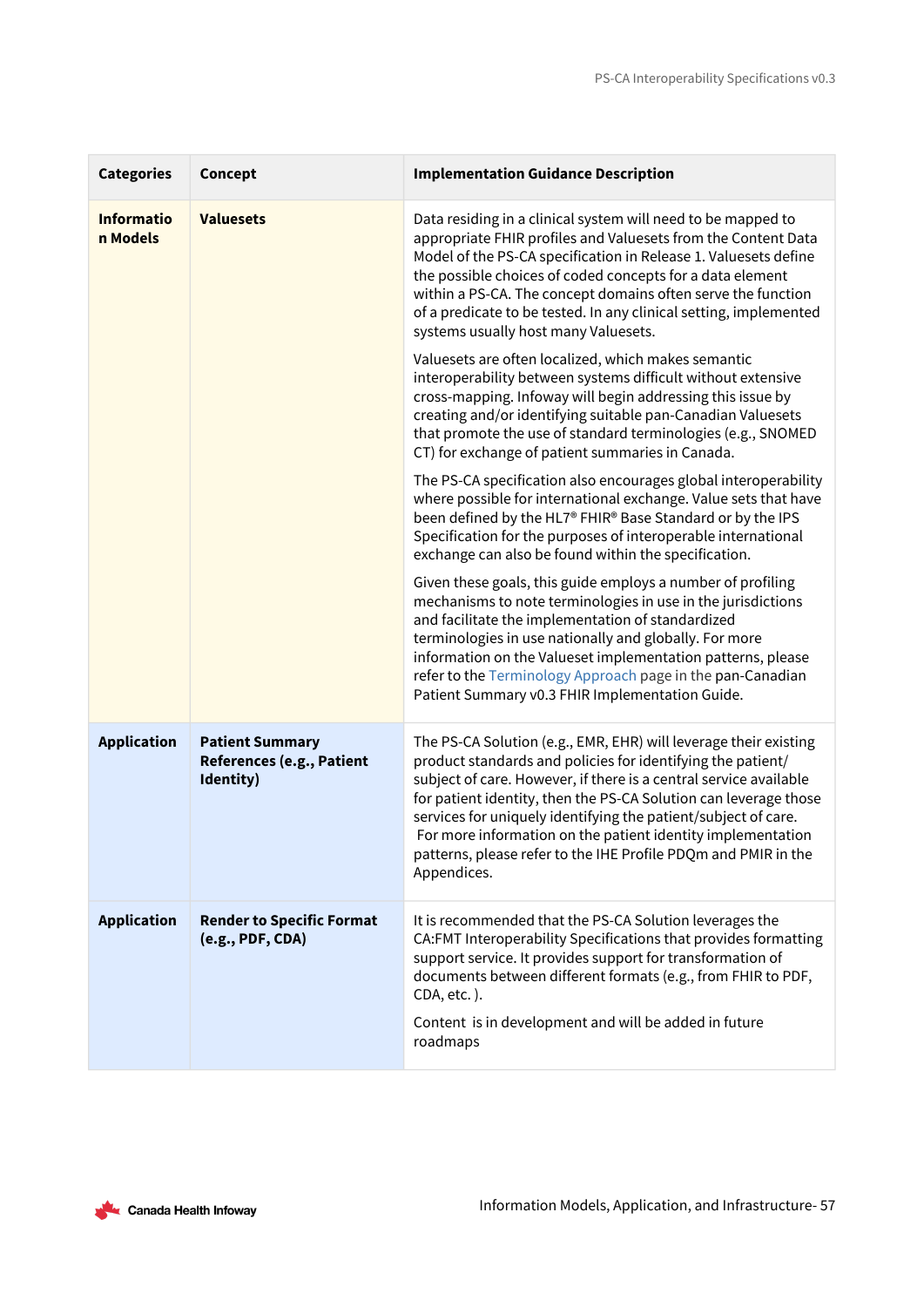| <b>Categories</b>         | Concept                                         | <b>Implementation Guidance Description</b>                                                                                                                                                                                                                                                                                                                                                                                                |
|---------------------------|-------------------------------------------------|-------------------------------------------------------------------------------------------------------------------------------------------------------------------------------------------------------------------------------------------------------------------------------------------------------------------------------------------------------------------------------------------------------------------------------------------|
| <b>Application</b>        | <b>Data Interchange Format</b>                  | JSON is the recommended data interchange format for the<br>implementation of the PS-CA interoperability use cases.<br>• The server actors (PS-CA Recipient and PS-CA<br>Responder) are required to support JSON and XML.<br>• The client actors (PS-CA Producer and PS-CA<br>Consumer) can use either JSON or XML.                                                                                                                        |
| <b>Application</b>        | Data Conversion /<br><b>Structured Data</b>     | The PS-CA should be a FHIR Document (meaning that it is<br>authored and assembled using FHIR). For scenarios where the<br>implementation requires the delivery of the document in a<br>different form (e.g., PDFs), jurisdictions should use conversion<br>and translation services that can convert FHIR Documents                                                                                                                       |
| <b>Application</b>        | <b>On-Demand</b>                                | The long-term vision for the PS-CA standard is to include an on-<br>demand option where a PS-CA consumer submits a request and<br>based on that request, a PS-CA is assembled on-demand and<br>returned to the consumer.                                                                                                                                                                                                                  |
| <b>Infrastruct</b><br>ure | <b>Jurisdictional</b><br><b>Infrastructures</b> | Integration of the recommended actors and transactions of the<br>PS-CA standard into existing jurisdictional healthcare<br>infrastructures may differ; therefore, it is highly recommended<br>that local implementation guidance is reviewed prior to the<br>implementation of the PS-CA standard.<br>Example: For user authentication, Alberta uses certificate-<br>based security footprint while Ontario uses token-based<br>security. |
| <b>Infrastruct</b><br>ure | <b>Document Management</b>                      | Implementation of the PS-CA standard must refer to<br>jurisdictional specific requirements and policies for document<br>management, including archiving, replacement, etc.                                                                                                                                                                                                                                                                |

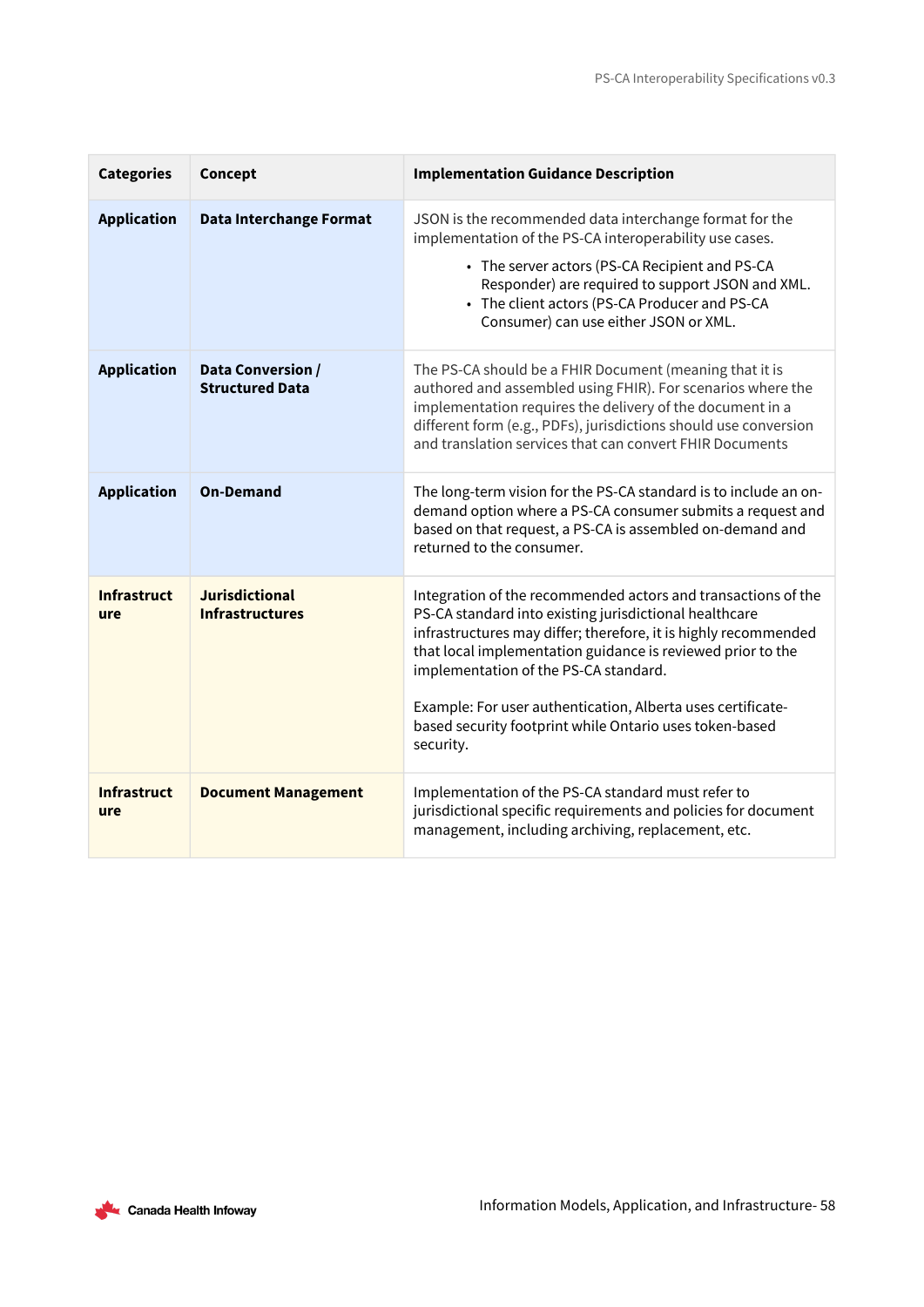# <span id="page-58-0"></span>11 PS-CA Content Data Model & FHIR® Profiles

The Release 1 FHIR® Artefacts (Profiles, ValueSets, Extensions, etc.) of the PS-CA Specifications are presented in the [PS-CA Simplifier FHIR Implementation Guide.](https://simplifier.net/guide/Pan-CanadianPatientSummary-FHIRImplementationGuide-v0.3/Home)

As this is a working specification that is being updated as feedback is acquired from various engagement activities, the profiles use a versioning system to help implementers understand their development status prior to the formal release of the PS-CA Interoperability Specifications v1.0 Trial Implementation (TI).

Version 1.0 will be published as a Simplifier package that acts as a snapshot in time of the profiling and conformance expectations of PS-CA Interoperability Specifications v1.0 TI. This will allow for [evolution of profiles](https://simplifier.net/guide/Pan-CanadianPatientSummary-FHIRImplementationGuide-v0.3/Home/FHIRArtefacts/PS-CALibraryofProfiles.guide.md) to prepare for Version 2.0, without undermining the stability of Version 1.0 profiles. Instructions on how to access and use the v1.0.0 package will be provided.

Implementers are encouraged to begin by reviewing the [PS-CA Library of Profiles](https://simplifier.net/guide/Pan-CanadianPatientSummary-FHIRImplementationGuide-v0.3/Home/FHIRArtefacts/PS-CALibraryofProfiles.guide.md) page which describes the Patient Summary Composition Structure & Profiles (e.g., sections that make up the data model content for the PS-CA).

The list of summary sections within the Patient Summary-CA Composition and their respective profiles can be found below.

*Note: Some elements in the Header section reference profiles that do not have appropriate equivalents in the current IPS specification. Implementers are encouraged to utilize the minimal profiling expectations outlined National Canadian Baseline profiles in these cases.*

| <b>PS-CA Section</b>      | <b>FHIR<sup>®</sup> Profiles</b>                                                                                 |
|---------------------------|------------------------------------------------------------------------------------------------------------------|
| Subject                   | Patient (PS-CA)                                                                                                  |
| Author                    | Practitioner (CA Baseline),<br>PractitionerRole (CA Baseline),<br>Organization (CA Baseline),<br>Patient (PS-CA) |
| Attester                  | Practitioner (CA Baseline),<br>PractitionerRole (CA Baseline),<br>Organization (CA Baseline),<br>Patient (PS-CA) |
| Custodian                 | <b>Organization (CA Baseline)</b>                                                                                |
| Allergies and Intolerance | AllergyIntolerance (PS-CA)                                                                                       |
| Problem List              | <b>Condition (PS-CA)</b>                                                                                         |
| Immunizations             | <b>Immunization (PS-CA)</b>                                                                                      |

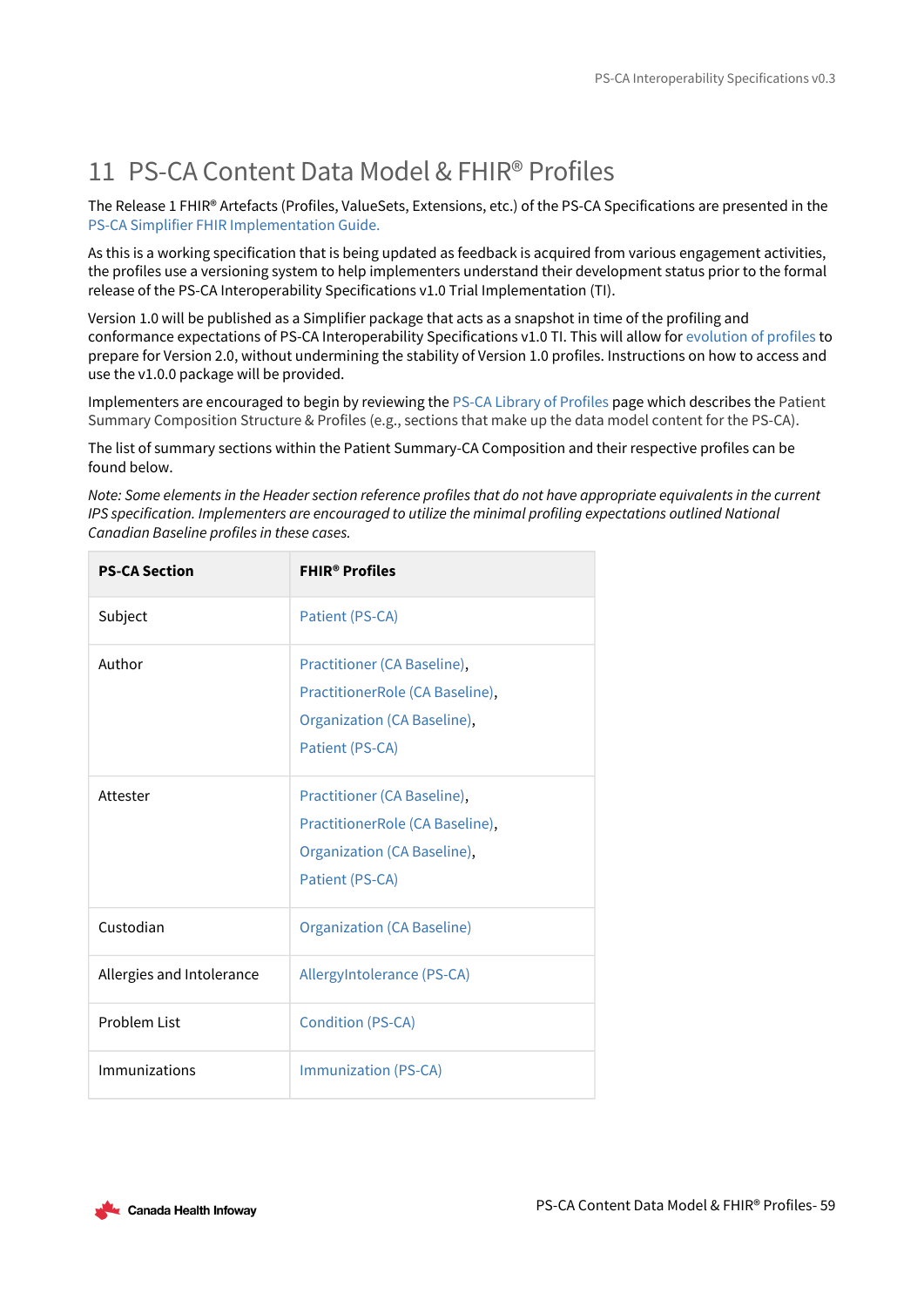| <b>PS-CA Section</b>         | <b>FHIR<sup>®</sup> Profiles</b>                                                 |
|------------------------------|----------------------------------------------------------------------------------|
| <b>History of Procedures</b> | Procedure (PS-CA)                                                                |
| <b>Medication Summary</b>    | Medication (PS-CA),<br>MedicationRequest (PS-CA),<br>MedicationStatement (PS-CA) |
| Vital Signs                  | Vital Sign (Global)                                                              |
| Past History of Illness      | Condition (PS-CA)                                                                |
| Social History               | SHx Observation: Alcohol Use (PS-CA),<br>SHx Observation: Tobacco Use (PS-CA)    |

[Additional information on the PS-CA FHIR® Profiles can be found in the](https://simplifier.net/guide/Pan-CanadianPatientSummary-FHIRImplementationGuide-v0.3/Home) pan-Canadian Patient Summary – FHIR Implementation Guide

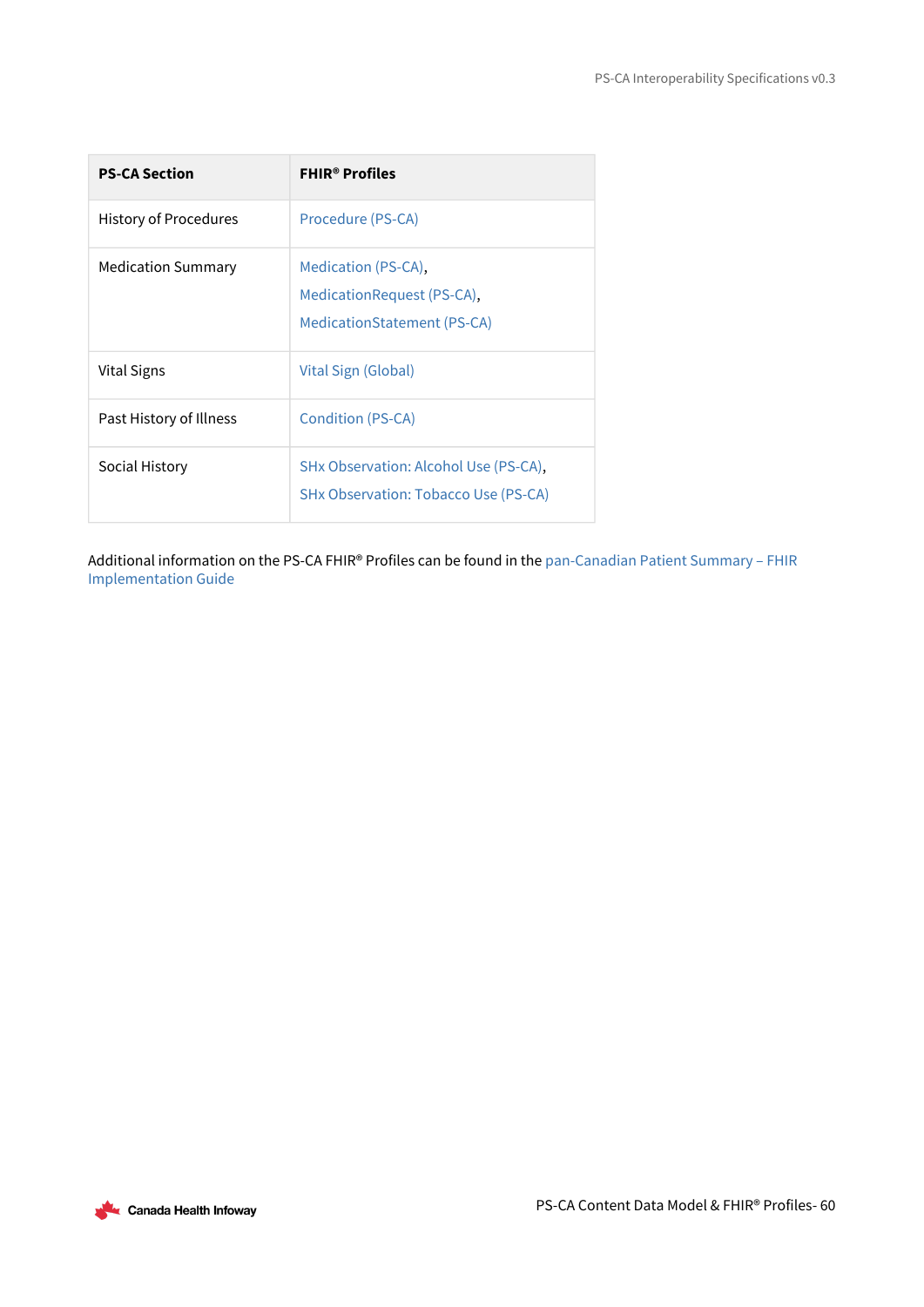# <span id="page-60-0"></span>12 Appendix A: IHE Profile Baseline Information

Appendix A describes baseline information on the recommended IHE profiles and pan Canadian Interoperability Specifications, with links to the IHE source documentation where stakeholders can get additional details on each PS-CA actor and transaction.

## **Published Versions**

The following describes the published versions in scope for the required and optional IHE Profiles that have been referenced in this PS-CA Specification:

- [MHD:](https://profiles.ihe.net/ITI/MHD/index.html) v4.0.2: Trial Implementation v4.0.2 based on FHIR R4
- [IUA:](https://profiles.ihe.net/ITI/IUA/index.html) Revision 2.1 Trial Implementation
- [PDQm:](https://profiles.ihe.net/ITI/PDQm/index.html) v2.3.0: Trial Implementation) based on FHIR R4
- [PMIR:](https://www.ihe.net/uploadedFiles/Documents/ITI/IHE_ITI_Suppl_PMIR.pdf) Revision 1.3 Trial Implementation
- [SVCM:](https://www.ihe.net/uploadedFiles/Documents/ITI/IHE_ITI_Suppl_SVCM.pdf) Revision 1.2: Trial Implementation based on FHIR R4
- [XDM](https://profiles.ihe.net/ITI/TF/Volume1/ch-16.html#16): Revision 18.0, July 30, 2021 Final Text

\*Note: There will be a process in place to monitor changes in the current versions of the IHE profiles which will be incorporated in future versions of the PS-CA specification based on our interoperability roadmap.

## <span id="page-60-1"></span>12.1 MHD Profile Overview

## **Introduction**

The [Mobile Access to Health Documents \(MHD\)](https://profiles.ihe.net/ITI/MHD/index.html) Profile defines one standardized interface to health document sharing. This profile is applicable to systems where needs are simple, such as pulling the latest summary for display.

## **Benefits of MHD**

- The Mobile access to Health Documents (MHD) Profile defines one standardized interface to health document sharing (a.k.a. an Application Programming Interface (API)) for use by mobile devices so that deployment of mobile applications is more consistent and reusable.
- The MHD Profile is not limited to mobile devices. The term "mobile" is used only as a grouping for mobile applications, mobile devices or any other systems that are resource and platform-constrained, which were early use cases for FHIR-based solutions.
- The critical aspects of the "mobile device" are that it is resource-constrained, has a simple programming environment (e.g., JSON, JavaScript), simple protocol stack (e.g., HTTP), and simple display functionality (e.g., HTML browser) with a goal to avoid burdening the client with additional libraries such as those that are necessary to process SOAP, WSSE, MIME-Multipart, MTOM/XOP, ebRIM, and multi-depth XML.
- The MHD Profile can be used as an API to a Document Sharing exchange using XDS (Cross-enterprise Document Sharing) or XCA (Cross-Community Access). The MHD Profile is used by the MHDS (Mobile Health Document Sharing) solution. The MHD Profile can be used in push solutions alone or as an API to solutions like XDR (Cross-enterprise Document Reliable Interchange) or XDM (Cross-enterprise Document Media Interchange).

## **Scenarios for MHD Implementation**

The following are examples of environments which may choose the MHD Profile:

- Medical devices such as those targeted by the IHE Patient Care Devices (PCD) domain or Continua organization, submitting data in the form of documents.
- Kiosks used by patients in hospital registration departments, where it is anticipated that a hospital staff member will review, edit, and approve the document before it is allowed into the hospital system.
- PHR publishing into a staging area for subsequent import into an EHR or HIE.

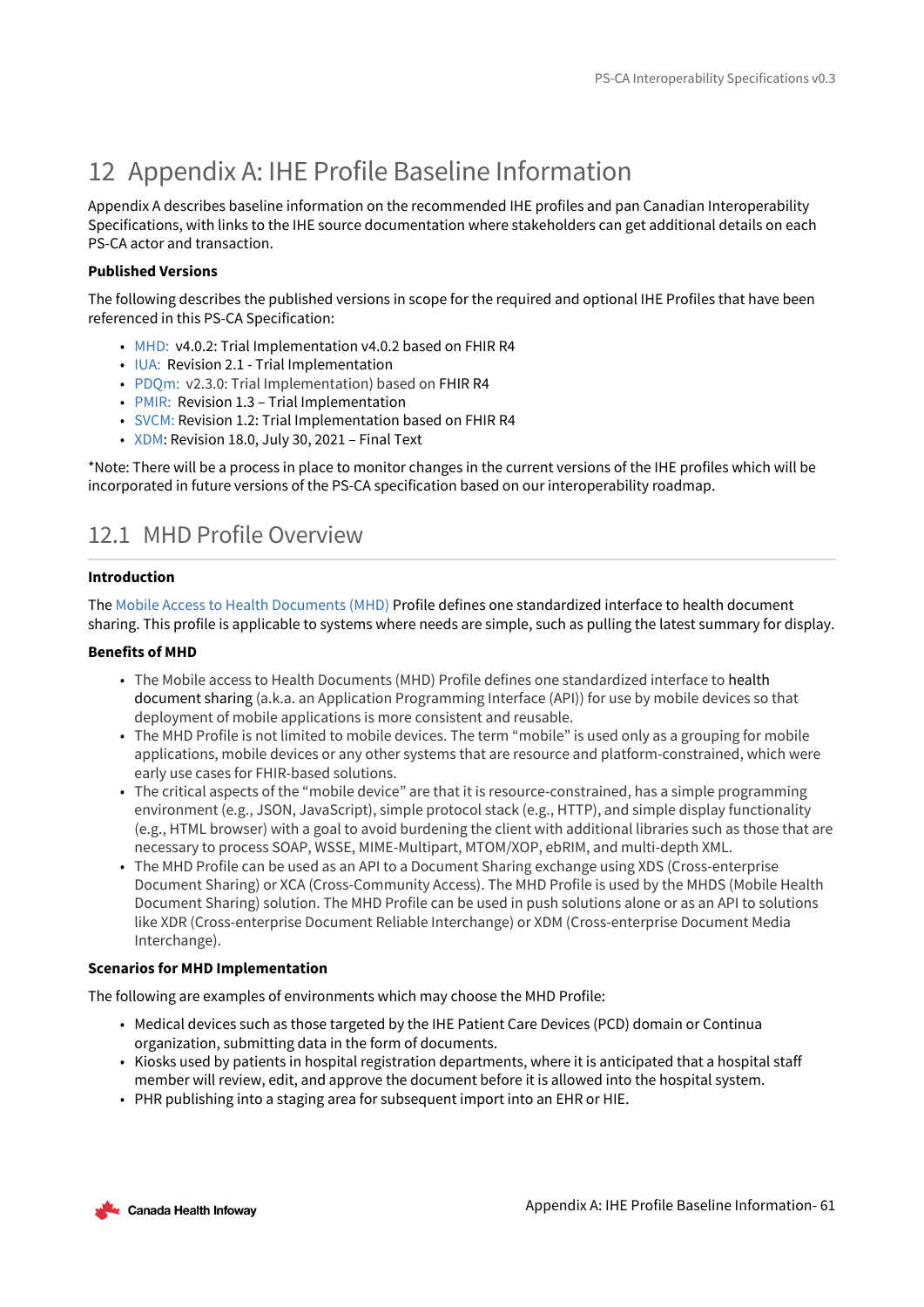- Patient or provider application that is configured to securely connect to a PHR in order to submit a medical history document. (For example BlueButton+)
- Electronic measurement device participating in an XDW (IHE Cross-enterprise Document Workflow) workflow and pulling medical history documents from an HIE.
- A General Practitioner physician's office with minimal IT capabilities using a mobile application to connect to an HIE or EHR.

## **Actor & Transaction Diagram of MHD**



## <span id="page-61-0"></span>12.2 CA:FeX Interoperabilty Specifications

### **Introduction**

The CA:FeX Interoperability Specififcations for FHIR Exchange provide support for submitting, searching and retrieving a document, such as a PS-CA to and from a central Document Repository using FHIR resources.

### **Benefits of CA:FeX**

The following are some examples of the benefits of CA:FeX:

- Supports scenarios of health care provider creating, viewing and updating a Patient Summary-CA using standardized HL7 FHIR operations such as submission, search and retrieval
- Supports safe provision of care in a scheduled or unscheduled medical situation
- Supports transitions of care or transfers of patients across the continuum of care
- Supports coordination and collaboration of a patient's care

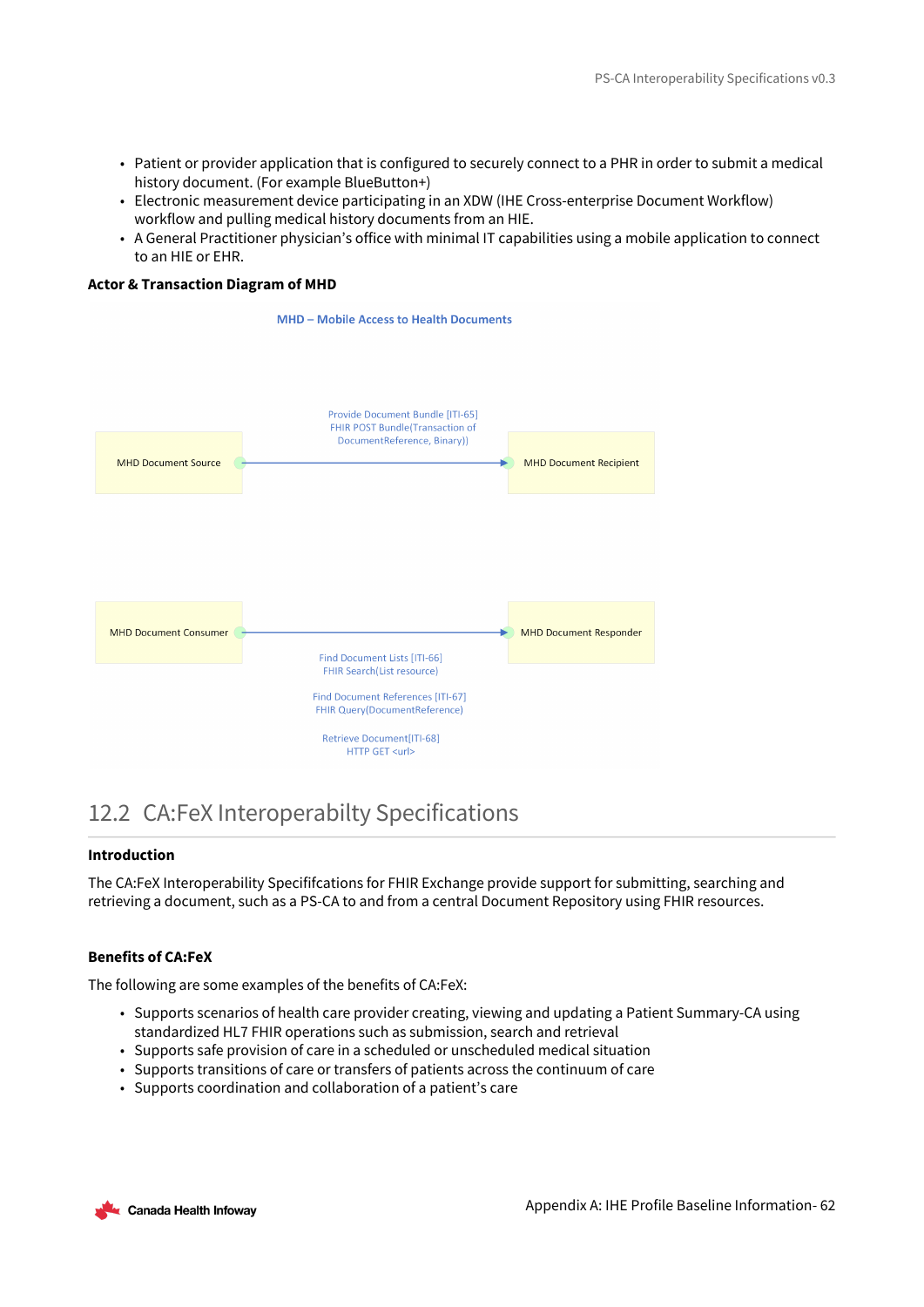### **Actors and Transactions Diagram**

The diagram below provides an overview of the Actors, Transactions and their interactions that are part of CA:FeX.



## <span id="page-62-0"></span>12.3 IUA Profile Overview

## **Introduction**

The [Internet User Authorization \(IUA\)](https://profiles.ihe.net/ITI/IUA/index.html) is an interoperability profile that provides an authorization profile for the HTTP RESTful transactions. Being authorized means that the user, patient, or provider has legitimate access to this HTTP RESTful service. The authorization includes identifying the user and the application that is making the request to the HTTP RESTful server, so that server can make further access control decisions.

### **Benefits of IUA**

IUA conveys User Identity, Attributes, and Authorizations to a RESTful service to enable security and confidentiality policy enforcement. The primary use cases are for obtaining authorization for access to a resource using HTTP RESTful HTTP transactions. There are other use cases for delegation, provisioning, etc. which are out of scope for this profile.

The authorization service is separated from the HTTP RESTful access so that it can be provided by a different organization or part of the organization than the resource service. This is driven by the requirements of patients, providers, and other users to simplify and maintain autonomy and control over authorization services. A user may interact with dozens of providers. It is difficult for the user to coordinate different authorization mechanisms with each of these dozens of providers.

This pattern is a common Internet usage and there are already vendors of authorization services that are being used to solve this problem. These include Facebook, Google, and a variety of other service providers in different commercial and governmental sectors. Some countries may use their citizen identity card to access their governmental services. These overlap with providers of authentication services. These services allow a patient to establish an authentication and authorization relationship with minimal provisioning by the healthcare provider. The user can specify "use vendor X" to their healthcare provider.

### **Actor & Transaction Diagram of IUA**

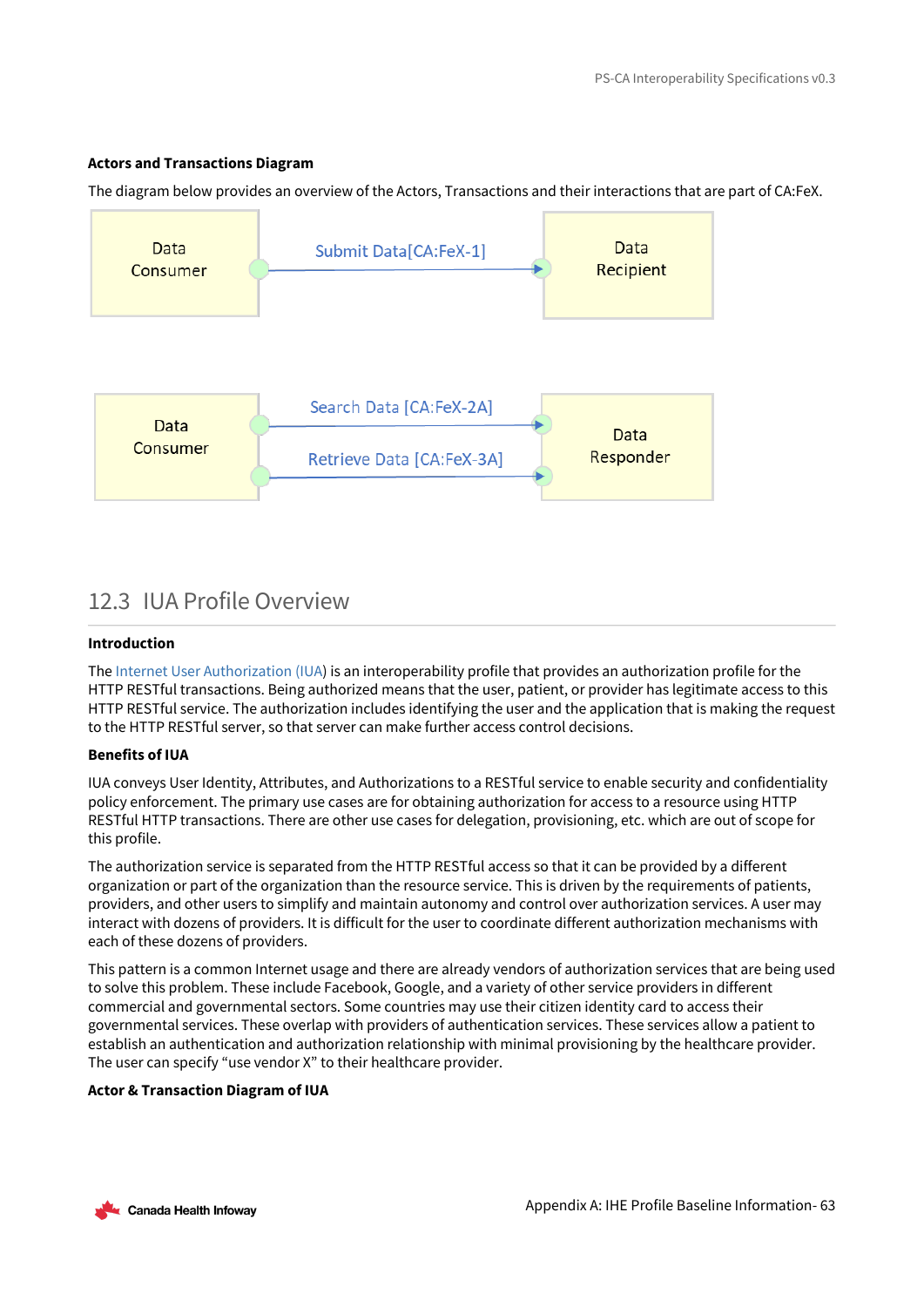## **IUA** - Internet User Authorization



## <span id="page-63-0"></span>12.4 PDQm Profile Overview

### **Introduction**

The [Patient Demographics Query for Mobile \(PDQm\)](https://www.ihe.net/uploadedFiles/Documents/ITI/IHE_ITI_Suppl_PDQm.pdf) Profile provides a transaction for mobile and lightweight browser-based applications to query a patient demographics supplier for a list of patients based on user-defined search criteria and retrieve a patient's demographic information.

### **Benefits**

• This profile leverages HTTP transport, and the JavaScript Object Notation (JSON), Simple-XML, and Representational State Transfer (REST). The payload format is defined by the HL7 FHIR standard.

### **Scenarios of PDQm Implementation**

Using these patterns, the PDQm Profile exposes the functionality of a patient demographics supplier to mobile applications and lightweight browser applications. The following list provides a few examples of how PDQm might be leveraged by implementers:

- A health portal securely exposing demographics data to browser-based plugins
- Medical devices which need to access patient demographic information
- Mobile devices used by physicians (example bedside eCharts) which need to establish patient context by scanning a bracelet

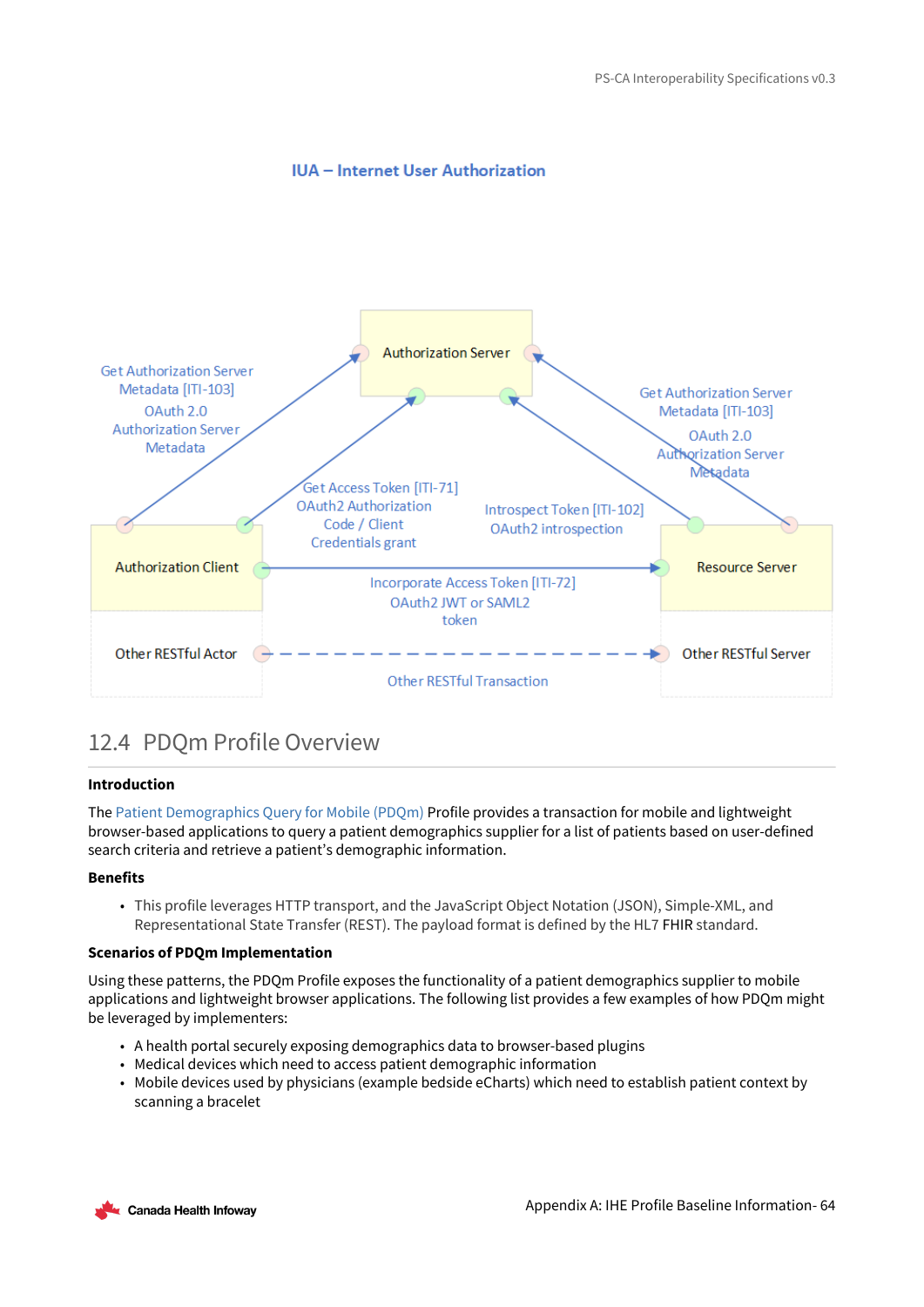- Web based EHR/EMR applications that wish to provide dynamic updates of patient demographic information such as a non-postback search, additional demographic detail, etc.
- Any low resource application which exposes patient demographic search functionality
- Any application using the MHD Profile to access documents may use PDQm to find an appropriate patient identifier

### **Actor & Transaction Diagram of PDQm**

## PDQm - Patient Demographics Query for Mobile



## <span id="page-64-0"></span>12.5 PMIR Profile Overview

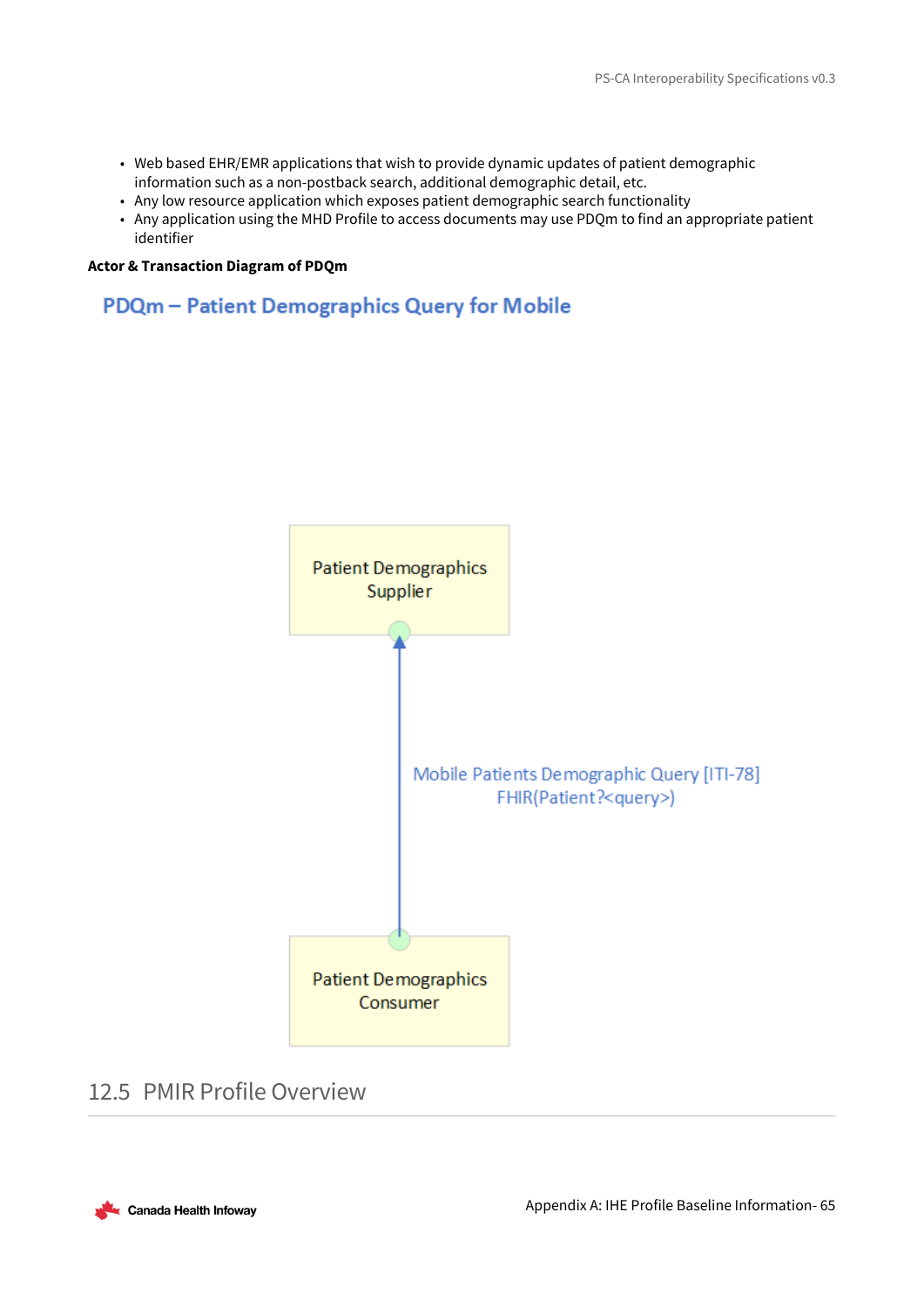### **Introduction**

The [Patient Master Identity Registry \(PMIR\)](https://www.ihe.net/uploadedFiles/Documents/ITI/IHE_ITI_Suppl_PMIR.pdf) Profile supports creating, updating, and deprecating patient identity information about a subject of care, as well as subscribing to changes, using HL7 FHIR resources and RESTful transactions. This profile includes the Patient Identifier Cross-reference for Mobile (PIXm) and Patient Demographics Query for Mobile (PDQm) profiles. The "patient master identity" is the dominant patient identity managed centrally among many participating organizations (a.k.a., "Golden Patient Identity").

### **Benefits of PMIR**

Beyond the basic create, retrieve, update, and delete transaction set, this profile addresses important patient safety issues related to cases where there are two or more patient master identities that have been established for the same person, thus it is not clear which identity is the "true" one. There is also a risk that health data (possibly conflicting) may be associated with each identity – and these disparate data, together, may need to be reconciled before a fully and accurate "health picture" can be developed for this person. These situations represent patient safety risks. This profile addresses how these multiple patient master identities can be merged into a single patient master identity, and how this merge flows down to data custodians so that they take appropriate actions. It is outside the scope of this profile to define how references to the deprecated patient master identity from other data should be handled.

### **Actor & Transaction Diagram of PMIR**



\*Note: The IHE Technical Framework of PMIR mentions the ongoing issue of the changing the name convention of the actor role Patient Identity Manager to Patient Identity Registry in their Open Issues and Questions section. For more information, please see this [link](https://www.ihe.net/uploadedFiles/Documents/ITI/IHE_ITI_Suppl_PMIR.pdf).

#### **Introduction**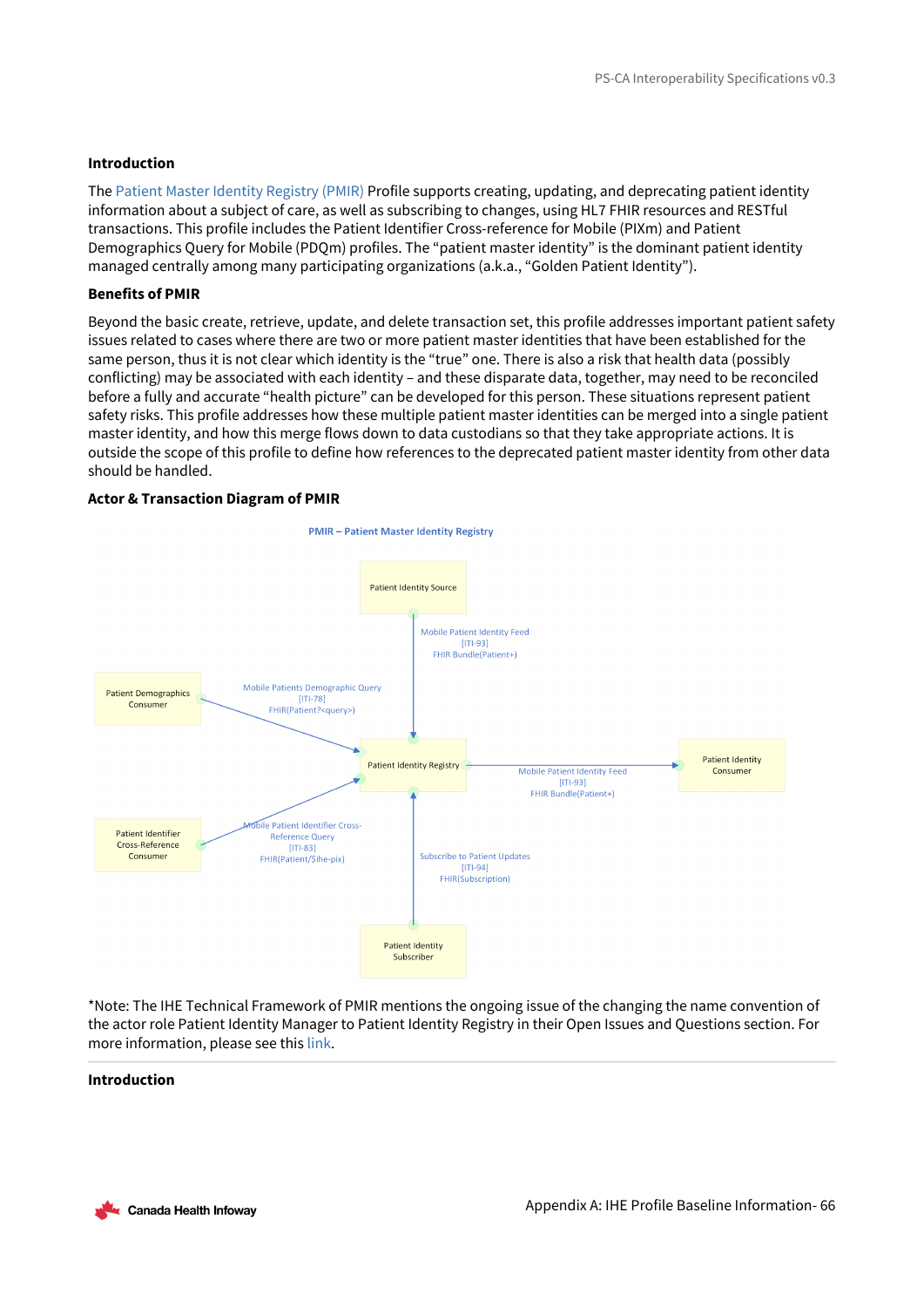The [Cross-Enterprise Document Media Interchange \(XDM\) profile](https://profiles.ihe.net/ITI/TF/Volume1/ch-16.html) provides document interchange using a common file and directory structure over several standard media types. This permits the patient to use physical media to carry medical documents. This also permits the use of person-to-person email to convey medical documents. XDM supports the transfer of data about multiple patients within one data exchange.

### **Benefits of XDM**

XDM Facilitates person-to-person exchange of the healthcare information by supporting transport via physical media - USB and CD-R and supporting transport as an attachment to an email.

### **Actor & Transaction Diagram of XDM**

## XDM - Cross-Enterprise Document Media Interchange



## <span id="page-66-0"></span>12.6 SVCM Profile Overview

### **Introduction**

The [Sharing ValueSets, Codes and Maps \(SVCM\)](https://www.ihe.net/uploadedFiles/Documents/ITI/IHE_ITI_Suppl_SVCM.pdf) Profile defines a lightweight interface through which healthcare systems may retrieve centrally managed uniform nomenclature and mappings between code systems based on the HL7 Fast Healthcare Interoperability Resources (FHIR) specification.

### **Benefits of SVCM**

Terminologies managed in value sets are most useful when they are widely shared and standardized across geography and disciplines to add clarity and specificity.

## **Actor & Transaction Diagram of SVCM**